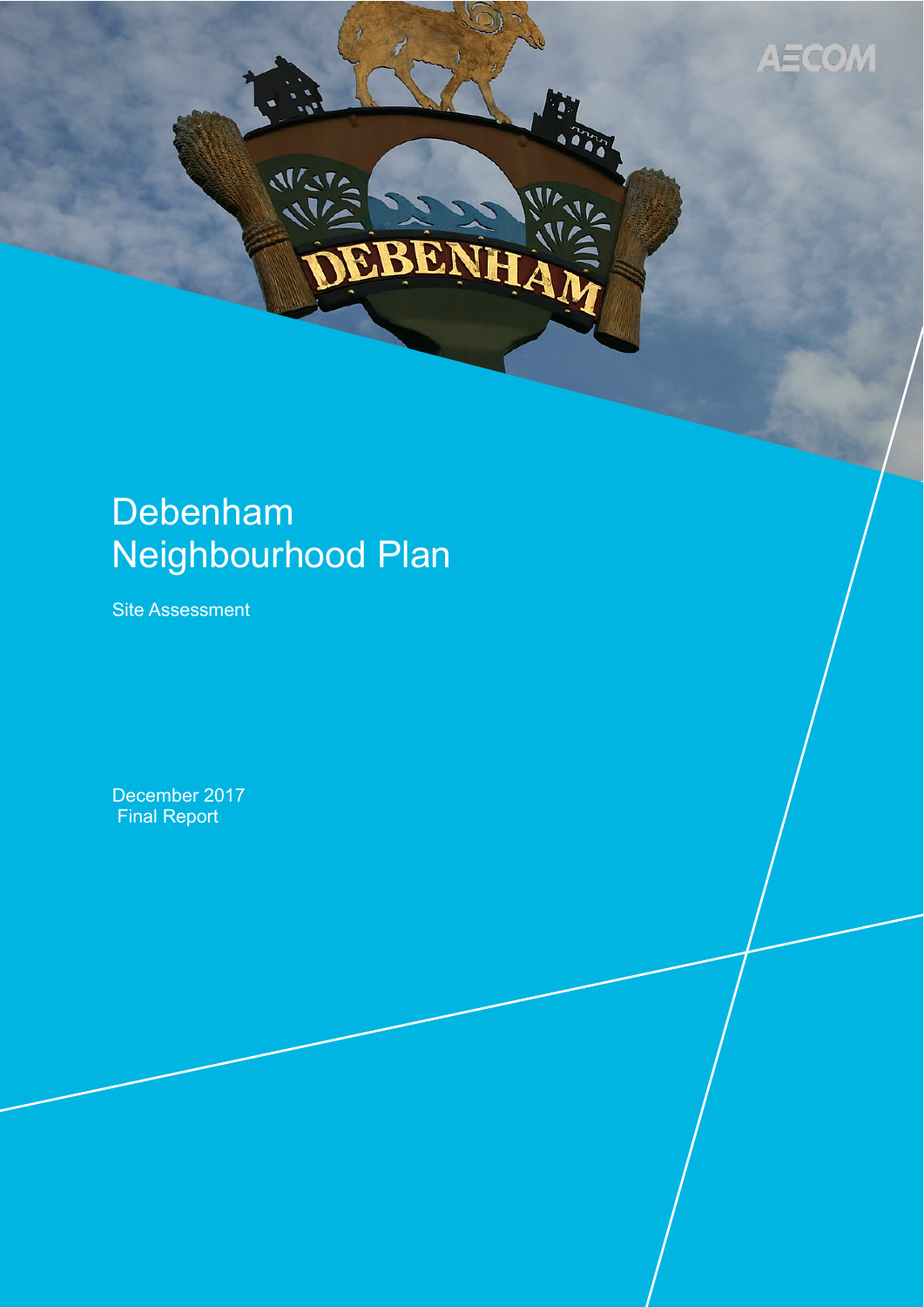**This page is intentionally blank.**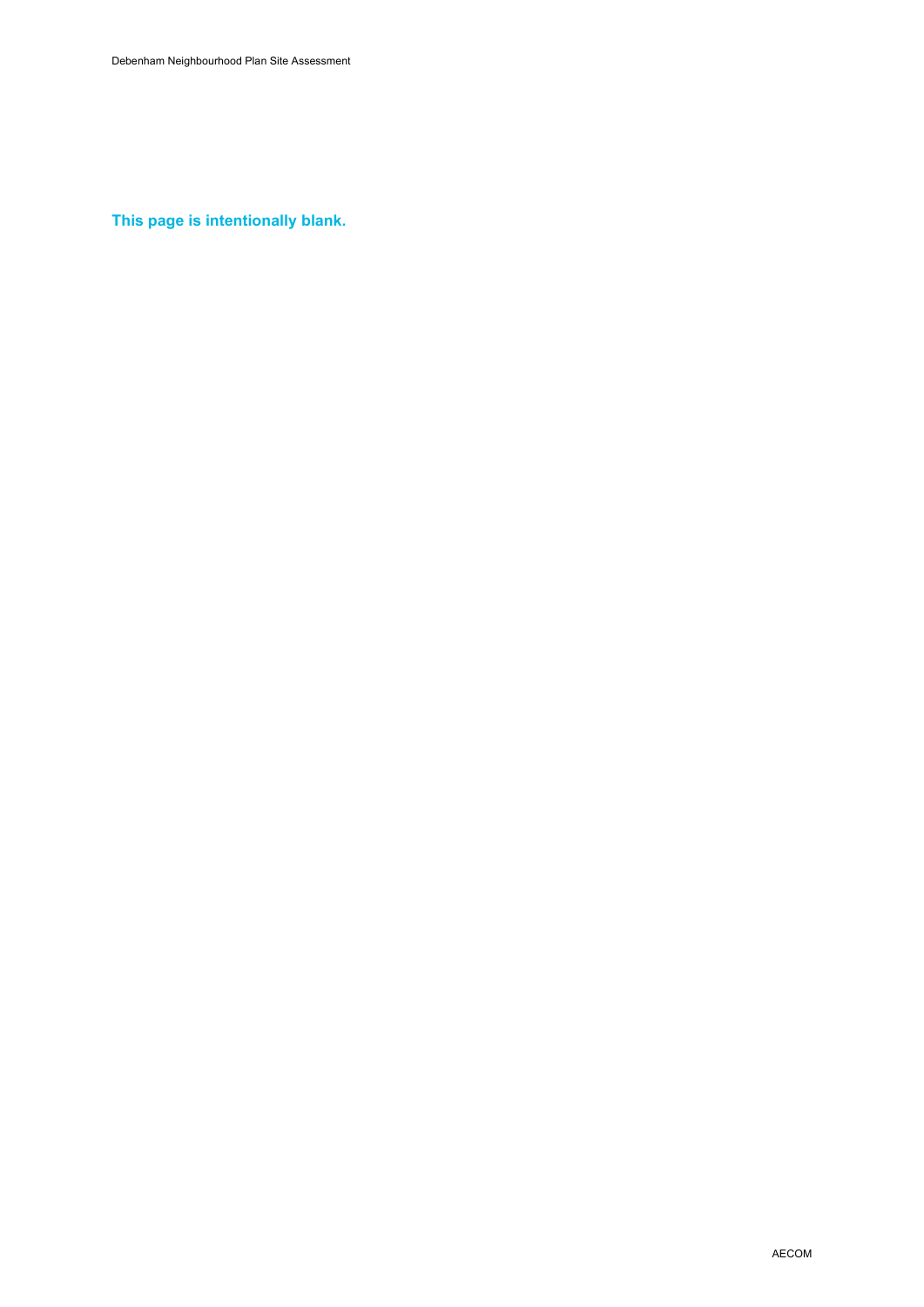# Quality information

| <b>Project Role</b>                  | <b>Name</b>        | <b>Position</b>            | <b>Actions Summary</b>                                   | <b>Signature</b>                 | <b>Date</b> |
|--------------------------------------|--------------------|----------------------------|----------------------------------------------------------|----------------------------------|-------------|
| <b>Project Manager</b> Jesse Honey   |                    | Associate<br>Planner       | Undertook site<br>assessment and<br>updated draft report | Jesse Honey                      | 03/10/17    |
| QA                                   | Una<br>McGaughrin  | Associate<br>Planner       | OA of final draft                                        | Una<br>McGaughrin                | 02/10/17    |
| <b>Qualifying Body</b>               | Steve<br>Palframan | Debenham<br>Parish Council | Co-ordinated group<br>inputs and comments                | Confirmed via 18/10/17<br>e-mail |             |
| <b>Project</b><br><b>Coordinator</b> | Mary<br>Kurcharska | Senior<br>Consultant       | Reviewed final draft                                     | Mary<br>Kucharska                | 02/11/17    |

#### **Disclaimer**

This document forms an evidence base report, rather than neighbourhood plan policy. It is a snapshot in time and thus over time it may gradually become superseded by more recent data. The Parish Council is not bound to accept all or indeed any of its conclusions. If landowners or any other party can demonstrate that any of the evidence presented herein is incorrect or has become outdated, such evidence can be presented to the Parish Council at the consultation stage; it is then for the Parish Council to decide what policy line to take based on the evidence presented by this report or any other source. Where this evidence conflicts, a policy judgement will need to be made in the plan by the Parish Council and that judgement defended and justified at Examination.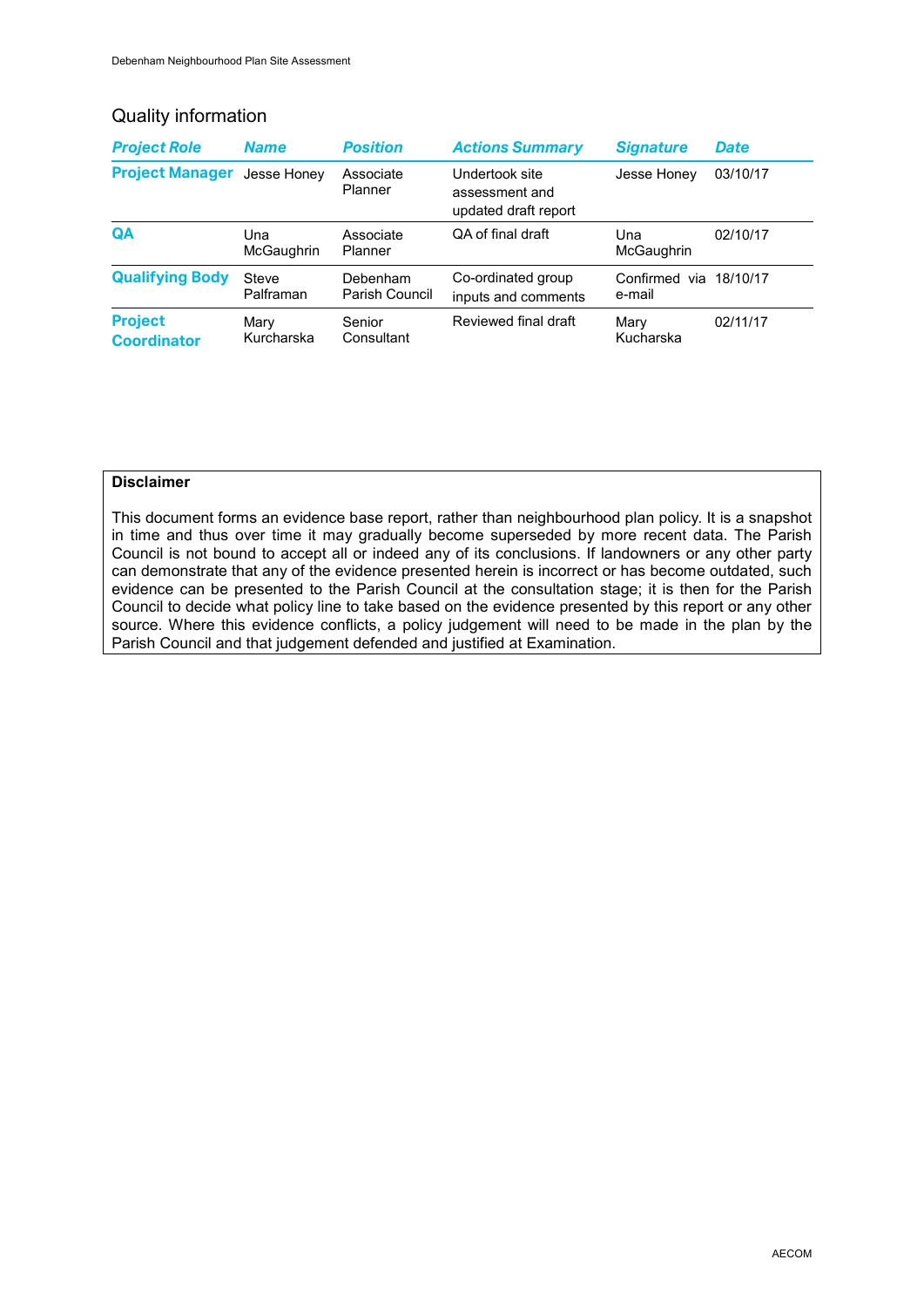Prepared for:

Debenham Parish Council Prepared by:

AECOM Aldgate Tower 2 Leman Street, London E1 8FA, UK aecom.com

AECOM Infrastructure & Environment UK Limited ("AECOM") has prepared this Report for the sole use of **Debenham Parish Council** ("Client") in accordance with the Agreement under which our services were performed. No other warranty, expressed or implied, is made as to the professional advice included in this Report or any other services provided by AECOM.

Where the conclusions and recommendations contained in this Report are based upon information provided by others it is upon the assumption that all relevant information has been provided by those parties from whom it has been requested and that such information is accurate. Information obtained by AECOM has not been independently verified by AECOM, unless otherwise stated in the Report.

The methodology adopted and the sources of information used by AECOM in providing its services are outlined in this Report. The work described in this Report was undertaken in the period August 2017 to October 2017 and is based on the conditions encountered and the information available during the said period of time. The scope of this Report and the services are accordingly factually limited by these circumstances.

Where assessments of works or costs identified in this Report are made, such assessments are based upon the information available at the time and where appropriate are subject to further investigations or information which may become available.

AECOM disclaim any undertaking or obligation to advise any person of any change in any matter affecting the Report, which may come or be brought to AECOM's attention after the date of the Report.

Certain statements made in the Report that are not historical facts may constitute estimates, projections or other forward-looking statements and even though they are based on reasonable assumptions as of the date of the Report, such forward-looking statements by their nature involve risks and uncertainties that could cause actual results to differ materially from the results predicted. AECOM specifically does not guarantee or warrant any estimate or projections contained in this Report.

Where field investigations are carried out, these have been restricted to a level of detail required to meet the stated objectives of the services. The results of any measurements taken may vary spatially or with time and further confirmatory measurements should be made after any significant delay in issuing this Report.

#### **Copyright**

© This Report is the copyright of AECOM Infrastructure & Environment UK Limited. Any unauthorised reproduction or usage by any person other than the addressee is strictly prohibited.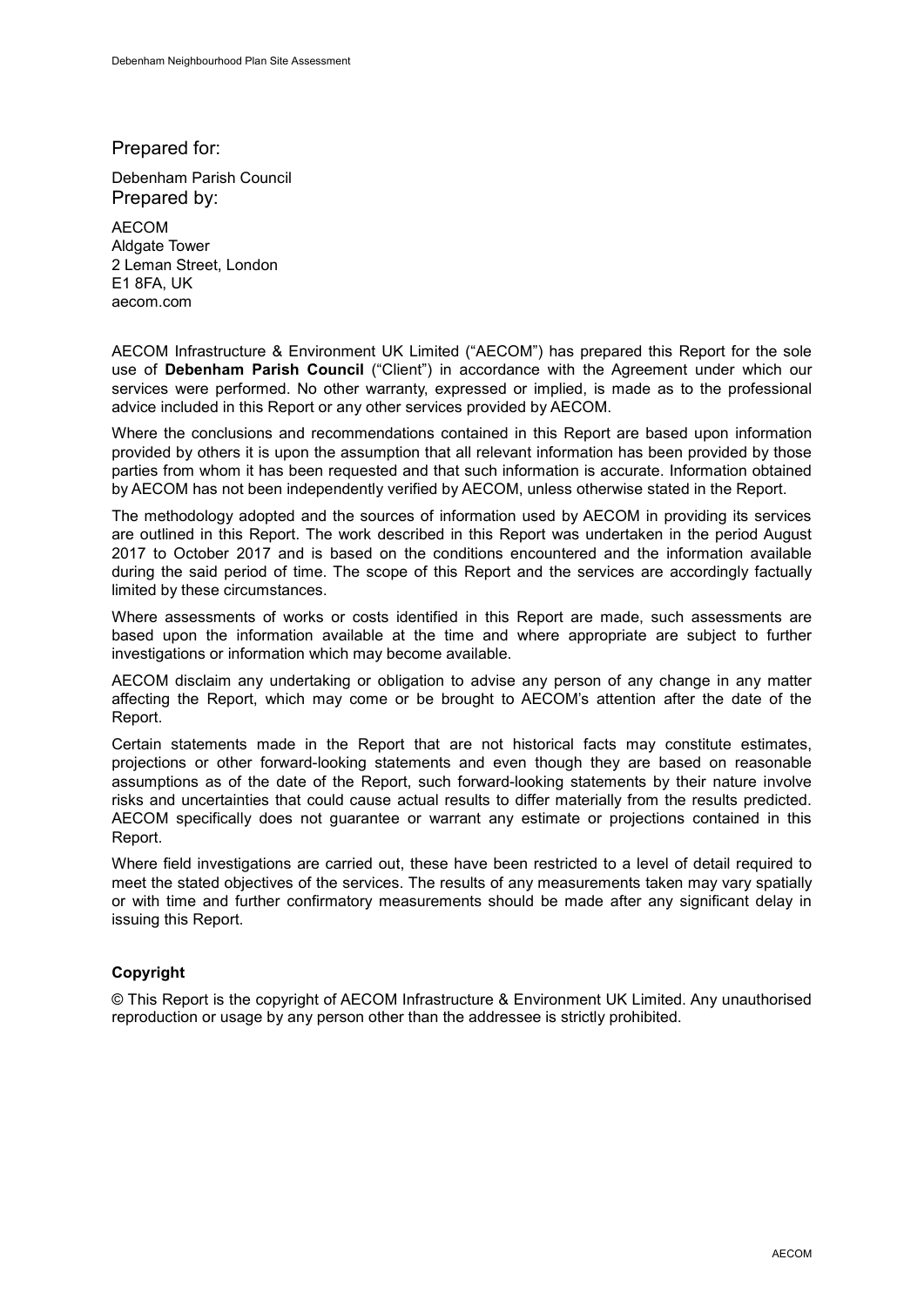# **Table of Contents**

| $1_{-}$        |     |  |
|----------------|-----|--|
|                | 1.1 |  |
|                |     |  |
| 2 <sub>1</sub> |     |  |
|                | 21  |  |
|                | 2.2 |  |
|                | 2.3 |  |
|                | 24  |  |
|                | 25  |  |
| 3.             |     |  |
|                |     |  |
|                |     |  |
|                |     |  |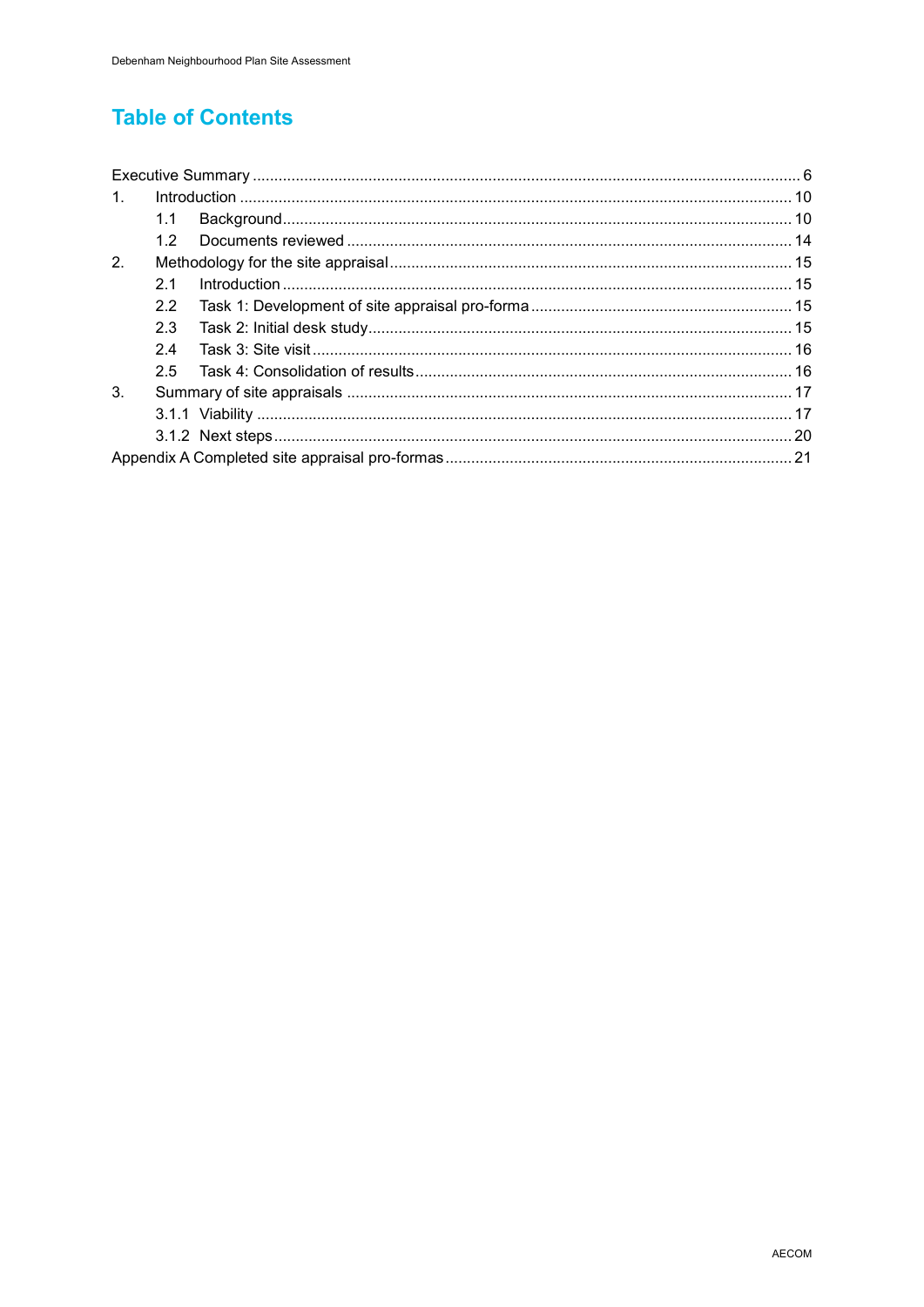#### **Abbreviations used in the report**

## **Abbreviation**

| AMR          | <b>Annual Monitoring Report</b>                       |
|--------------|-------------------------------------------------------|
| DCLG         | Department of Communities and Local Government        |
| <b>DEFRA</b> | Department of the Environment, Food and Rural Affairs |
| DPC          | Debenham Parish Council                               |
| <b>DPD</b>   | Development Plan Document                             |
| Dph          | Dwellings per Hectare                                 |
| Ha           | Hectare                                               |
| JLP          | Joint Local Plan                                      |
| MSDC         | <b>Mid Suffolk District Council</b>                   |
| <b>MSLP</b>  | Mid Suffolk Local Plan                                |
| <b>NPPF</b>  | <b>National Planning Policy Framework</b>             |
| <b>PDL</b>   | Previously Developed Land                             |
| <b>PPG</b>   | Planning Practice Guidance (DCLG)                     |
| <b>PSS</b>   | <b>Public Site Submissions</b>                        |
| <b>SCC</b>   | <b>Suffolk County Council</b>                         |
| <b>SHLAA</b> | <b>Strategic Housing Land Availability Assessment</b> |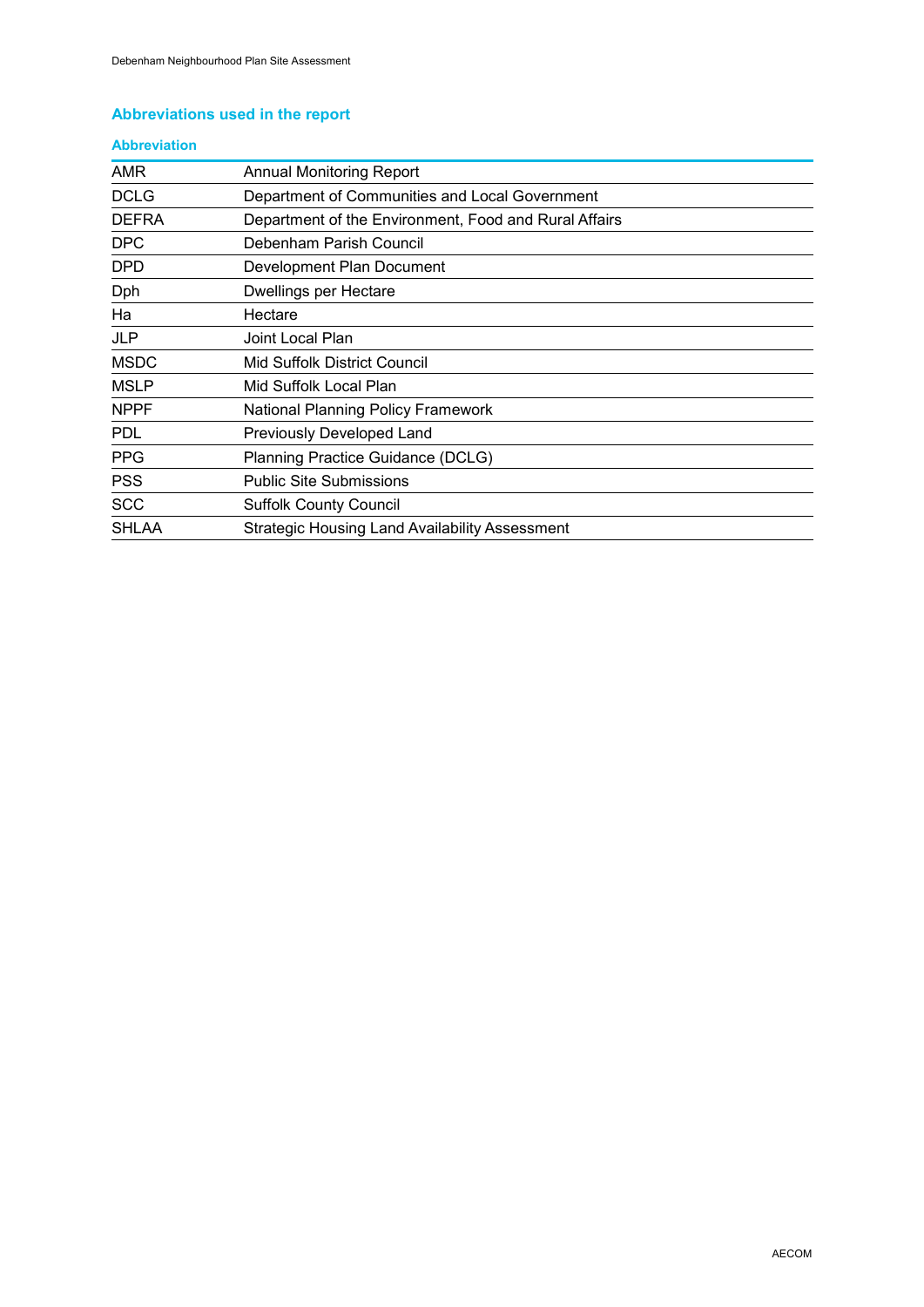# **Executive Summary**

Seven sites in Debenham were assessed by AECOM for Debenham Parish Council to determine their suitability and availability, or otherwise, for allocation in the emerging Neighbourhood Plan. Some of the sites had already been assessed by Mid-Suffolk District Council (MSDC) through technical work to support the emerging Local Plan, specifically the Strategic Housing Land Availability Assessment (SHLAA) (May 20[1](#page-6-0)6)<sup>1</sup> and the Public Site Submissions (PSS, April [2](#page-6-1)017).<sup>2</sup> The MSDC assessments have been reviewed alongside data from other sources, including desktop assessment, site visit, and information from the Parish Council.

The seven sites listed in the PSS that were subsequently reviewed by AECOM are summarised below.

| <b>PSS site Ref.</b> | <b>Location/description</b>                           | Site area (ha) <sup>3</sup> | <b>Status in the SHLAA</b>                 | <b>Current land use</b> |
|----------------------|-------------------------------------------------------|-----------------------------|--------------------------------------------|-------------------------|
| SS0031               | Land north of Ipswich<br>Road                         | 4                           | Accepted-reference<br>DEB <sub>01</sub>    | Agricultural            |
| SS0267               | I and north of<br><b>Gracechurch Street</b>           | 11.6                        | Partially accepted-<br>reference DEB(NS)02 | Agricultural            |
| SS0268               | Land east of Aspall Road<br>(opposite primary school) | 2.5                         | Accepted-reference<br>DEB(NS)03            | Agricultural            |
| SS0364               | Land west of Priory Lane                              | 0.74                        | Not assessed                               | Woodland                |
| SS0588               | Land north of Gull Farm                               | 5.53                        | Not assessed                               | Agricultural            |
| SS0642               | Land north of Low Road                                | 13.5                        | Not assessed                               | Agricultural            |
| SS0902               | Land south of Low Road                                | 1.0                         | Not assessed                               | Agricultural            |

#### **Sites identified at Debenham in the PSS, April 2017**

Site selection and allocations is one of the most contentious aspects of planning, raising strong feelings amongst local people, landowners, builders and businesses. It is therefore important that any selection process carried out is independent, transparent, fair, robust and defensible and that the same criteria and thought process is applied to each potential site. Equally important is the way in which the work is recorded and communicated to interested parties.

The approach of this site appraisal is based primarily on the Government's National Planning Practice Guidance (Assessment of Land Availability) published in  $2014<sup>4</sup>$  $2014<sup>4</sup>$  $2014<sup>4</sup>$  with ongoing updates, which contains guidance on the assessment of land availability and the production of a Strategic Housing Land Availability Assessment (SHLAA) as part of a local authority's evidence base for a Local Plan.

Some sites assessed as not suitable or available for the purposes of this assessment may still have the potential to become suitable or available in the next plan period.

From a review of all existing information and AECOM's own assessment of sites that had not yet been reviewed, a judgement has been made as to whether each site is suitable for residential development.

A 'traffic light' rating of all sites has been given based on whether the site is an appropriate candidate to be considered for allocation in the Neighbourhood Plan. The criteria are consistent across all sites and consistent with the government's Planning Policy Guidance. The traffic light rating indicates 'green' for sites that show no constraints and are appropriate as site allocations, 'amber' for sites which are potentially suitable if issues can be resolved and 'red' for sites which are not currently suitable. The judgement on each site is based on whether

<https://www.gov.uk/guidance/housing-and-economic-land-availability-assessment>

<span id="page-6-0"></span> <sup>1</sup> Available a[t http://www.babergh.gov.uk/assets/Strategic-Planning/Current-Evidence-Base/Draft-Joint-SHLAA-Report-MAY-2016-FINAL-](http://www.babergh.gov.uk/assets/Strategic-Planning/Current-Evidence-Base/Draft-Joint-SHLAA-Report-MAY-2016-FINAL-LowRes.pdf)[LowRes.pdf](http://www.babergh.gov.uk/assets/Strategic-Planning/Current-Evidence-Base/Draft-Joint-SHLAA-Report-MAY-2016-FINAL-LowRes.pdf)

<span id="page-6-1"></span><sup>&</sup>lt;sup>2</sup> Available a[t http://www.midsuffolk.gov.uk/assets/Planning-Policy/SHELAA-Evidence/BMSDC-Public-Site-Submissions-April-2017.pdf](http://www.midsuffolk.gov.uk/assets/Planning-Policy/SHELAA-Evidence/BMSDC-Public-Site-Submissions-April-2017.pdf) <sup>3</sup> AECOM measurement

<span id="page-6-3"></span><span id="page-6-2"></span><sup>4</sup> <https://www.gov.uk/guidance/neighbourhood-planning--2#key-stages-in-neighbourhood-planning> and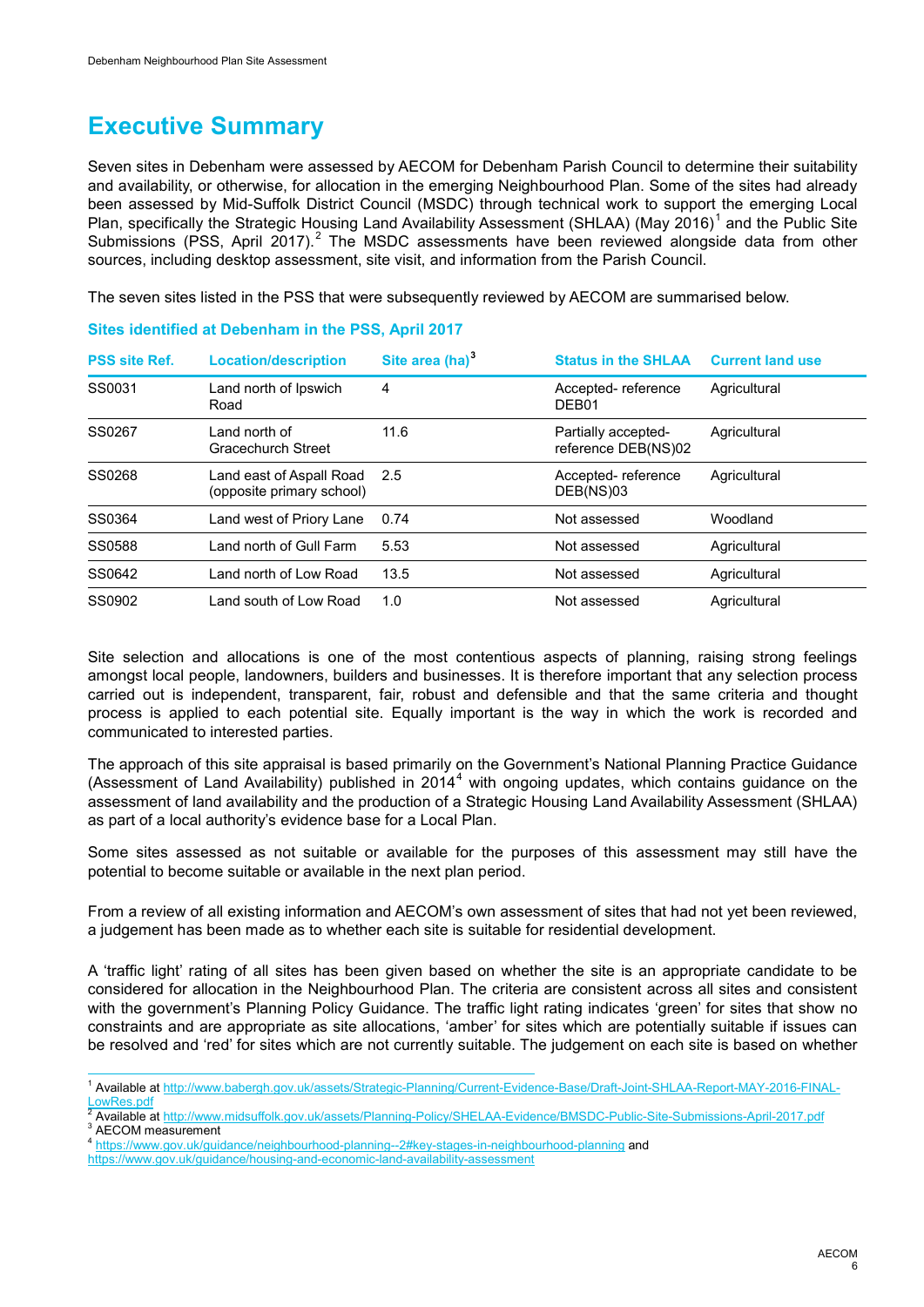or not each site is **suitable** and **achievable**. In terms of the separate criterion of achievability, Section 3.1.2 explains the concept of viability.

With more information from landowners/developers, it is possible that more of the sites could be moved into the green category to give greater certainty on the shortlist of sites.

The results of AECOM's assessment are summarised in the table below, which includes all known potential development sites that have been considered within the Debenham Neighbourhood Plan area. The conclusions are based on our professional experience and judgement of the appropriateness of each site as an allocation in the Neighbourhood Plan.

This summary should be read alongside the full set of site appraisal pro-formas in **Appendix 1** which provide the detailed rationale behind the assessment summarised here**.**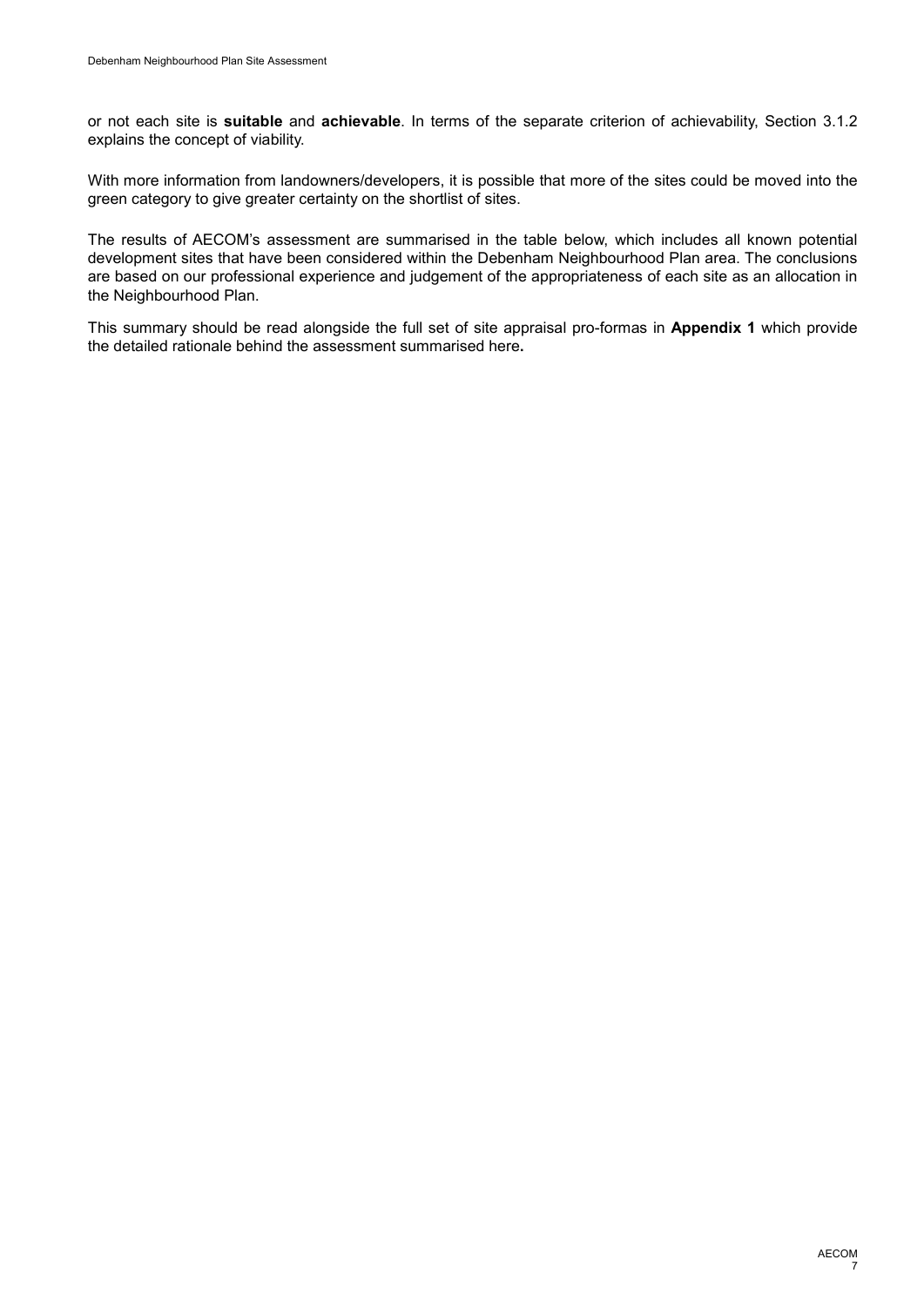#### <span id="page-8-1"></span><span id="page-8-0"></span>**Summary of assessment of all sites in Debenham**

| <b>PSS site</b><br>Ref. | Location/description Site area                           | $'$ ha) $'$ | <b>Status in the SHLAA</b>                 | <b>Current land use</b> | <b>Assessed</b><br>dwelling<br>yield <sup>6</sup> | <b>Assessment of</b><br>suitability for<br>allocation                                                                         | <b>Summary of assessment</b><br>rationale                                                                                                                                                                    | <b>For further</b><br>details |
|-------------------------|----------------------------------------------------------|-------------|--------------------------------------------|-------------------------|---------------------------------------------------|-------------------------------------------------------------------------------------------------------------------------------|--------------------------------------------------------------------------------------------------------------------------------------------------------------------------------------------------------------|-------------------------------|
| SS0031                  | Land north of<br><b>Ipswich Road</b>                     |             | Accepted-reference<br>DEB01                | Agricultural            | 60-140                                            | <b>Site suitable with</b><br>minor constraints                                                                                | Avoids<br>bottlenecks.<br>car<br>distance of 22-26<br>walking<br>within<br>village<br>centre,<br>constraints<br>minor                                                                                        | See pages                     |
| SS0267                  | Land north of<br>Gracechurch Street                      | 11.6        | Partially accepted-<br>reference DEB(NS)02 | Agricultural            | 80-188<br>of site only)                           | Site in its entirety:<br>(eastern half not suitable.<br><b>Eastern half:</b><br>suitable with<br>medium<br><b>constraints</b> | Development of entire site<br>would have negative impacts<br>in terms of car bottleneck<br>visual<br>land<br>impact:<br>development of the eastern<br>half only would mitigate both<br>issues to some extent | See pages<br>27-31            |
| SS0268                  | Land east of Aspall<br>Road (opposite<br>primary school) | 2.5         | Accepted-reference<br>DEB(NS)03            | Agricultural            | 37-87                                             | <b>Site suitable with</b><br>medium<br><b>constraints</b>                                                                     | Site itself has minor or no<br>constraints, but there would<br>be some impact on a car<br>bottleneck                                                                                                         | See pages<br>32-36            |
| SS0364                  | Land west of Priory<br>Lane                              | 0.74        | Not assessed                               | Woodland                | h/a                                               | <b>Site not suitable</b>                                                                                                      | No.<br>and<br>car<br>access<br>significant negative amenity 37-41<br>and visual impact                                                                                                                       | See pages                     |
| SS0588                  | Land north of Gull<br>Farm                               | 5.53        | Not assessed                               | Agricultural            | h/a                                               | Site not suitable                                                                                                             | Site detached from village,<br>distant from services and<br>significant<br>facilities,<br>visual<br>impact, some impact on car<br>bottleneck                                                                 | See pages<br>42-46            |

 <sup>5</sup> AECOM measurement

 $^6$  Where the site was assessed as not suitable for development within either the SHLAA or the AECOM assessment, the dwelling yield is given as 'n/a', though it is provided in full for all sites within Appendix One. Where the dwelling yield is given as a range, this represents the lowest (15 dph) and highest (35 dph) potential densities.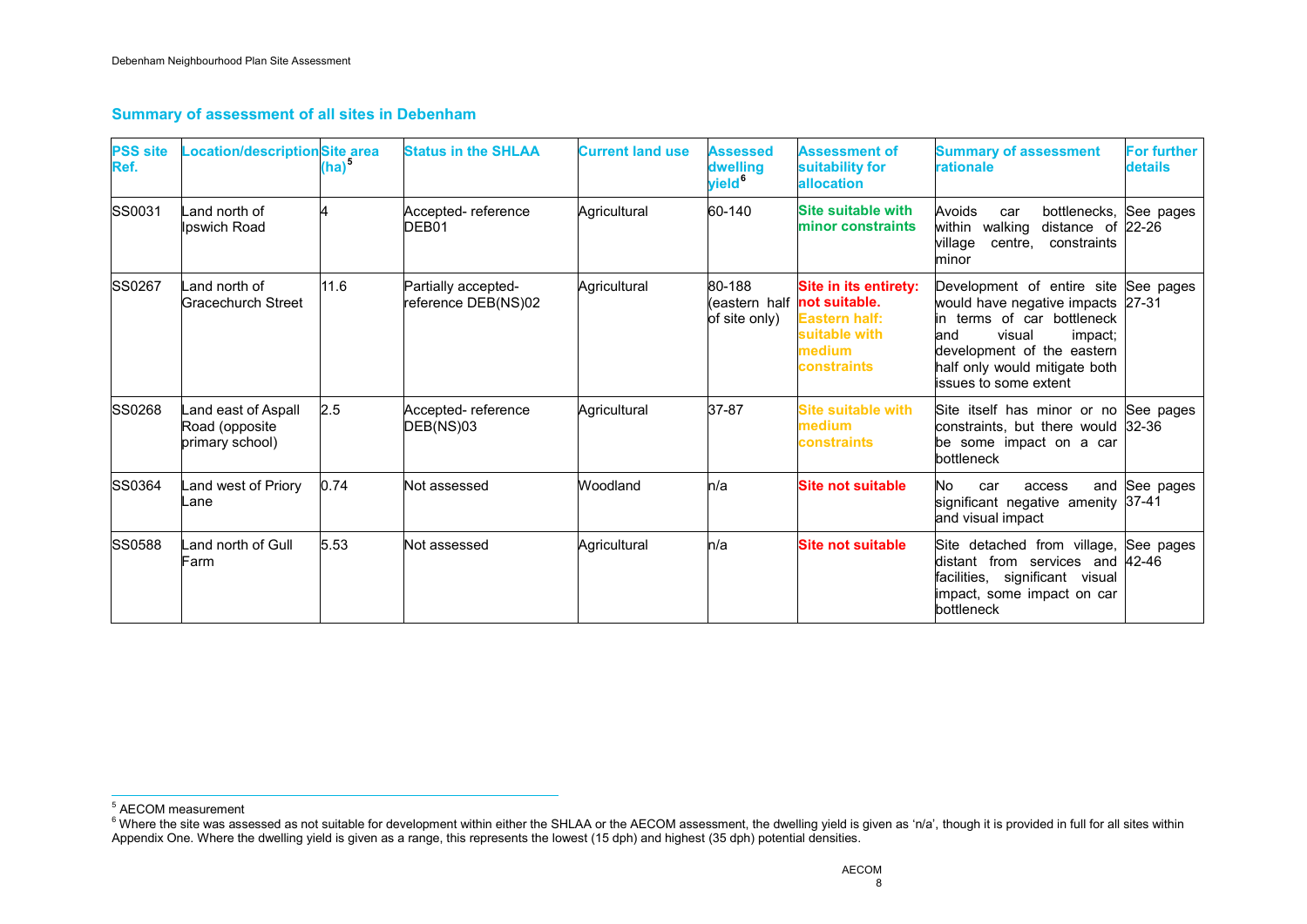| <b>PSS site</b><br>Ref. | <b>Location/descriptionSite area</b> | $(ha)^{5}$ | <b>Status in the SHLAA</b> | <b>Current land use</b> | <b>Assessed</b><br>dwelling<br>yield <sup>6</sup> | <b>Assessment of</b><br>suitability for<br>allocation           | <b>Summary of assessment</b><br><b>rationale</b>                                                                                                                                                                                                                                                                                                | For further<br>details |
|-------------------------|--------------------------------------|------------|----------------------------|-------------------------|---------------------------------------------------|-----------------------------------------------------------------|-------------------------------------------------------------------------------------------------------------------------------------------------------------------------------------------------------------------------------------------------------------------------------------------------------------------------------------------------|------------------------|
| <b>SS0642</b>           | and north of Low_<br>Road            | 13.5       | Not assessed               | Agricultural            | ln/a                                              | <b>Site not suitable</b>                                        | Site would have<br>unacceptable impact on<br>lmost severe car bottleneck<br>(Low Road); little apparent<br>potential for alternative<br>access arrangements from<br>north (scale of site would<br>have significant impact on<br>Gracechurch Street<br>bottleneck) or east<br>(residential estate with<br>impermeable layout of cul-<br>de-sacs) | See pages<br>47-51     |
| <b>SS0902</b>           | Land south of Low<br>Road            | 1.0        | Not assessed               | Agricultural            | 15-35                                             | <b>Site suitable</b><br>subject to certain<br><b>conditions</b> | Suitable if no car access to<br>SS031<br>Road<br>and<br>.ow<br>developed; site well-located<br>and suitable in terms of<br>visual impact                                                                                                                                                                                                        | See pages<br>52-56     |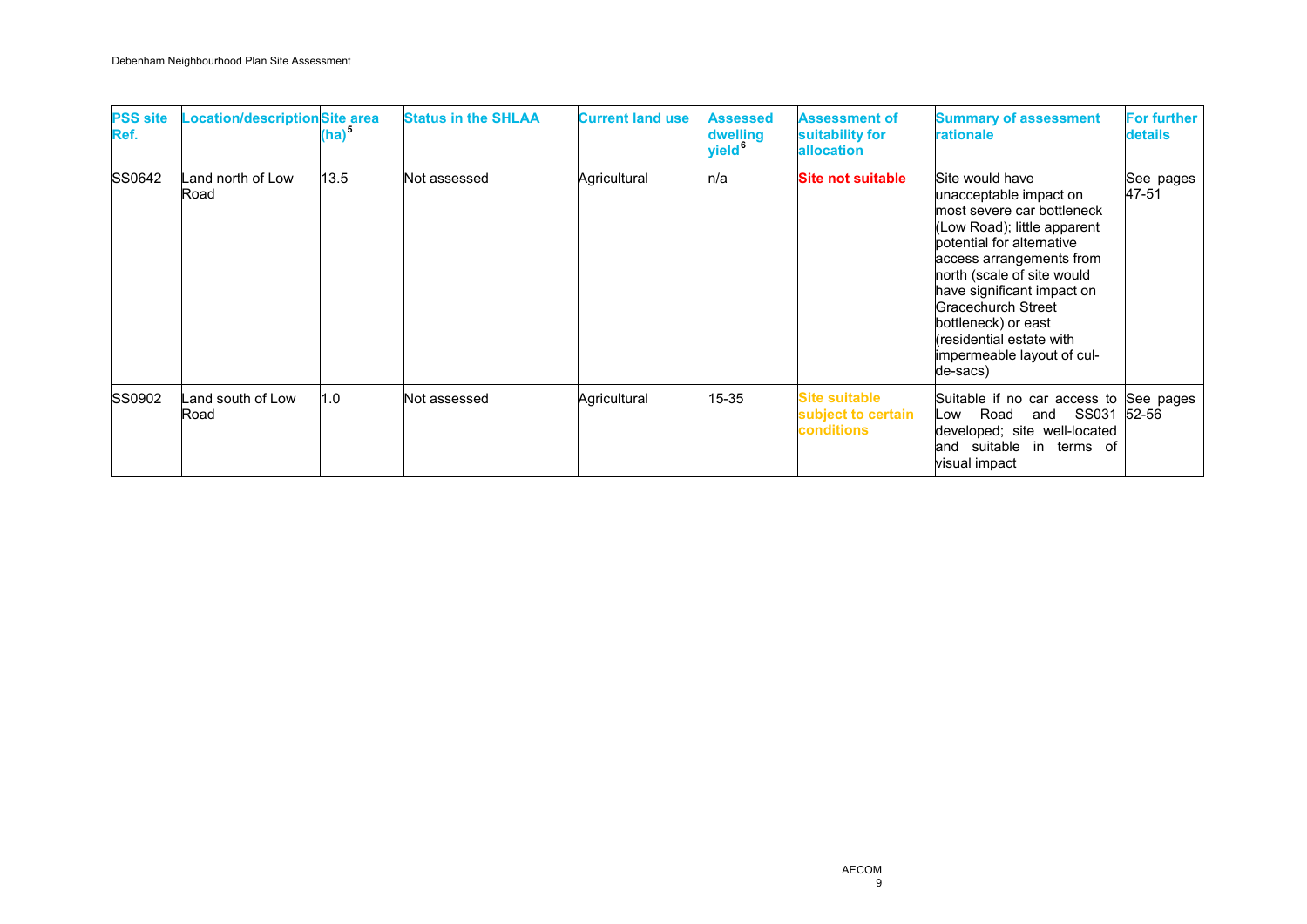# **1. Introduction**

# 1.1 Background

This report is an independent site appraisal for Debenham Neighbourhood Plan on behalf of Debenham Parish Council (DPC) carried out by AECOM planning consultants. The work to be undertaken was agreed with the Parish Council and the Department for Communities and Local Government (DCLG) in August 2017.

The Neighbourhood Plan, which will cover Debenham parish in Mid Suffolk District (Figure 1), is being prepared in the context of the emerging Babergh and Mid Suffolk joint Local Plan (MSLP, August 2017)<sup>1</sup> The Parish Council intends the Neighbourhood Plan, when adopted, to include allocations for housing.



**Figure 1: Debenham Parish boundary, comprising the Debenham Neighbourhood Plan Area**

The Parish Council has undertaken the initial stages of preparation for the Neighbourhood Plan, and it is now looking to ensure that key aspects of its proposals will be robust and defensible. In this context, the Parish Council has asked AECOM to undertake an independent and objective assessment of the sites that are available for housing for inclusion in the Neighbourhood Plan.

The purpose of the site appraisal is therefore to produce a clear assessment as to whether the identified sites are deliverable, i.e. that they are suitable and available for housing development. The site appraisal is intended to guide decision making and provide evidence for the eventual site selection to help ensure that the Neighbourhood Plan can meet the Basic Conditions<sup>[7](#page-10-0)</sup> as determined by the Independent Examiner, as well as any potential legal challenges by developers and other interested parties.

<span id="page-10-0"></span><sup>&</sup>lt;sup>7</sup> Available online at<https://www.gov.uk/guidance/neighbourhood-planning--2#basic-conditions-for-neighbourhood-plan-to-referendum>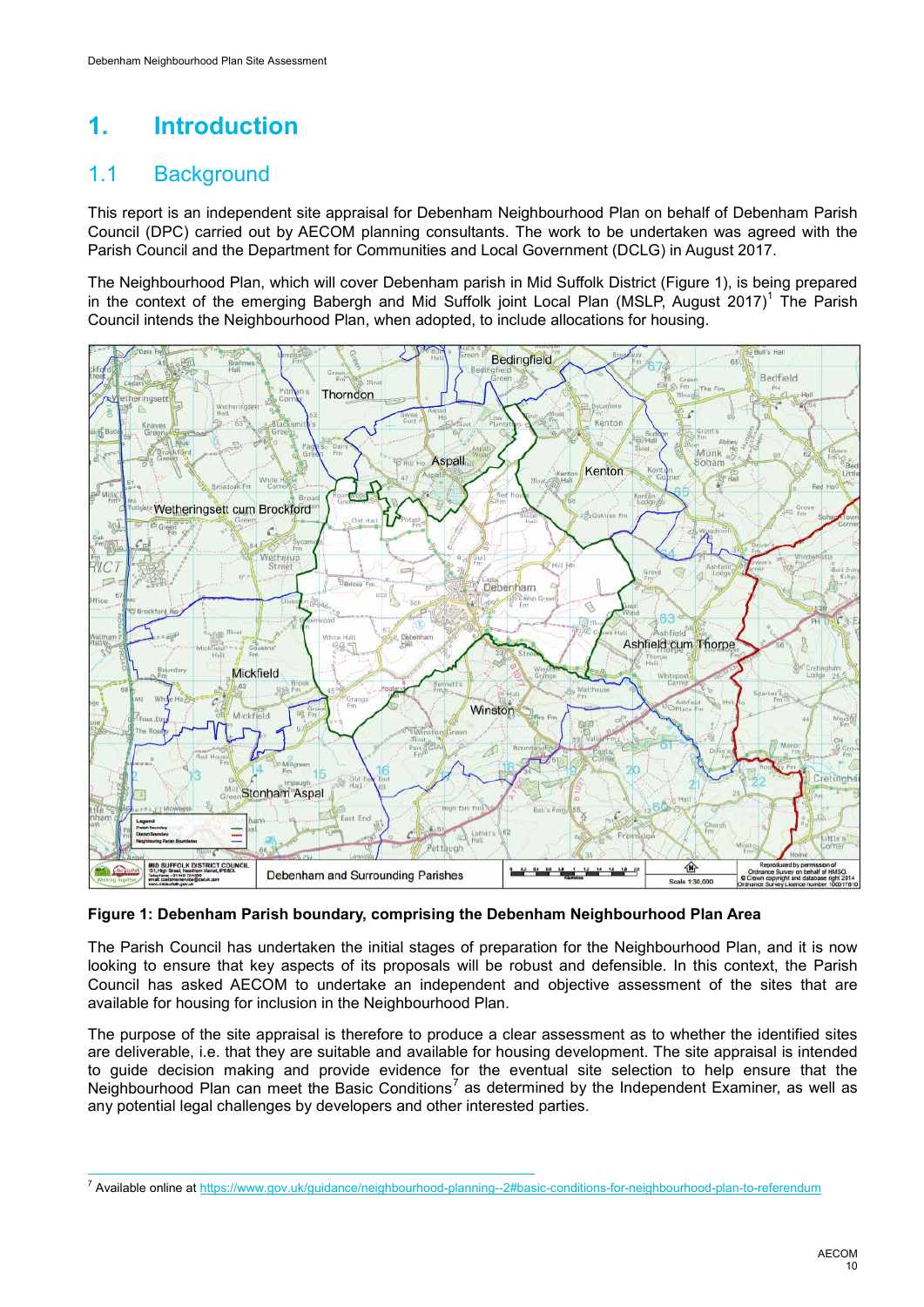At the time of the site appraisal, the MSLP consultation document (August 2017) stated that a total of 9,951 new homes would be needed across the district between 2014 and 2036. The options for distribution of that growth were for the core villages (of which Debenham is one) to receive between 15% and 30% of planned growth. Without a preferred option being chosen at this time, it is not possible to identify a specific amount of growth allocated for Debenham based on the Local Plan options. However, DPC advises that a proportional distribution of this growth to the core villages, based on current population, would result in a requirement of between 84 and 167 new homes between 2014 and 2036, meaning the Parish Council is currently proposing to set the housing target in the Neighbourhood Plan as a minimum of 84 houses.

Should more detailed evidence of housing need be required, including what type of housing is needed, AECOM offers a Housing Needs Assessment package through the Locality programme of supporting communities in neighbourhood planning.

Debenham's local authority is Mid Suffolk District Council (MSDC). The 199[8](#page-11-0) Local Plan for Mid Suffolk<sup>8</sup> has mostly been superseded by policies from the Core Strategy<sup>[9](#page-11-1)</sup> and then the Focussed Review of that Core Strategy<sup>[10](#page-11-2)</sup> (adopted 2008 and 2012 respectively). A full list of adopted policies from all three sources is available on the MSDC website<sup>[11](#page-11-3)</sup>, and it is considered that this list collectively represents the policies that form the adopted plan.

These policies are being replaced in their entirety by a new Joint Local Plan (JLP) document for Babergh and Mid-Suffolk. As such, the JLP comprises the emerging local plan. The draft Strategic Housing Land Availability Assessment (SHLAA) from May 2016<sup>[12](#page-11-4)</sup> is part of the JLP evidence base and has been used to inform this study, as have the Babergh and Mid Suffolk Public Site Submissions (PSS) (April 2017)<sup>13</sup>.

All of this means that some elements of the adopted Local Plan pre-date the introduction of the National Planning Policy Framework (NPPF)<sup>[14](#page-11-6)</sup>, which means that for the purposes of planning policy, the adopted Local Plan is considered 'out of date'. In particular, there is no up-to-date Site Allocations document that would identify any sites within Debenham parish that MSDC has allocated for development; the part of the MSDC website covering allocated sites<sup>[15](#page-11-7)</sup>, at the time of writing, contains a number of sites allocated at the time or since the Local Plan was adopted, but none of these are within Debenham parish.

Mid Suffolk and Babergh's joint Annual Monitoring Report 20[16](#page-11-8)-2017 (AMR, published June 2017)<sup>16</sup> states that Mid Suffolk can demonstrate 3.9 years of housing land supply. As such, MSDC are not able to demonstrate a five-year supply of developable land, meaning that the NPPF's 'presumption in favour of sustainable development' (paragraph 49) applies to the whole of the District, including Debenham. This means that developers have a freer hand than they otherwise would have to make speculative development applications at present.

Neighbourhood Plans will form part of the development plan for Mid Suffolk, alongside, but not as a replacement for, the adopted and emerging Local Plans. Neighbourhood Plans are required to be in conformity with the Local Plan and can develop policies and proposals to address local place-based issues. In this way it is intended for the Local Plan to provide a clear overall strategic direction for development in Mid Suffolk, whilst enabling finer detail to be determined through the neighbourhood planning process where appropriate.

Therefore, the policies of the adopted Local Plan (including the original 1998 policies, and the subsequent revisions in 2008 and 2012) that currently apply to Debenham and are relevant for the purposes of this exercise are as follows:

<span id="page-11-1"></span><span id="page-11-0"></span><sup>&</sup>lt;sup>8</sup> Available at <u>http://apps.midsuffolk.gov.uk/localplan/</u><br><sup>9</sup> Available at <u>http://www.midsuffolk.gov.uk/assets/Strategic-Planning/Mid-Suffolk-Core-Strategy/Core-Strategy-with-CSFR-label-and-insert-<br>sheet-07-01-13.pdf</u>

<span id="page-11-3"></span><span id="page-11-2"></span>

<sup>10&</sup>lt;br>To Available at<http://www.midsuffolk.gov.uk/assets/Strategic-Planning/Mid-Suffolk-Core-Strategy/CSFR-adopted-December-2012.pdf><br>11 Available at http://www.midsuffolk.gov.uk/assets/Strategic-Planning/Mid-Suffolk-Core-Str

<span id="page-11-5"></span><span id="page-11-4"></span>owRes.pd <sup>13</sup> Available at<http://www.midsuffolk.gov.uk/assets/Planning-Policy/SHELAA-Evidence/BMSDC-Public-Site-Submissions-April-2017.pdf><br><sup>14</sup> Available at <u>https://www.gov.uk/government/publications/national-planning-policy-fram</u>

<span id="page-11-7"></span><span id="page-11-6"></span>

<span id="page-11-8"></span>[documents-and-planning-briefs/](http://www.midsuffolk.gov.uk/planning/planning-policy/adopted-documents/mid-suffolk-district-council/supplementary-planning-documents-and-planning-briefs/)<br><sup>16</sup> Available at http://<u>www.babergh.gov.uk/assets/Strategic-Planning/AMR/FINAL-BMSDC-AMR-2016-17.pdf</u>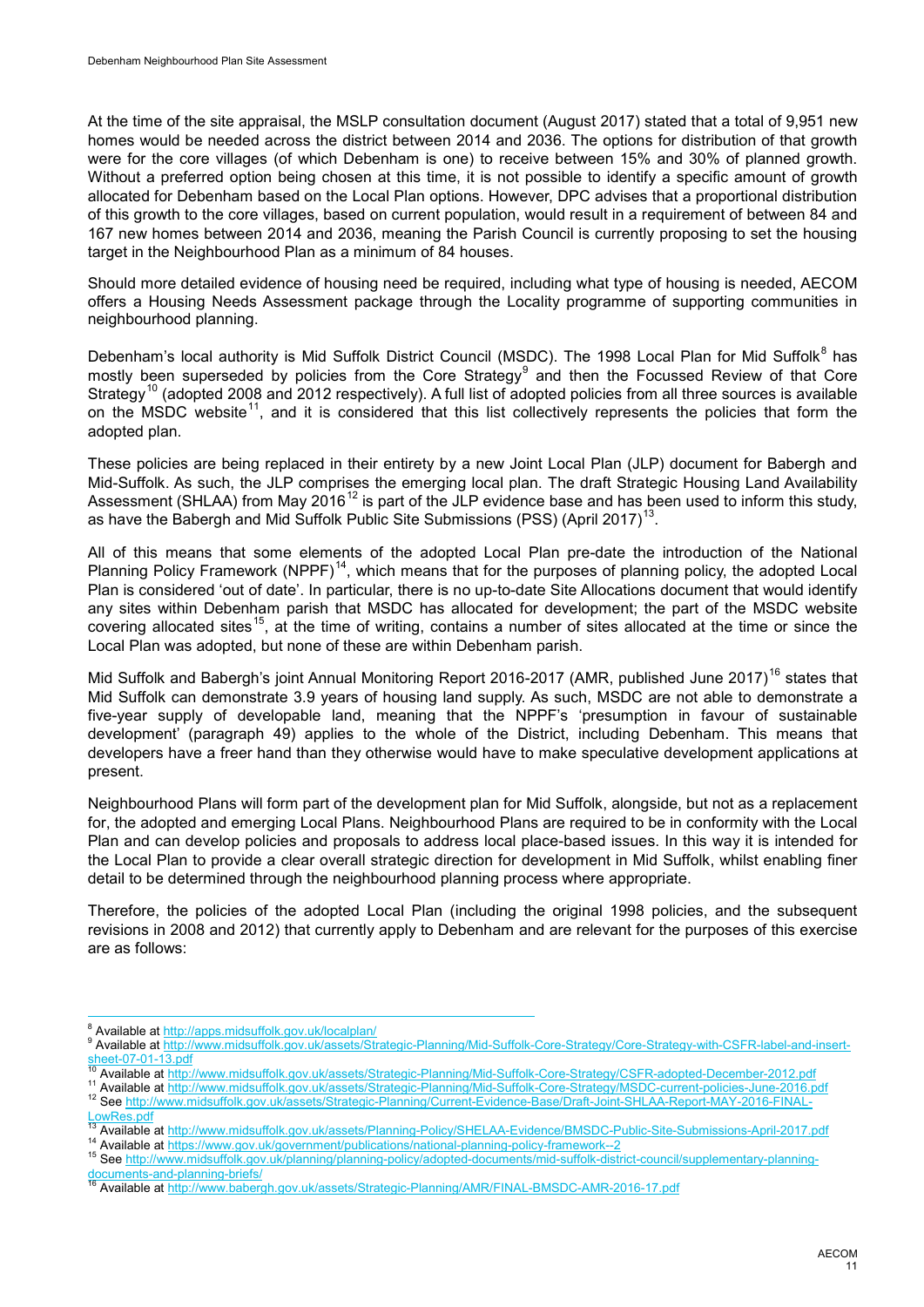- FC1: Presumption in favour of sustainable development, which reflects the NPPF approach outlined above, and which supports development proposals at Debenham that are in line with the provisions of the NPPF and the adopted Local Plan;
- FC1.1: Supports and amplifies FC1, stating that development proposals will need to conserve and enhance local character.

MSDC have assessed a total of eight sites in Debenham<sup>[17](#page-12-0)</sup> through the technical work to support the Local Plan through the SHLAA and the PSS, both referenced above. The sites assessed in this report all originate from these two documents, meaning that Mid Suffolk have already carried out a technical appraisal of their own on all sites being assessed. However, the Council has subsequently made clear to DPC that they are comfortable with the Neighbourhood Plan allocating any or all of the sites (subject, of course, to the Basic Conditions of neighbourhood planning), whether or not they were accepted or rejected in the Council's own assessment.

As such, this assessment effectively comprises a re-assessment of all sites, on an independent, technical basis. It may come to exactly the same conclusions as the MSDC assessment, or it may not- either way, it will start with no prior assumptions so as to ensure an entirely impartial, neutral viewpoint across all sites.

The 2016 SHLAA considered a total of five sites within the parish, three of which were accepted for development in principle and two of which were provisionally rejected for development.

The 2017 PSS retained all three of the accepted sites, extending the boundaries of one of them, and reintroduced the two rejected sites and a further two sites not previously considered. For simplicity, and because it covers all sites, this report uses the site designations employed for seven sites within the 2017 PSS, which are set out in Table 1 below.

| <b>PSS site Ref.</b> | <b>Location/description</b>                           | Site area (ha) <sup>18</sup> | <b>Status in the SHLAA</b>                 | <b>Current land use</b> |
|----------------------|-------------------------------------------------------|------------------------------|--------------------------------------------|-------------------------|
| SS0031               | Land north of Ipswich<br>Road                         | 4                            | Accepted-reference<br>DEB <sub>01</sub>    | Agricultural            |
| SS0267               | Land north of<br>Gracechurch Street                   | 11.6                         | Partially accepted-<br>reference DEB(NS)02 | Agricultural            |
| SS0268               | Land east of Aspall Road<br>(opposite primary school) | 2.5                          | Accepted-reference<br>DEB(NS)03            | Agricultural            |
| SS0364               | Land west of Priory Lane                              | 0.74                         | Not assessed                               | Woodland                |
| SS0588               | Land north of Gull Farm                               | 5.53                         | Not assessed                               | Agricultural            |
| SS0642               | Land north of Low Road                                | 13.5                         | Not assessed                               | Agricultural            |
| SS0902               | Land south of Low Road                                | 1.0                          | Not assessed                               | Agricultural            |

#### **Table 1: Summary of all Debenham sites from the 2017 PSS**

All sites were assessed using a desk top appraisal followed by a site visit.

<span id="page-12-1"></span><span id="page-12-0"></span><sup>&</sup>lt;sup>17</sup> Two of the sites overlap, meaning in practice that there are seven sites to be assessed by this report.<br><sup>18</sup> AFCOM measurement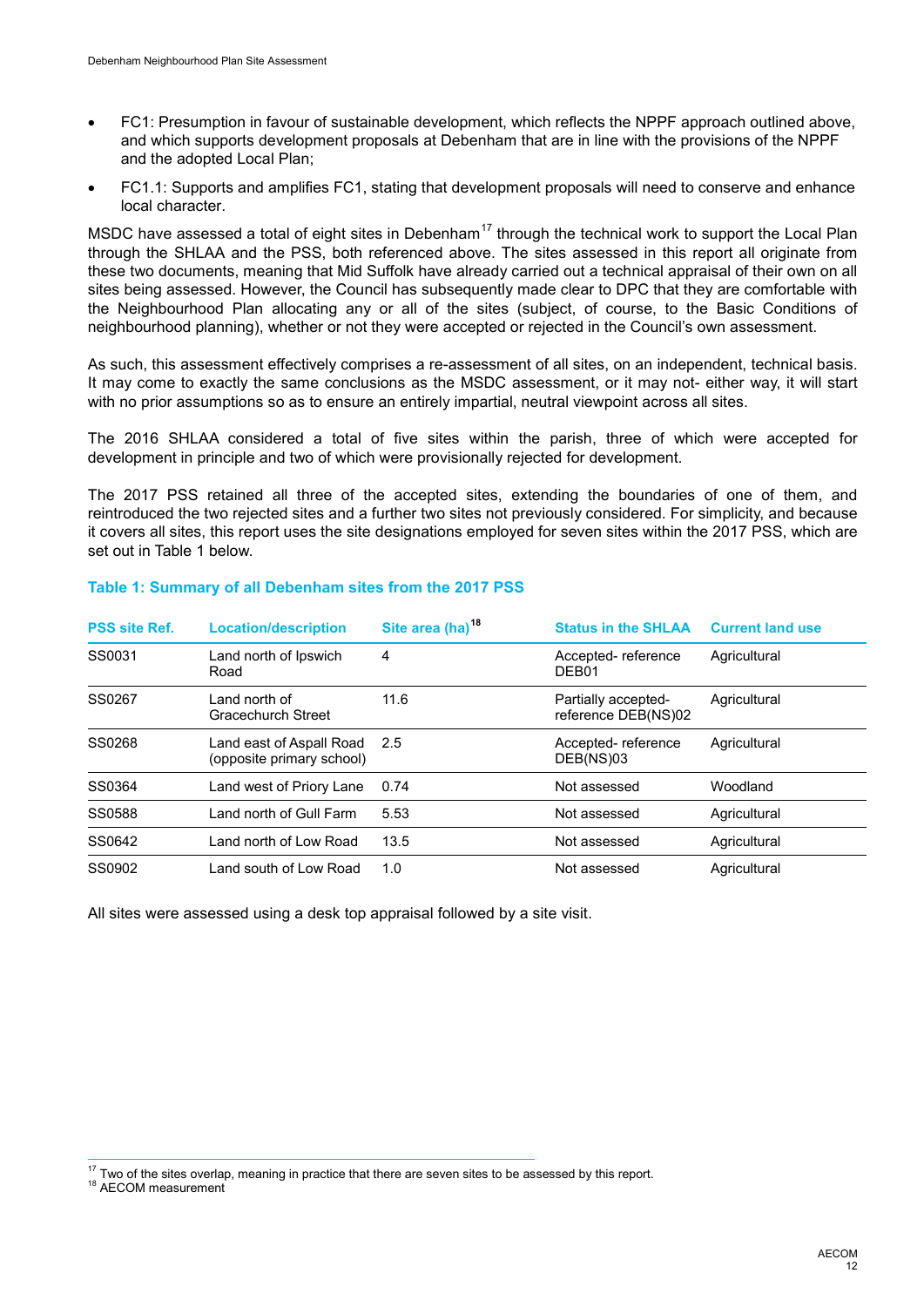

# **Figure 2: Map of all sites from the Mid Suffolk PSS document**

*Source: Mid Suffolk District Council*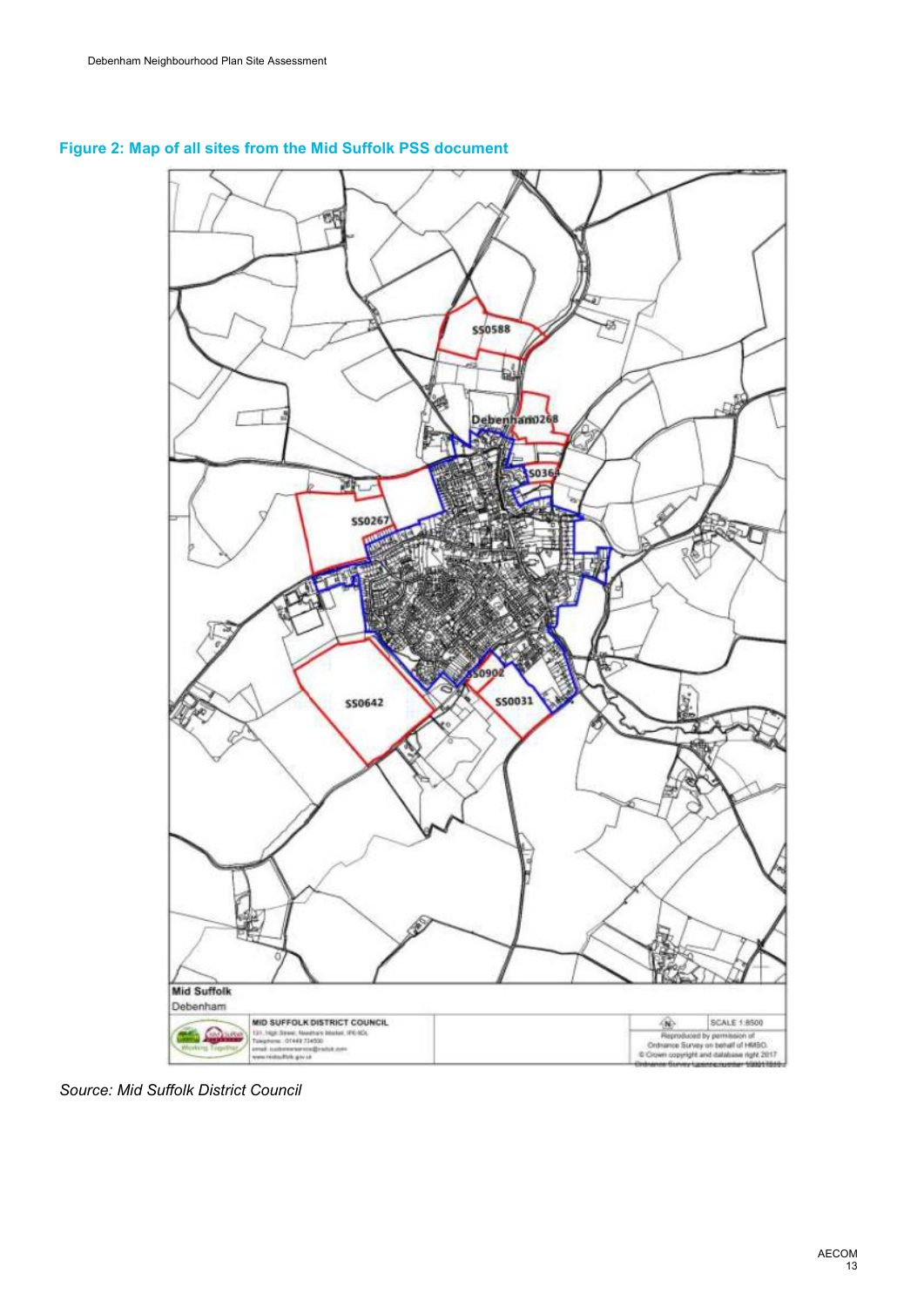# 1.2 Documents reviewed

A number of local and national sources have thus been reviewed in order to understand the history and the context for the Neighbourhood Plan site allocations. These comprise:

- Adopted Mid Suffolk Core Strategy DPD, September 2008<sup>19</sup>:
- Core Strategy Focused Review Incorporating Proposed Modifications, December [20](#page-14-1)12<sup>20</sup>;
- Debenham Conservation Area Appraisal. November 2009 $^{21}$ :
- DEFRA Magic Map<sup>[22](#page-14-3)</sup>:
- Draft Babergh and Mid Suffolk Joint Strategic Housing Land Availability Assessment (SHLAA), May  $2016^{23}$
- Emerging Babergh and Mid Suffolk Joint Local Plan, July 2017 $^{24}$  $^{24}$  $^{24}$ :
- Google Earth, Google Maps and Google Street View<sup>25</sup>;
- Information provided verbally and via e-mail by Debenham Parish Council;
- Joint Babergh and Mid-Suffolk District Council Landscape Guidance<sup>26</sup>:
- Mid Suffolk District Council Interactive Map<sup>[27](#page-14-8)</sup>: and
- Natural England's Agricultural Land Quality Mapping for the East of England<sup>28</sup>.

- 
- 

<span id="page-14-1"></span><span id="page-14-0"></span><sup>&</sup>lt;sup>19</sup> Available at<http://www.midsuffolk.gov.uk/planning/planning-policy/adopted-documents/mid-suffolk-district-council/core-strategy/><br><sup>20</sup> Available at http://www.midsuf<u>folk.gov.uk/assets/Planning-Policy/Core-Strategy-Foc</u> [2012.pdf](http://www.midsuffolk.gov.uk/assets/Planning-Policy/Core-Strategy-Focused-Review-incorporating-modifications-December-2012.pdf)<br><sup>21</sup> Available at http://www.midsuffolk.gov.uk/assets/Conservation-Area-Appraisals/Debenham2009CAA.pdf

<span id="page-14-3"></span><span id="page-14-2"></span><sup>22</sup> Available at http://www.midsulion.gov.uk/assets/Conservation-Area-Appraisals/Depermant2009CAA.pdf<br>22 Available at [http://www.magic.gov.uk](http://www.magic.gov.uk/)<br>23 Available at http://www.babergh.gov.uk/assets/Strategic-Planning/Current-Evide

<span id="page-14-4"></span>LowRes.put<br><sup>24</sup> Available at http://baberghmidsuffolk.moderngov.co.uk/ieListDocuments.aspx?MId=1013

<span id="page-14-7"></span><span id="page-14-6"></span><span id="page-14-5"></span>Available at http://www.google.co.uk/intl/en\_uk/earth/ and<https://www.google.co.uk/maps><br>26 Available at<http://www.babergh.gov.uk/assets/DM-Planning-Uploads/Joint-Landscape-Guidance-Aug-2015.pdf><br>27 Available at http://map

<span id="page-14-8"></span>

<span id="page-14-9"></span>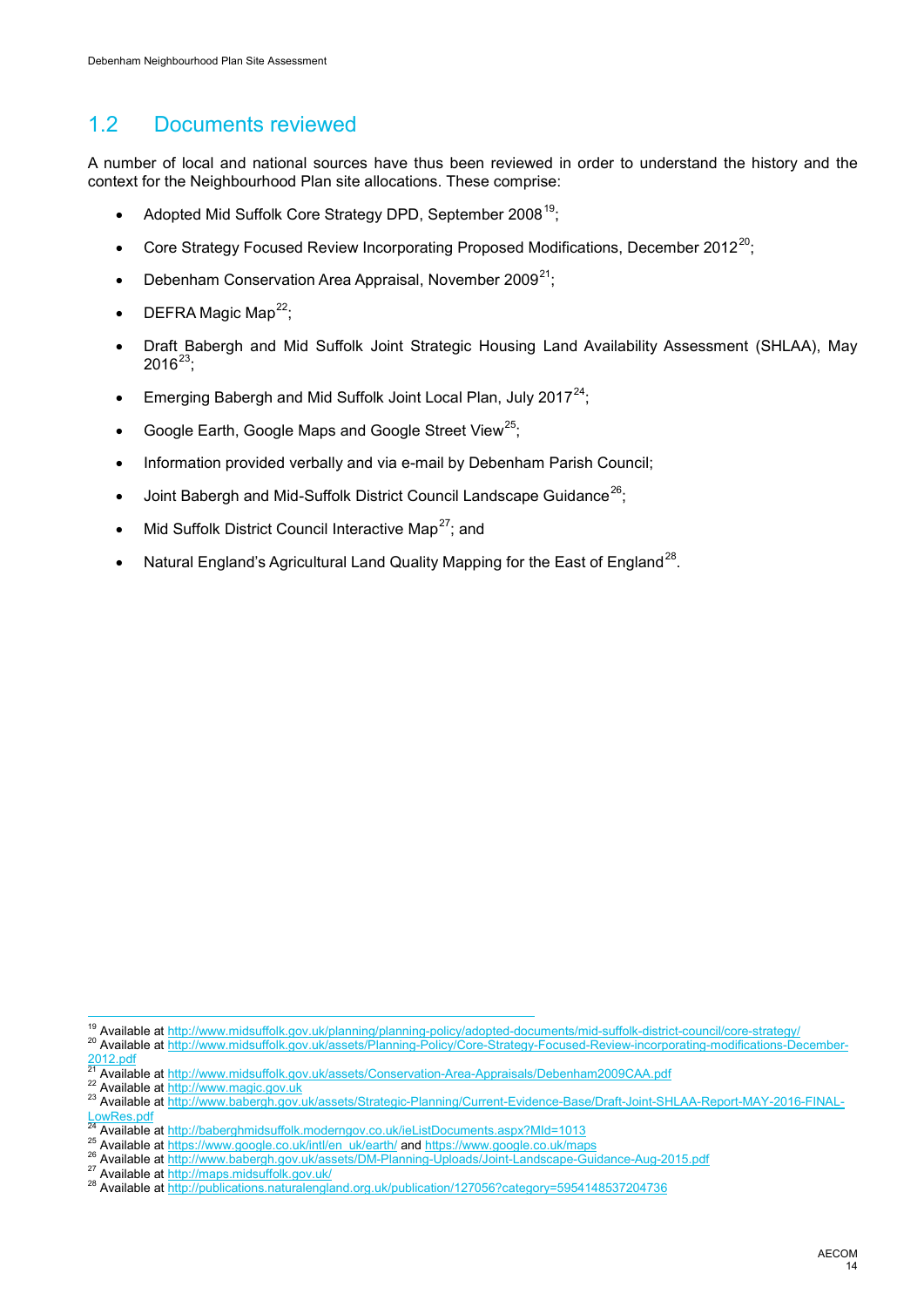# **2. Methodology for the site appraisal**

# 2.1 Introduction

Site selection and allocations is one of the most contentious aspects of planning, raising strong feelings amongst local people, landowners, builders and businesses. It is therefore important that any selection process carried out is independent, transparent, fair, robust and defensible and that the same criteria and thought process is applied to each potential site. Equally important is the way in which the work is recorded and communicated to interested parties.

The approach undertaken to this site appraisal is based primarily on the Government's National Planning Practice Guidance (Assessment of Land Availability) published in 2014 with ongoing updates, which contains guidance on the assessment of land availability and the production of a Strategic Housing Land Availability Assessment (SHLAA) as part of a local authority's evidence base for a Local Plan.

Although a Neighbourhood Plan is at a smaller scale than a Local Plan, the criteria for assessing the suitability of sites for housing are still appropriate.

In this context, the methodology for carrying out the site appraisal is presented below.

# 2.2 Task 1: Development of site appraisal pro-forma

Prior to carrying out the appraisal, site appraisal pro-formas were developed. The purpose of the proforma is to enable a consistent evaluation of each site through the consideration of an established set of parameters against which each site can be then appraised.

The pro-forma utilised for the assessment enables a range of information to be recorded, including the following:

- Background information:
	- Site location and use:
	- Site context and planning history;
- Suitability:
	- Site characteristics:
	- ─ Environmental considerations;
	- ─ Heritage considerations;
	- Community facilities and services;
	- Other key considerations (e.g. flood risk, agricultural land, tree preservation orders); and
- Availability.

# 2.3 Task 2: Initial desk study

The next task was to conduct an initial desk study for each of the sites. This involved a review of all existing information in order to judge whether the sites were suitable, available and achievable for the use proposed.

One of the many criteria used for assessing the performance of each individual site was its distance from what we have called Debenham's 'centre of gravity' for services and facilities. We define the village's 'centre of gravity' as being the location closest on average to the full range of village conveniences, including shops, pubs, employment sites, emergency services, schools and so on. In the case of Debenham, it is considered that this approximate point is the junction of Gracechurch Street, Aspall Road and High Street, which also has the advantage of being the historic centre of the settlement in any case.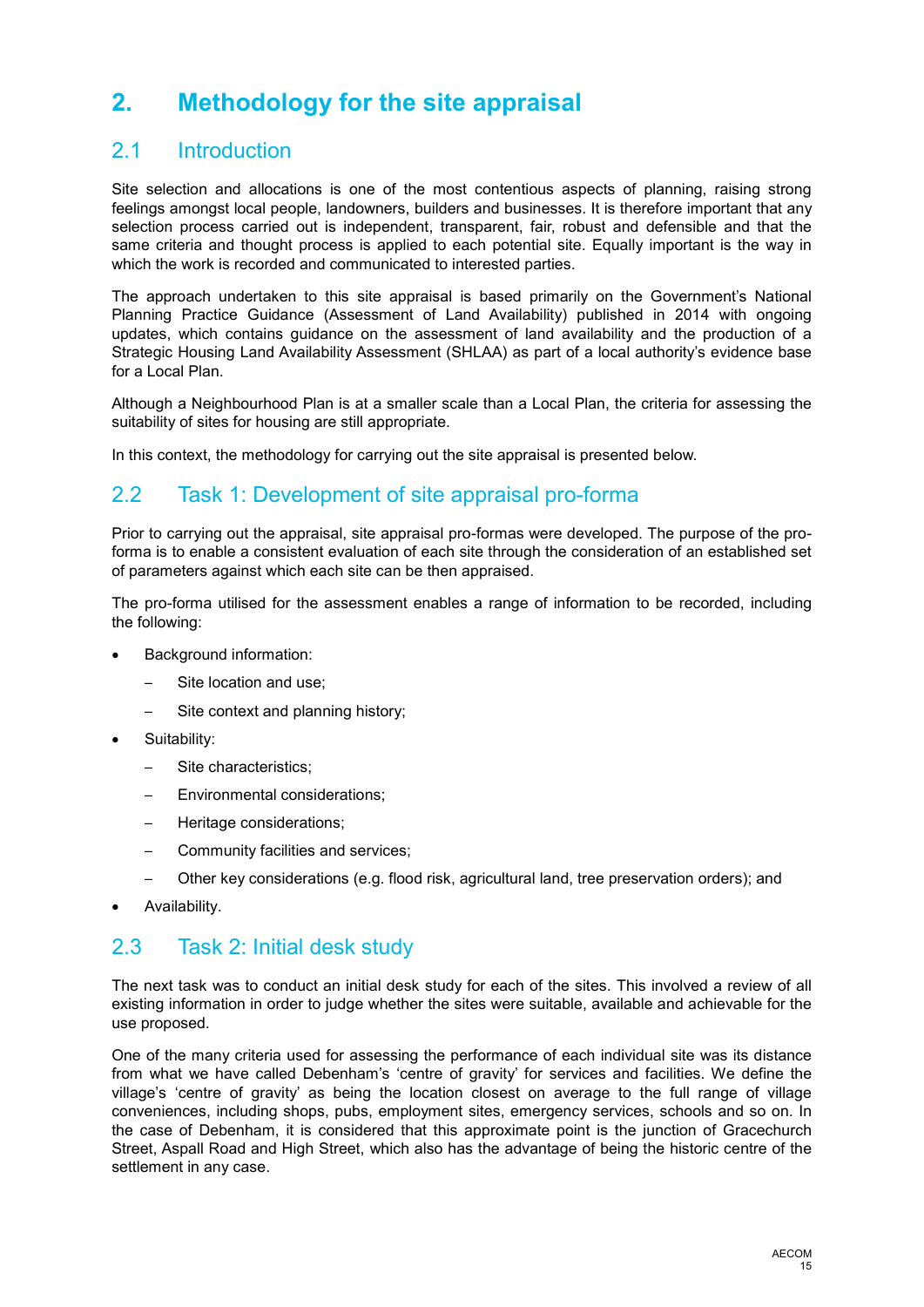The distance was measured, in metres, along existing and proposed routes, between the middle point of each site and this 'centre of gravity'. It is important to measure along existing and proposed routes rather than as the crow flies, as the latter obviously does not give an accurate picture of travel time.

# 2.4 Task 3: Site visit

After the completion of the initial desk study, a site visit to the Neighbourhood Plan area was undertaken by a member of the AECOM Neighbourhood Planning team. The purpose of the site visit was to evaluate the sites 'on the ground' to support the site appraisal. It was also an opportunity to better understand the context and nature of the Neighbourhood Plan area and each individual site.

# 2.5 Task 4: Consolidation of results

Following the site visit, further desk-based work was carried out. This was to validate and augment the findings of the site visit and to enable the results of the site appraisal to be consolidated.

Indicative housing capacities; that is, the optimal number of new homes that could be provided on each site, for each site considered suitable and available have been calculated on the basis of a range of three densities: 15 dph, 25 dph and 35 dph<sup>[29](#page-16-0)</sup>. These densities were selected with respect to the local evidence base, namely:

- Desktop assessment by AECOM shows that residential development in a Suffolk village context is normally around 15 to 25 dwellings per hectare; and
- MSDC's existing viability appraisal<sup>[30](#page-16-1)</sup>, which uses a figure of 35 dwellings per hectare to assess viability of development.<sup>[31](#page-16-2)</sup>

Section 3 presents a summary of the findings of the site appraisal.

The completed pro-formas for all sites assessed are provided in Appendix 1.

<span id="page-16-0"></span><sup>29</sup> Dwellings per hectare<br><sup>30</sup> Available online at <u>http://www.babergh.gov.uk/assets/CIL-and-S106-Documents/Pre-Adoption-Documents-Mid-<br>Suffolk/Previous-CIL-Consultation-documents/Preliminary-Draft-Charging-Schedule/CILVi</u>

<span id="page-16-2"></span><span id="page-16-1"></span>The difference between Debenham's existing densities of 15-25 dph and the viability appraisal's blanket assumption of 35 dph strongly suggests that Debenham Neighbourhood Plan will benefit from a more neighbourhood-specific assessment of viability, a service that can also be provided by AECOM via its Locality contract supporting local communities in neighbourhood planning.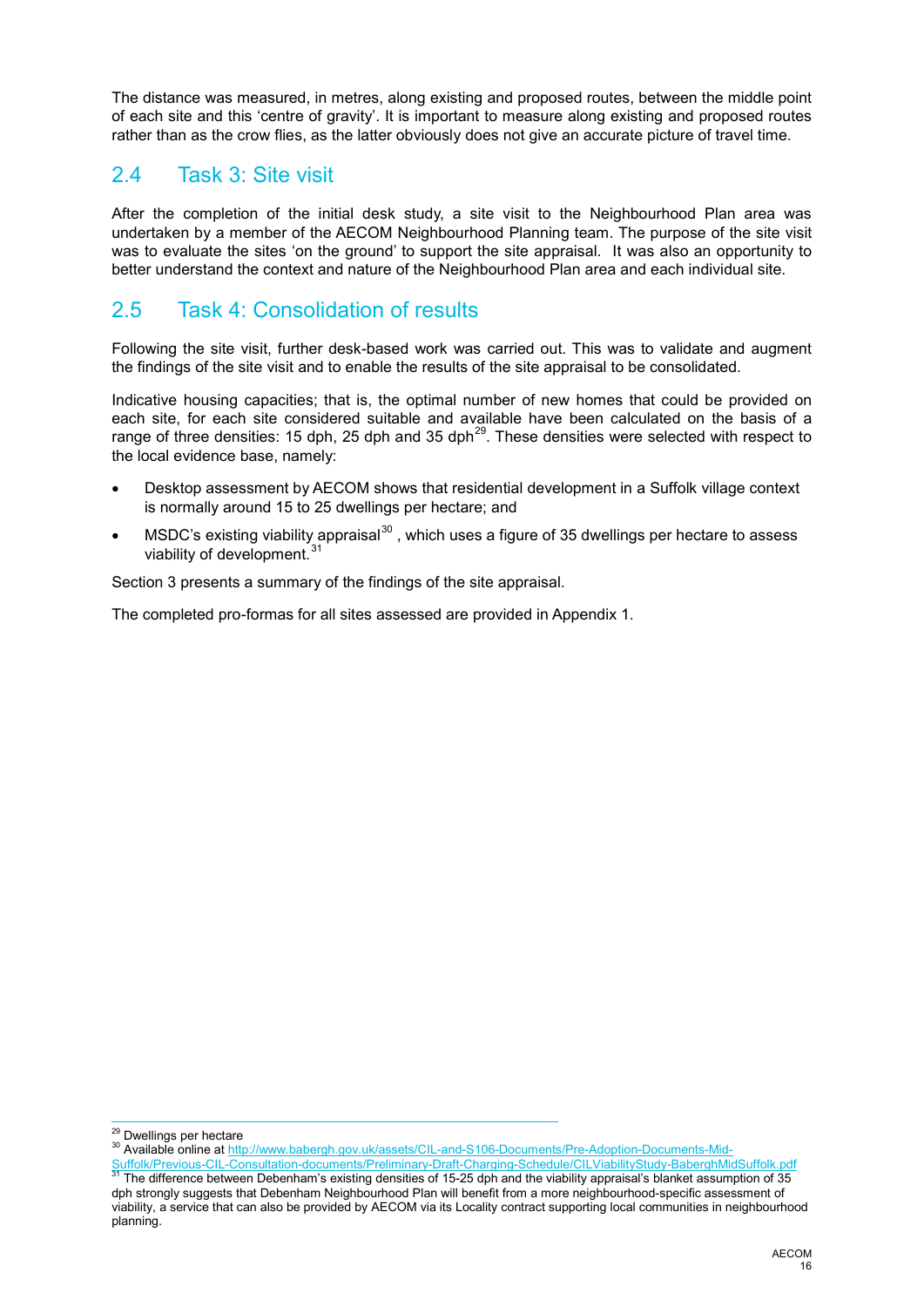# **3. Summary of site appraisals**

This section provides a summary of the findings linked the evaluation of all sites considered through the site appraisal for Debenham Neighbourhood Plan<sup>32</sup>. There is the potential for some sites assessed as not suitable or available for the purposes of this assessment to become suitable or available in the next plan period.

The sites have been assessed using the Government's Planning Practice Guidance (PPG) relating to Neighbourhood Planning and the assessment of land for development<sup>33</sup>. From a review of all existing information, a judgement has been made as to whether each site is suitable for residential development and appropriate for allocation in the Neighbourhood Plan to meet identified development needs.

A 'traffic light' rating of all sites has been given based on whether the site is an appropriate candidate to be considered for allocation in the Neighbourhood Plan. The criteria are consistent across all sites and consistent with the government's Planning Practice Guidance. The traffic light rating indicates 'green' for sites that show no constraints and are appropriate as site allocations, 'amber' for sites which are potentially suitable if issues can be resolved and 'red' for sites which are not currently suitable. The judgement on each site is based on whether or not each site is **suitable** and **available**. In terms of the separate criterion of achievability, Section 3.1.1 explains the concept of viability.

With more information from landowners/developers, it is possible that more of the sites could be moved into the green category to give greater certainty on the shortlist of sites.

## 3.1.1 Viability

This assessment has not considered the viability of sites for the development proposed. The Neighbourhood Plan should be able to demonstrate that the sites are financially viable to develop.

A recent viability report for Mid Suffolk District Council<sup>[34](#page-17-2)</sup> indicates that housing in Debenham would be viable for development, but flats would not be. Also, the accepted SHLAA sites can be assumed to be considered viable by MSDC, having passed their tests of availability and achievability.

#### **However, for more evidence, the site promoters/developers could be approached to request viability evidence such as financial viability appraisals for the sites they are promoting.** .

However, valuations produced by a third party are not necessarily definitive or sufficiently independent. For this reason, AECOM are able to provide separate viability advice to the Parish Council if their application for support in this regard is successful.

As noted previously, viability considerations underpin the rationale for assessing all site capacities at a density of 35 dwellings per hectare as well as 15 and 25 dwellings per hectare, (the latter two of which would be more in line with existing densities across the village).

Table 2 below includes all known potential development sites that have been considered within the Debenham Neighbourhood Plan area, including sites that have been considered by MSDC through the SHLAA. The conclusions are based on our professional experience and judgement of the appropriateness of each site as an allocation in the Neighbourhood Plan.

This summary should be read alongside the full set of site appraisal pro-formas in **Appendix 1.**

<span id="page-17-1"></span><span id="page-17-0"></span><sup>&</sup>lt;sup>32</sup> The emerging evidence base for the neighbourhood plan is available online a[t http://debenhamnp.onesuffolk.net/](http://debenhamnp.onesuffolk.net/)<br><sup>33</sup> <https://www.gov.uk/guidance/neighbourhood-planning--2#key-stages-in-neighbourhood-planning> and<br>https

<span id="page-17-2"></span><sup>&</sup>lt;sup>34</sup> Babergh and Mid Suffolk CIL Viability Study, PBA, 2014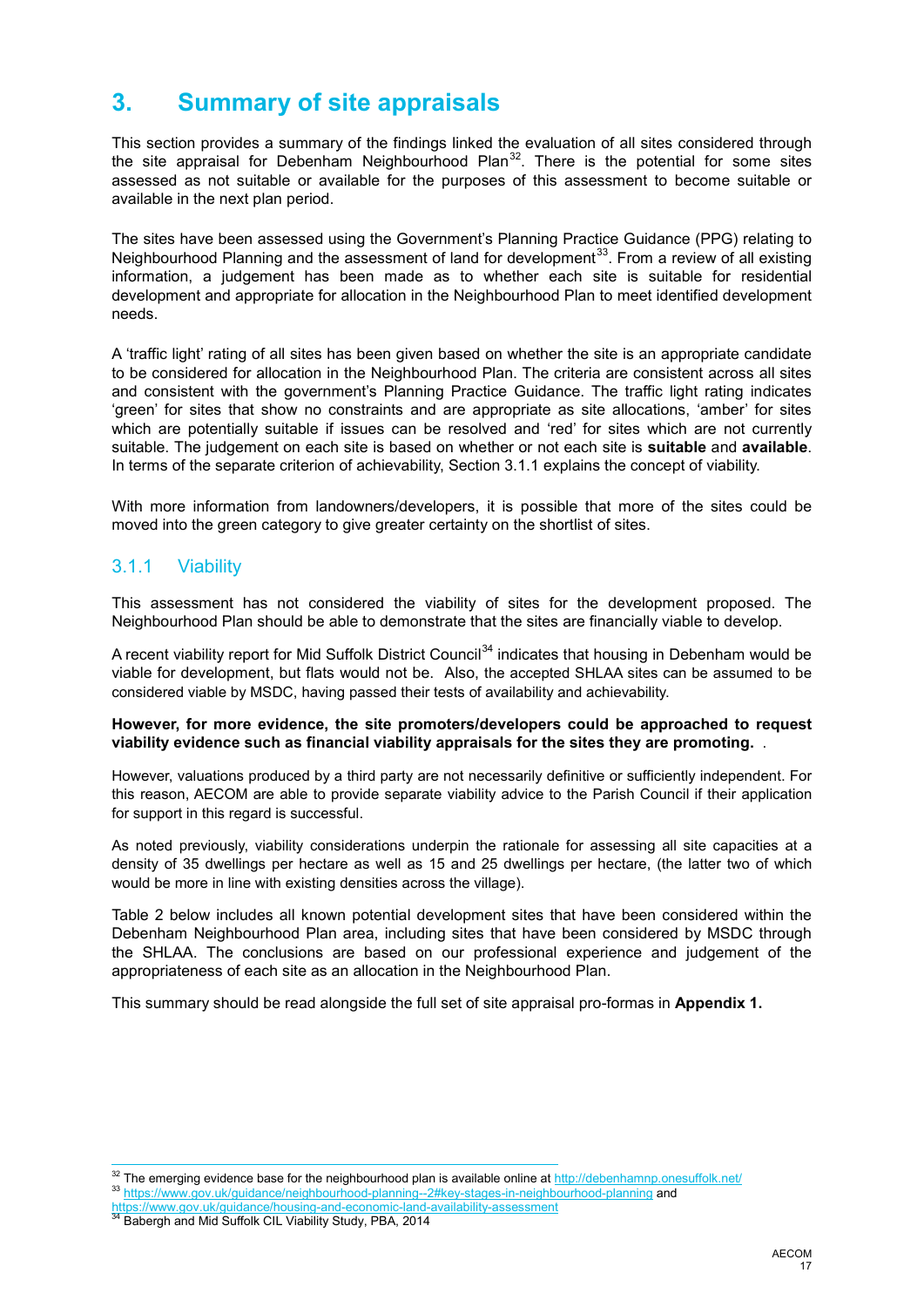| <b>PSS site</b><br>Ref. | <b>Location/description</b>                              | <b>Site area</b><br>(ha) $^{35}$ | <b>Status in the SHLAA</b>                 | <b>Current land use</b> | <b>Assessed</b><br>dwelling<br>yield <sup>36</sup> | <b>Assessment of</b><br>suitability for<br>allocation                                               | <b>Summary of assessment</b><br><b>rationale</b>                                                                                                                                                                      | For further<br>details |
|-------------------------|----------------------------------------------------------|----------------------------------|--------------------------------------------|-------------------------|----------------------------------------------------|-----------------------------------------------------------------------------------------------------|-----------------------------------------------------------------------------------------------------------------------------------------------------------------------------------------------------------------------|------------------------|
| SS0031                  | and north of Ipswich<br>Road                             |                                  | Accepted-reference DEB01                   | Agricultural            | 60-140                                             | <b>Site suitable with</b><br>minor constraints                                                      | Avoids car bottlenecks, within See pages<br>walking distance of village 22-26<br>centre, constraints minor                                                                                                            |                        |
| SS0267                  | and north of<br>Gracechurch Street                       | 11.6                             | Partially accepted-<br>reference DEB(NS)02 | Agricultural            | 80-188<br>(eastern<br>of site only)                | Site in its entirety:<br>half not suitable.<br>Eastern half:<br>suitable with<br>medium constraints | Development of entire site See pages<br>would have negative impacts 27-31<br>in terms of car bottleneck and<br>visual impact; development of<br>the eastern half only would<br>mitigate both issues to some<br>extent |                        |
| SS0268                  | and east of Aspall.<br>Road (opposite<br>primary school) | 2.5                              | Accepted-reference<br>DEB(NS)03            | Agricultural            | 37-87                                              | Site suitable with<br>medium constraints                                                            | Site itself has minor or no See pages<br>constraints, but there would be 32-36<br>impact<br>some<br>on<br>a car<br>bottleneck                                                                                         |                        |
| SS0364                  | and west of Priory<br>ane.                               | 0.74                             | Not assessed                               | Woodland                | h/a                                                | <b>Site not suitable</b>                                                                            | No car access and significant See pages<br>negative amenity and visual 37-41<br>impact                                                                                                                                |                        |
| SS0588                  | and north of Gull.<br><sup>=</sup> arm                   | 5.53                             | Not assessed                               | Agricultural            | h/a                                                | <b>Site not suitable</b>                                                                            | from village, See pages<br>Site<br>detached<br>services<br>from<br>distant<br>facilities,<br>visual<br>significant<br>impact, some impact on car<br>bottleneck                                                        | and 42-46              |

#### <span id="page-18-1"></span><span id="page-18-0"></span>**Table 2: Summary of assessment of all sites in Debenham**

<sup>&</sup>lt;sup>35</sup> AECOM measurement<br><sup>36</sup> Where the site was assessed as not suitable for development within either the SHLAA or the AECOM assessment, the dwelling yield is given as 'n/a', though it is provided in full for all sites wit One. Where the dwelling yield is given as a range, this represents the lowest (15 dph) and highest (35 dph) potential densities.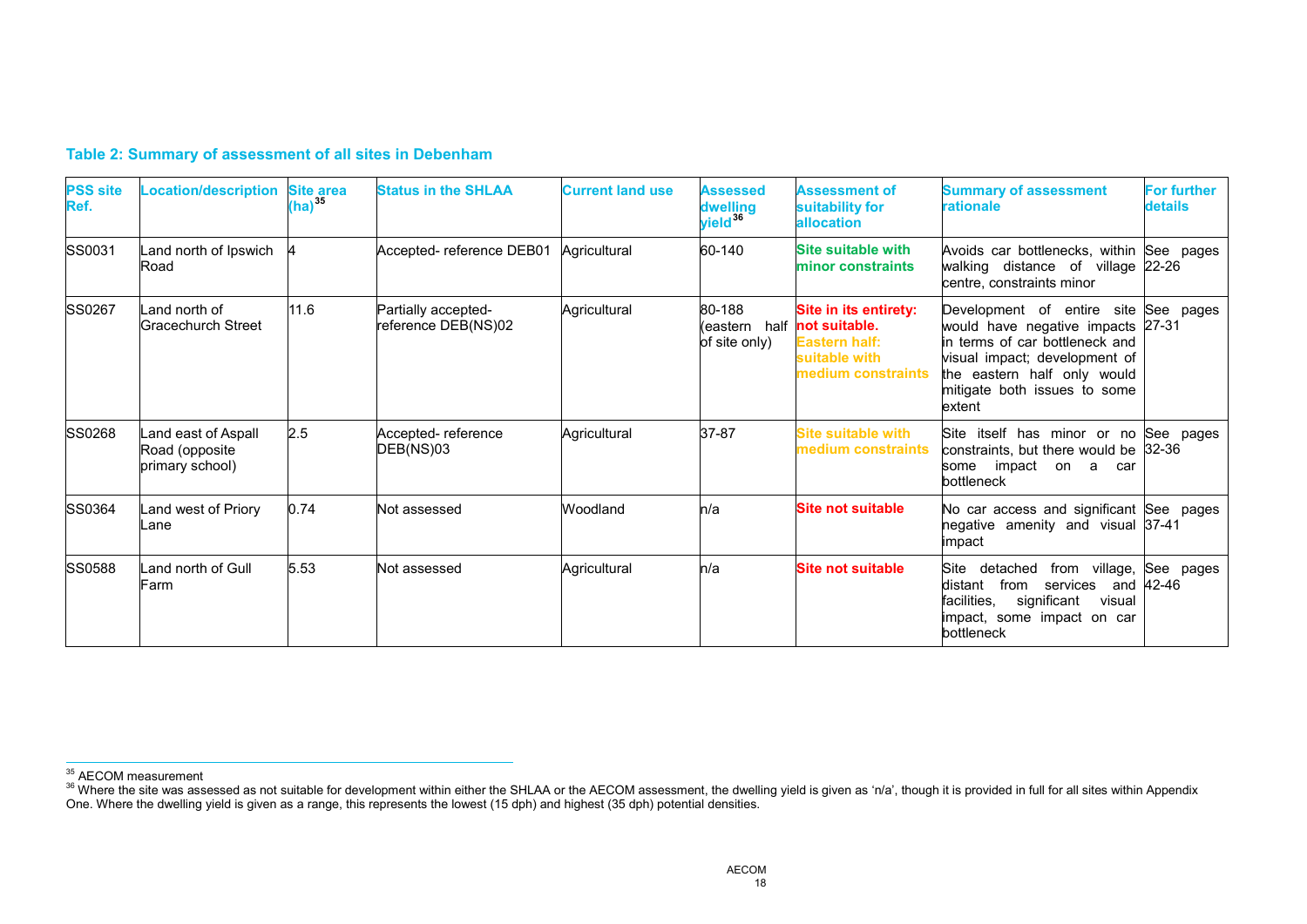| <b>PSS site</b><br>Ref. | <b>Location/description</b> | <b>Site area</b><br>$(ha)^{35}$ | <b>Status in the SHLAA</b> | <b>Current land use</b> | <b>Assessed</b><br>dwelling<br>yield <sup>36</sup> | <b>Assessment of</b><br>suitability for<br>allocation      | <b>Summary of assessment</b><br><b>rationale</b>                                                                                                                                                                                                                                                                                            | <b>For further</b><br>details |
|-------------------------|-----------------------------|---------------------------------|----------------------------|-------------------------|----------------------------------------------------|------------------------------------------------------------|---------------------------------------------------------------------------------------------------------------------------------------------------------------------------------------------------------------------------------------------------------------------------------------------------------------------------------------------|-------------------------------|
| SS0642                  | and north of Low_<br>Road   | 13.5                            | Not assessed               | Agricultural            | h/a                                                | <b>Site not suitable</b>                                   | Site would have unacceptable<br>impact on most severe car<br>bottleneck (Low Road); little<br>apparent potential for<br>alternative access<br>arrangements from north<br>(scale of site would have<br>significant impact on<br>Gracechurch Street bottleneck)<br>or east (residential estate with<br>impermeable layout of cul-de-<br>sacs) | See pages<br>47-51            |
| <b>SS0902</b>           | Land south of Low<br>Road   | 1.0                             | Not assessed               | Agricultural            | 15-35                                              | <b>Site suitable subject</b><br>to certain l<br>conditions | Suitable if no<br>car access to See pages<br>SS031<br>Road<br>and<br>Low<br>developed; site well-located<br>and suitable in terms of visual<br>impact                                                                                                                                                                                       | 52-56                         |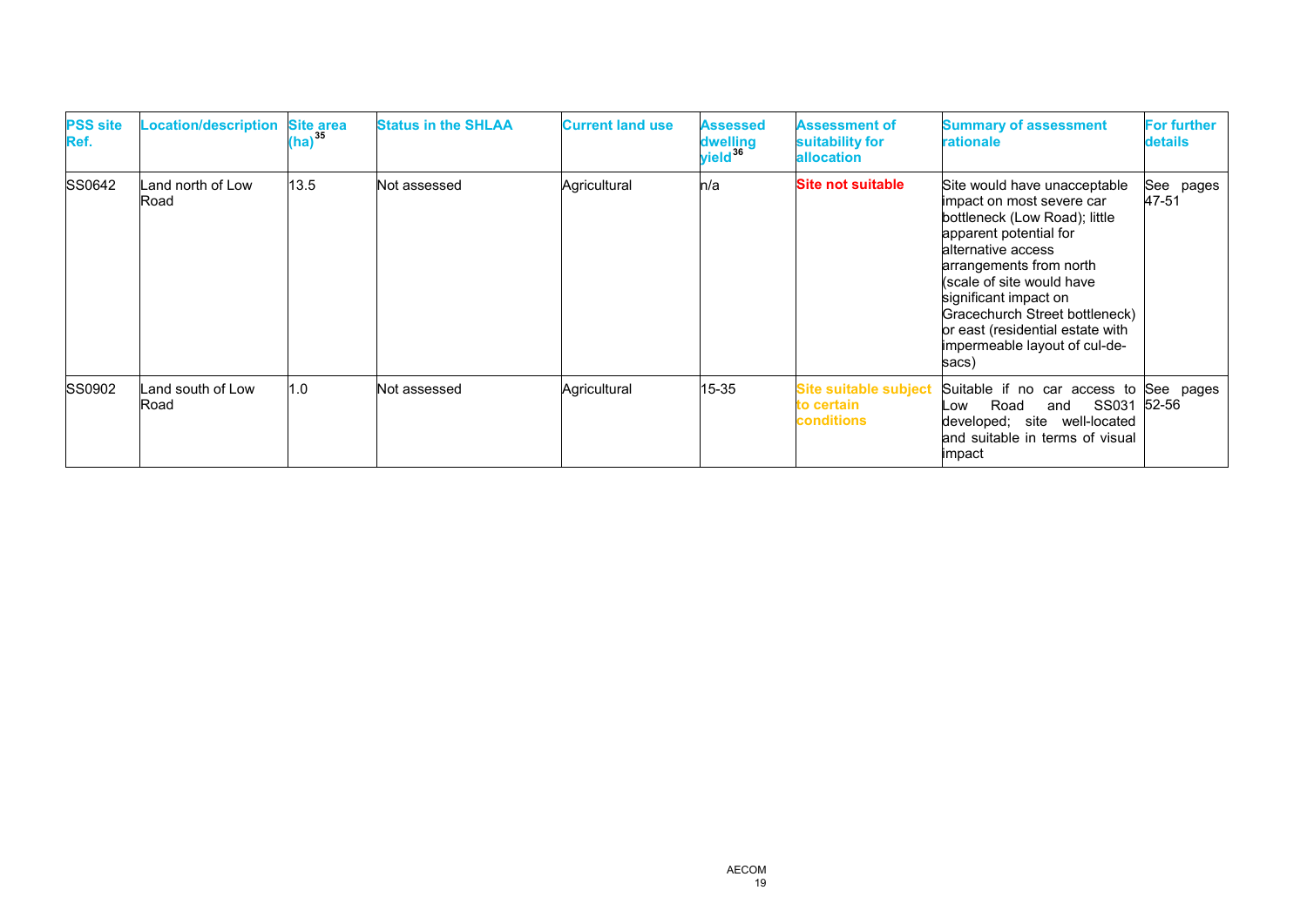## 3.1.2 Next steps

This report has shown the sites which are suitable and available to allocate in the Neighbourhood Plan (subject to considerations of viability and masterplanning constraints), alongside those sites which are potentially appropriate but have issues that need to be resolved.

Some of the sites in the amber category may need further advice or assessment not possible to address through this high level assessment. Such advice could be commissioned through specialist consultants or in conjunction with relevant officers at MSDC (e.g. heritage) and Suffolk County Council (e.g. highways, education, waste, infrastructure) to allow them to be moved into either the green or red categories.

Once the pool of sites in the green category has been finalised, this provides a shortlist from which the proposed allocations can be selected. These should be the sites that best meet the aims and objectives of the Neighbourhood Plan. The criteria that are used to select the sites should be clearly recorded and made available as evidence to support the plan.

#### *Choosing between the amber sites*

AECOM's professional opinion, based on the evidence presented in this report, is that of the three sites assessed as being within the amber category (SS0267, SS0268 and SS0902), it is SS0902 that has the greatest potential to be moved to the green category, subject to no car access being provided onto Low Road and site SS0031 being developed. Development of the adjacent sites SS0031 and SS0902 could provide between them up to 175 homes.

This would still leave a shortfall of 75 homes, which would need to be provided on either of the remaining amber sites- namely the eastern half of site SS0267 (maximum capacity 188 dwellings) or site SS0268 (maximum capacity 87 dwellings). There is very little to choose between them in terms of the technical assessment; they are finely balanced.

However, given the need to develop 75 homes, and the importance (as attested by Neighbourhood Plan Examinations in the past) of ensuring contingency (or 'back-up') in terms of allocation capacity, the larger size of site SS0267 could render it more appropriate as an allocation than site SS0268.

Whichever of sites SS0267 or SS0268 are selected for allocation, each will have a degree of impact on an existing traffic bottleneck (Gracechurch Street and High Street respectively). It is recommended that the Parish Council have more detailed discussions with MSDC and/or the County Council to discuss any potential for mitigation of these impacts.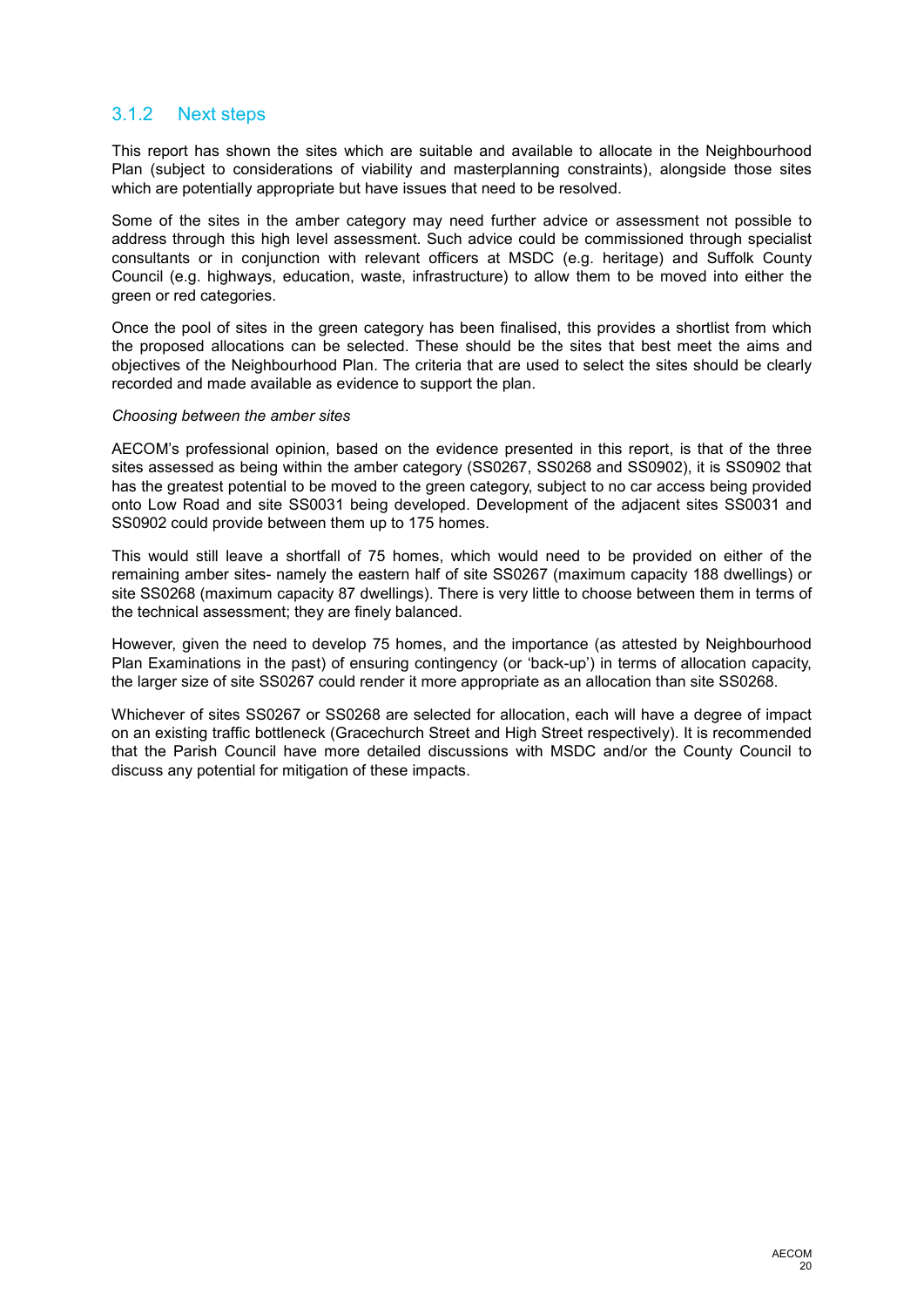**Appendix A Completed site appraisal pro-formas**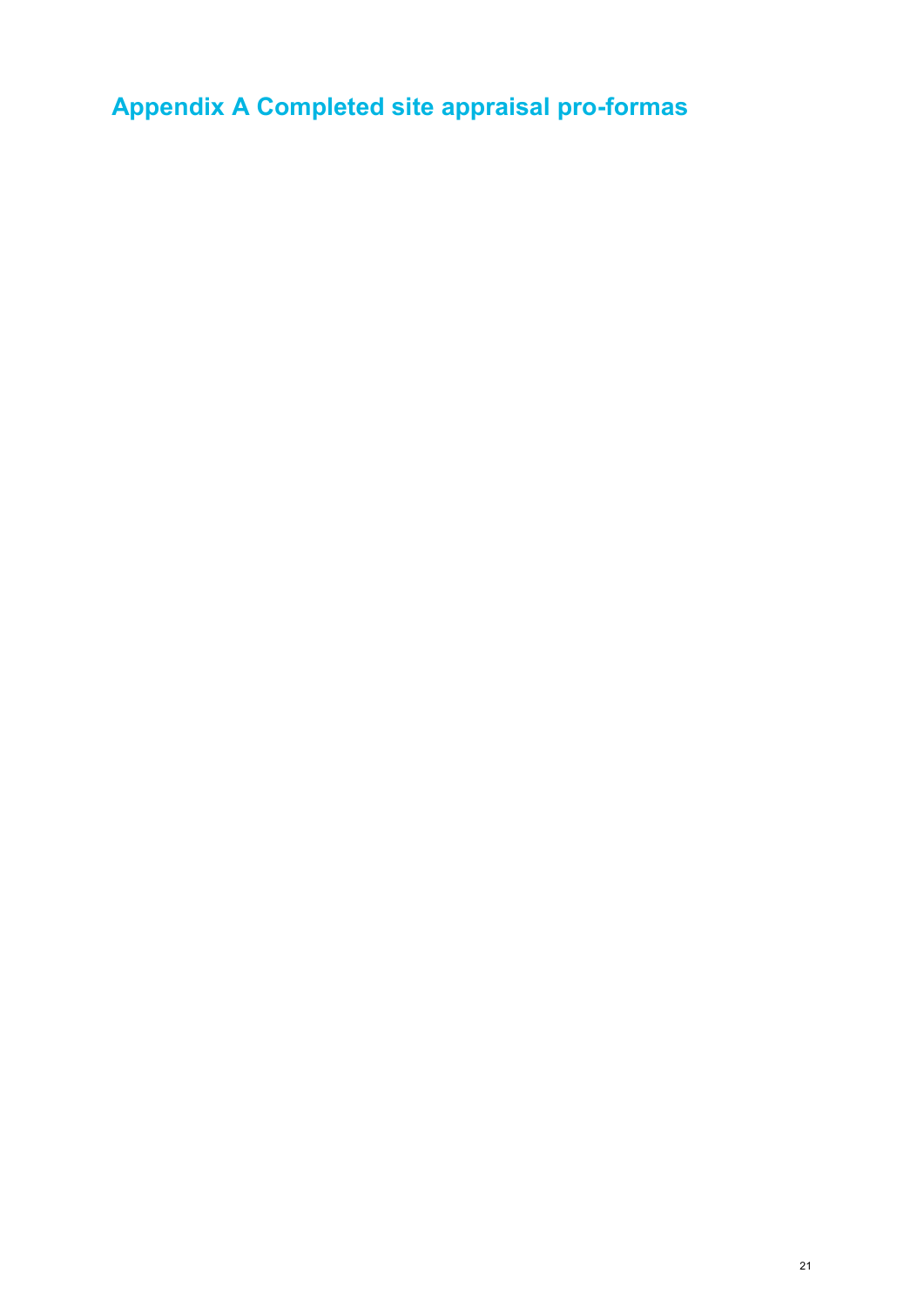## **Site Assessment Proforma**

#### *General information*

| Site Reference / name                                              | SS0031                                      |
|--------------------------------------------------------------------|---------------------------------------------|
| <b>Site Address (or brief description</b><br>of broad location)    | Land north of Ipswich Road                  |
| <b>Current use</b>                                                 | Agricultural                                |
| <b>Proposed use</b>                                                | Residential <sup>37</sup>                   |
| Gross area (Ha)<br>Total area of the site in hectares              | 4                                           |
| <b>SHLAA site reference (if</b><br>applicable)                     | DEB01                                       |
| Method of site identification (e.g.<br>proposed by landowner etc.) | Proposed by landowner through SHLAA process |

#### *Context*

| Is the site:<br>Greenfield: land (farmland, or open space, that<br>has not previously been developed)                                                                              | <b>Greenfield</b> | <b>Brownfield</b>                                                                                               | <b>Mixture</b> | Unknown |
|------------------------------------------------------------------------------------------------------------------------------------------------------------------------------------|-------------------|-----------------------------------------------------------------------------------------------------------------|----------------|---------|
| Brownfield: Previously developed land which is<br>or was occupied by a permanent structure,<br>including the curtilage of the developed land<br>and any associated infrastructure. |                   |                                                                                                                 |                |         |
| <b>Site planning history</b><br>Have there been any previous applications for<br>development on this land? What was the<br>outcome?                                                |                   | No known planning applications on the site according to MSDC<br>interactive mapping and Debenham Parish Council |                |         |

# **Suitability**

| <b>Suitability</b>                                                                                                       |                                                                                                                                                                                                                                                                                                                                                                     |
|--------------------------------------------------------------------------------------------------------------------------|---------------------------------------------------------------------------------------------------------------------------------------------------------------------------------------------------------------------------------------------------------------------------------------------------------------------------------------------------------------------|
| Is the current access adequate for the proposed<br>development? If not, is there potential for access<br>to be provided? | No access at present but easy potential for car access<br>from Ipswich Road, and potential for pedestrian and cycle<br>access via Low Road if the site is developed alongside site<br>SS0902.                                                                                                                                                                       |
| Is the site accessible?<br>Provide details of site's connectivity                                                        | Site close to village centre, but car access would be less<br>direct if provided only to Ipswich Road to south. However,<br>no potential for car access via Low Road to north due to<br>significant bottleneck along its length (narrow width of road<br>accessing village centre and very limited potential for<br>widening due to number of existing properties). |

<span id="page-22-0"></span> $\frac{1}{37}$  Though not explicitly stated in the information provided to AECOM by DPC, it has been assumed that all sites are being assessed for their potential for residential and no other use.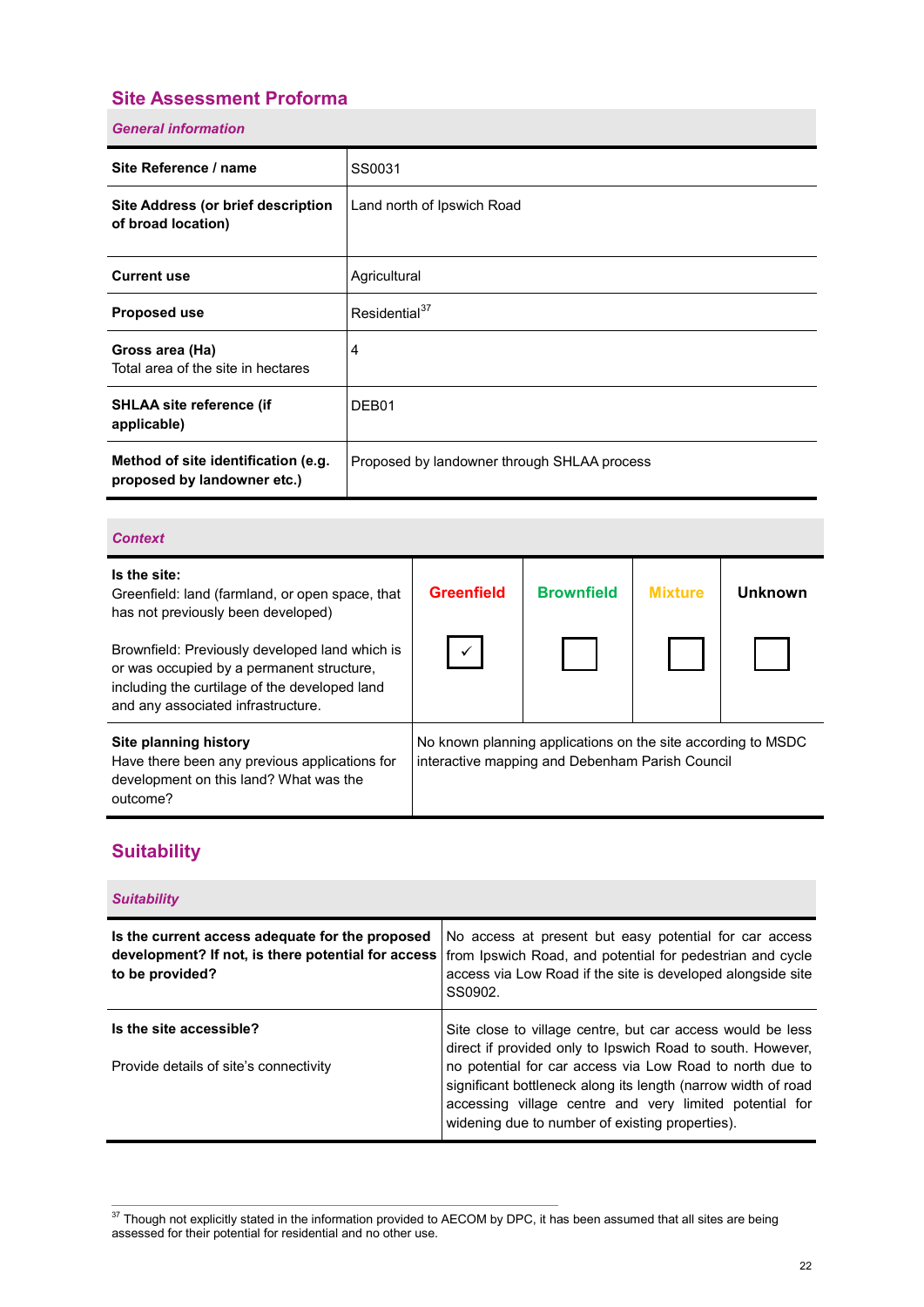#### *Environmental Considerations*

| <b>Questions</b>                                                                                                                                                                                                                                                                                                                                                                                                                                                                                                                                                                                                                                                                                                                                                                                                                                                                                      | <b>Assessment</b><br>guidelines                                            | <b>Observations and</b><br>comments                                                                                                                                                                                                                                                                                                                                                                                                                                                                                                                                                          |  |
|-------------------------------------------------------------------------------------------------------------------------------------------------------------------------------------------------------------------------------------------------------------------------------------------------------------------------------------------------------------------------------------------------------------------------------------------------------------------------------------------------------------------------------------------------------------------------------------------------------------------------------------------------------------------------------------------------------------------------------------------------------------------------------------------------------------------------------------------------------------------------------------------------------|----------------------------------------------------------------------------|----------------------------------------------------------------------------------------------------------------------------------------------------------------------------------------------------------------------------------------------------------------------------------------------------------------------------------------------------------------------------------------------------------------------------------------------------------------------------------------------------------------------------------------------------------------------------------------------|--|
| Is the site within or adjacent to the following<br>policy or environmental designations:<br><b>Green Belt</b><br><b>Ancient Woodland</b><br><b>Area of Outstanding Natural Beauty</b><br>(AONB)<br><b>National Park</b><br>European nature site (Special Area of<br><b>Conservation or Special Protection Area)</b><br><b>SSSI Impact Risk Zone</b><br><b>Site of Importance for Nature</b><br><b>Conservation</b><br><b>Site of Geological Importance</b><br>$\bullet$<br>Flood Zones 2 or 3                                                                                                                                                                                                                                                                                                                                                                                                         | <b>Site lies within Impact</b><br><b>Risk Zone of two</b><br><b>SSSIs</b>  | The site lies within the far<br>outer impact risk zone of two<br>SSSIs- Mickfield Meadow and<br>Fox Fritillary Meadow<br>Framsden. However, in both<br>cases, the SSSIs are<br>considered distant enough for<br>this to be only a minor<br>constraint; Natural England<br>should nevertheless be<br>consulted.                                                                                                                                                                                                                                                                               |  |
| <b>Ecological value?</b><br>Could the site be home to protected species such as<br>bats, great crested newts, badgers etc.?                                                                                                                                                                                                                                                                                                                                                                                                                                                                                                                                                                                                                                                                                                                                                                           | <b>Unknown</b>                                                             | There could be potential for<br>protected species; ecological<br>survey would be required<br>ahead of any planning<br>application.                                                                                                                                                                                                                                                                                                                                                                                                                                                           |  |
| <b>Landscape and Visual Impact</b><br>Is the site low, medium or high sensitivity in terms<br>of landscape and visual impact?<br>Low sensitivity: site not visible or less visible from<br>locations,<br>surrounding<br>existing<br>landscape<br>or<br>townscape character is poor quality, existing features<br>could be retained<br>Medium sensitivity: development of the site would<br>lead to a moderate impact on landscape or townscape<br>character due to visibility from surrounding locations<br>and/or impacts on the character of the location.<br>(e.g. in built up area);<br>High sensitivity: Development would be within an area<br>of high quality landscape or townscape character,<br>and/or would significantly detract from local character.<br>Development would lead to the loss of important<br>features of local distinctiveness- without the possibility<br>of mitigation. | <b>Medium sensitivity to</b><br>development<br><b>Medium visual impact</b> | Within Landscape Character<br>Area (17) Rolling Valley<br>Claylands of the Joint Babergh<br>& Mid Suffolk Landscape<br>Character Assessment (2015).<br>In terms of visual impact, the<br>site is flat, but it is elevated,<br>making it more visible;<br>additionally adjoins existing<br>development on only one side-<br>hence an amber rather than a<br>green assessment.<br>No defensible boundary (e.g.<br>hedgerow) on western edge of<br>site, as it passes directly<br>across a field; potential for<br>new boundary (e.g. hedge) to<br>be created as part of any new<br>development |  |
| <b>Agricultural Land</b><br>Land classified as the best and most versatile<br>agricultural land (Grades 1,2 or 3a)                                                                                                                                                                                                                                                                                                                                                                                                                                                                                                                                                                                                                                                                                                                                                                                    | <b>Some loss</b>                                                           | Site on Grade 3 agricultural<br>land (good to moderate)                                                                                                                                                                                                                                                                                                                                                                                                                                                                                                                                      |  |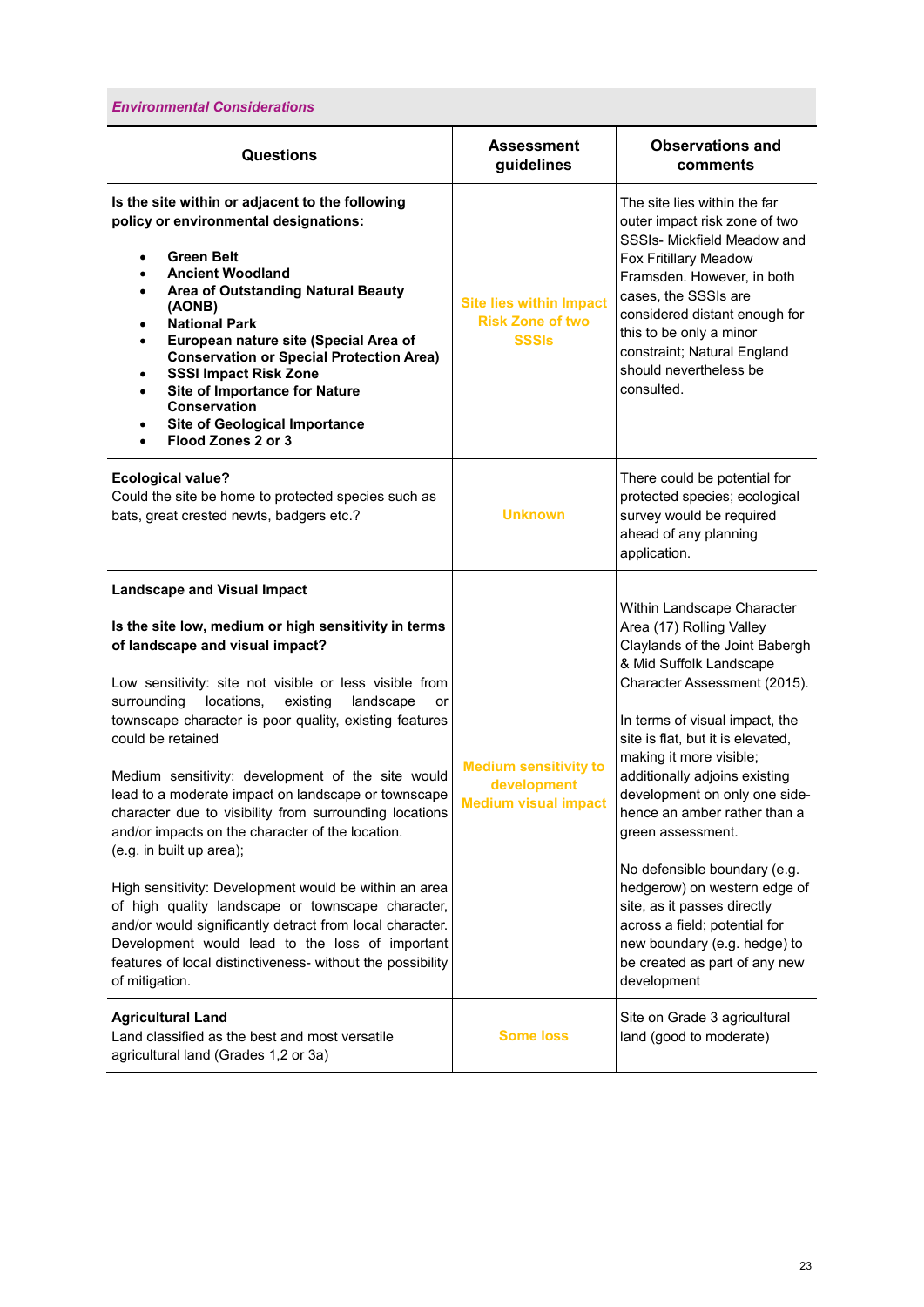#### *Heritage considerations*

| Question                                                                                                                                                                                                                                                                                                       | <b>Assessment</b><br>guidelines |                                                                                        |  | <b>Comments</b>                                                                                                                                                                                                                                                                                                                                                                                                               |
|----------------------------------------------------------------------------------------------------------------------------------------------------------------------------------------------------------------------------------------------------------------------------------------------------------------|---------------------------------|----------------------------------------------------------------------------------------|--|-------------------------------------------------------------------------------------------------------------------------------------------------------------------------------------------------------------------------------------------------------------------------------------------------------------------------------------------------------------------------------------------------------------------------------|
| Is the site within or adjacent to one or<br>more of the following heritage<br>designations or assets?<br><b>Conservation area</b><br><b>Scheduled monument</b><br><b>Registered Park and Garden</b><br><b>Registered Battlefield</b><br>Listed building<br>Known archaeology<br><b>Locally listed building</b> |                                 | Close to two listed<br>buildings; minor impact<br>on setting of a third<br>substantial |  | Development would have to minimise<br>impact on setting of Grade II listed<br>Malting Farmhouse and Grade II listed<br>Cherry Tree Farmhouse. Development<br>has potential to impact in a minor way on<br>the setting of Grade I listed St Mary's<br>Church (because at the moment it can be.<br>glimpsed briefly cars travelling eastbound<br>on Ipswich Road) but the glimpse is<br>fleeting and so harm would be less than |
| <b>Community facilities and services</b>                                                                                                                                                                                                                                                                       |                                 |                                                                                        |  |                                                                                                                                                                                                                                                                                                                                                                                                                               |
| Is the site, in general terms, close/accessible to<br>local amenities such as (but not limited to):                                                                                                                                                                                                            |                                 |                                                                                        |  | <b>Observations and</b><br>comments                                                                                                                                                                                                                                                                                                                                                                                           |

| <b>Poorly located</b> | Centre of site 810m from<br>'centre of gravity' of<br>services and facilities in<br>Debenham; however,<br>potential for mitigation of<br>distance through direct<br>pedestrian and cycle<br>access to Low Road via |
|-----------------------|--------------------------------------------------------------------------------------------------------------------------------------------------------------------------------------------------------------------|
|                       | development of site<br>SS0902.                                                                                                                                                                                     |
|                       |                                                                                                                                                                                                                    |

#### *Other key considerations*

| Are there any Tree Preservation<br>Orders on the site?                                                                                                                     | <b>None</b> |                                                                                                                                                                                                                                                              |                                                                                                                                   |  |
|----------------------------------------------------------------------------------------------------------------------------------------------------------------------------|-------------|--------------------------------------------------------------------------------------------------------------------------------------------------------------------------------------------------------------------------------------------------------------|-----------------------------------------------------------------------------------------------------------------------------------|--|
| Would development lead to the loss of<br>habitats with the potential to support<br>protected species, for example mature<br>trees, woodland, hedgerows and<br>waterbodies? | Some        | A detailed ecological assessment should be carried out<br>before the submission of any planning application. Access<br>to Ipswich Road would likely necessitate the removal of<br>one or more mature trees, which could be re-provided<br>elsewhere on site. |                                                                                                                                   |  |
| <b>Public Right of Way</b>                                                                                                                                                 | <b>None</b> |                                                                                                                                                                                                                                                              |                                                                                                                                   |  |
| <b>Existing social or community value</b><br>(provide details)                                                                                                             | <b>Some</b> | Limited social and community value due to lack of public<br>access; will have some visual amenity as open rural land                                                                                                                                         |                                                                                                                                   |  |
| Is the site likely to be affected by any<br>of the following?                                                                                                              | <b>Yes</b>  | <b>No</b><br><b>Comments</b>                                                                                                                                                                                                                                 |                                                                                                                                   |  |
| <b>Ground Contamination</b>                                                                                                                                                |             |                                                                                                                                                                                                                                                              |                                                                                                                                   |  |
| Significant infrastructure crossing the<br>site i.e. power lines/ pipe lines, or<br>close to hazardous installations                                                       |             |                                                                                                                                                                                                                                                              | Though not significant, small power line<br>crosses the site on poles; this would need to<br>be mitigated in any new development. |  |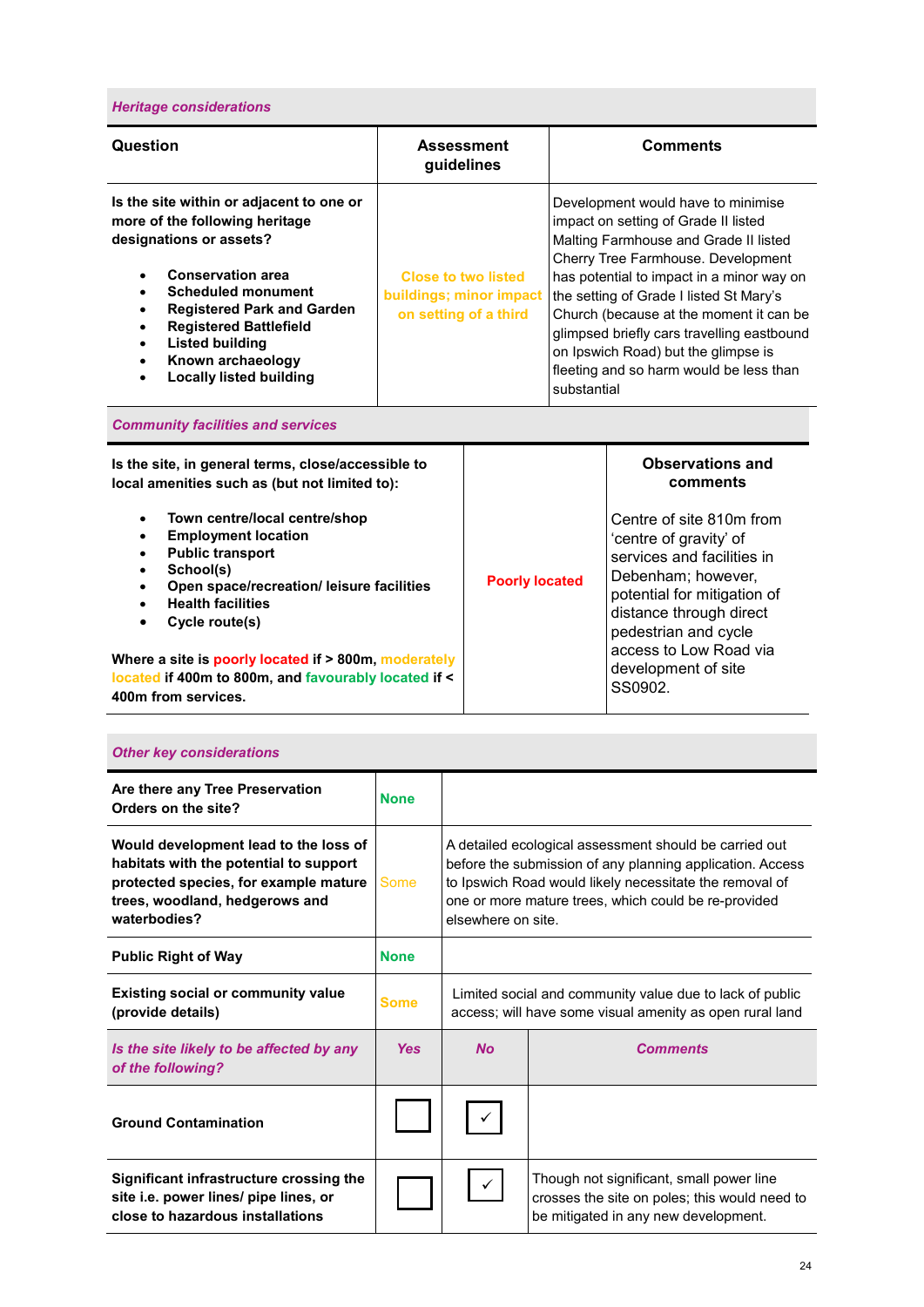| <b>Characteristics</b>                                                                                               |                 |
|----------------------------------------------------------------------------------------------------------------------|-----------------|
| Characteristics which may affect development<br>on the site:                                                         | <b>Comments</b> |
| Topography:<br>Flat/ gentle slope/ steep gradient                                                                    | <b>Flat</b>     |
| Coalescence<br>Development would result in neighbouring<br>settlements merging into one another.                     | <b>No</b>       |
| Scale and nature of development would be large<br>enough to significantly change size and<br>character of settlement | <b>No</b>       |
| Any other comments?                                                                                                  |                 |

# **3.0. Availability**

Assessing the suitability of the site will give an indication of whether the site has any constraints to development. It should consider aspects such as infrastructure, planning policy, local services, heritage and other considerations.

#### *Availability*

|                                                                                                                                                                                     | Yes | <b>No</b> | <b>Comments</b>                                                                                                                                                                             |
|-------------------------------------------------------------------------------------------------------------------------------------------------------------------------------------|-----|-----------|---------------------------------------------------------------------------------------------------------------------------------------------------------------------------------------------|
| Is the site available for sale or<br>development (if known)?<br>Please provide supporting evidence.                                                                                 |     |           | As confirmed via e-mail by<br>Debenham Parish Council                                                                                                                                       |
| Are there any known legal or ownership<br>problems such as unresolved multiple<br>ownerships, ransom strips, covenants,<br>tenancies, or operational requirements<br>of landowners? |     |           | The Parish Council has confirmed<br>to AECOM that it is not aware of<br>significant constraints on any site<br>in terms of multiple ownership,<br>ransom strips, tenancies or<br>covenants. |
| Is there a known time frame for<br>availability? 0-5 /6-10 / 11-15 years.                                                                                                           |     |           | Site is available immediately                                                                                                                                                               |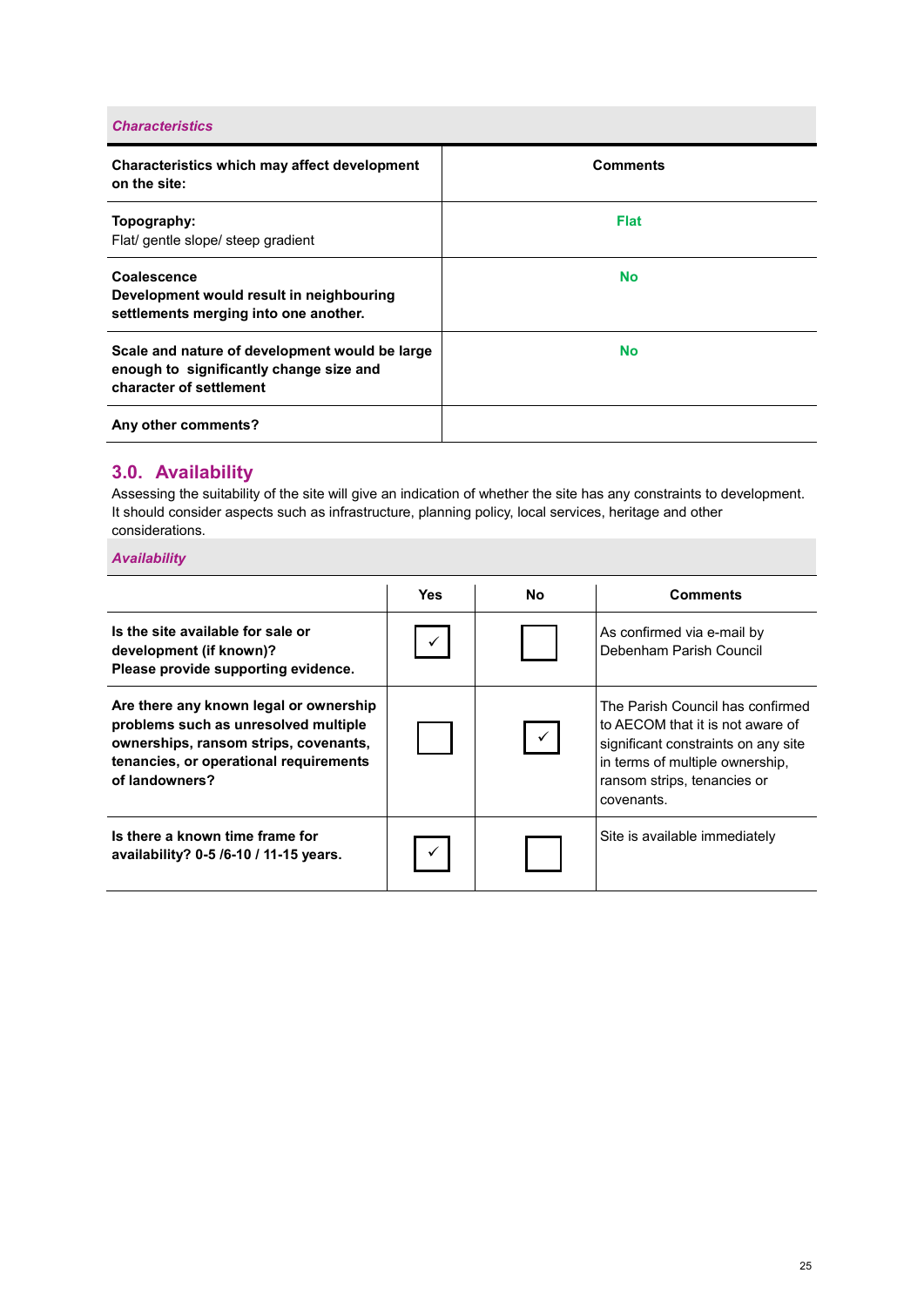## **4.0. Summary**

Assessing the suitability of the site will give an indication of whether the site has any constraints to development. It should consider aspects such as infrastructure, planning policy, local services, heritage and other considerations.

#### *Conclusions*

|                                                                              |                                                                                                                                                                                                                                                                                                                                                                                                                                        |     | Please tick a box |
|------------------------------------------------------------------------------|----------------------------------------------------------------------------------------------------------------------------------------------------------------------------------------------------------------------------------------------------------------------------------------------------------------------------------------------------------------------------------------------------------------------------------------|-----|-------------------|
| The site is appropriate for allocation                                       |                                                                                                                                                                                                                                                                                                                                                                                                                                        |     |                   |
| This site has minor constraints                                              |                                                                                                                                                                                                                                                                                                                                                                                                                                        |     |                   |
| The site has significant constraints                                         |                                                                                                                                                                                                                                                                                                                                                                                                                                        |     |                   |
| The site is not appropriate for allocation                                   |                                                                                                                                                                                                                                                                                                                                                                                                                                        |     |                   |
| Potential housing development capacity (15,<br>$25,35$ dph):                 | 60                                                                                                                                                                                                                                                                                                                                                                                                                                     | 100 | 140               |
| Key evidence (3-4 bullet points) for decision to<br>accept or discount site. | Northern half of site within walking distance of village<br>$\bullet$<br>centre facilities via Low Road if SS0902 developed<br>Potential for car access via Ipswich Road without<br>$\bullet$<br>exacerbating Low Road or any other bottleneck<br>Performs well in terms of landscape and visual impact<br>٠<br>Minor constraints (trees, telegraph wires) easy to mitigate<br>As such, the site has been given an assessment of green |     |                   |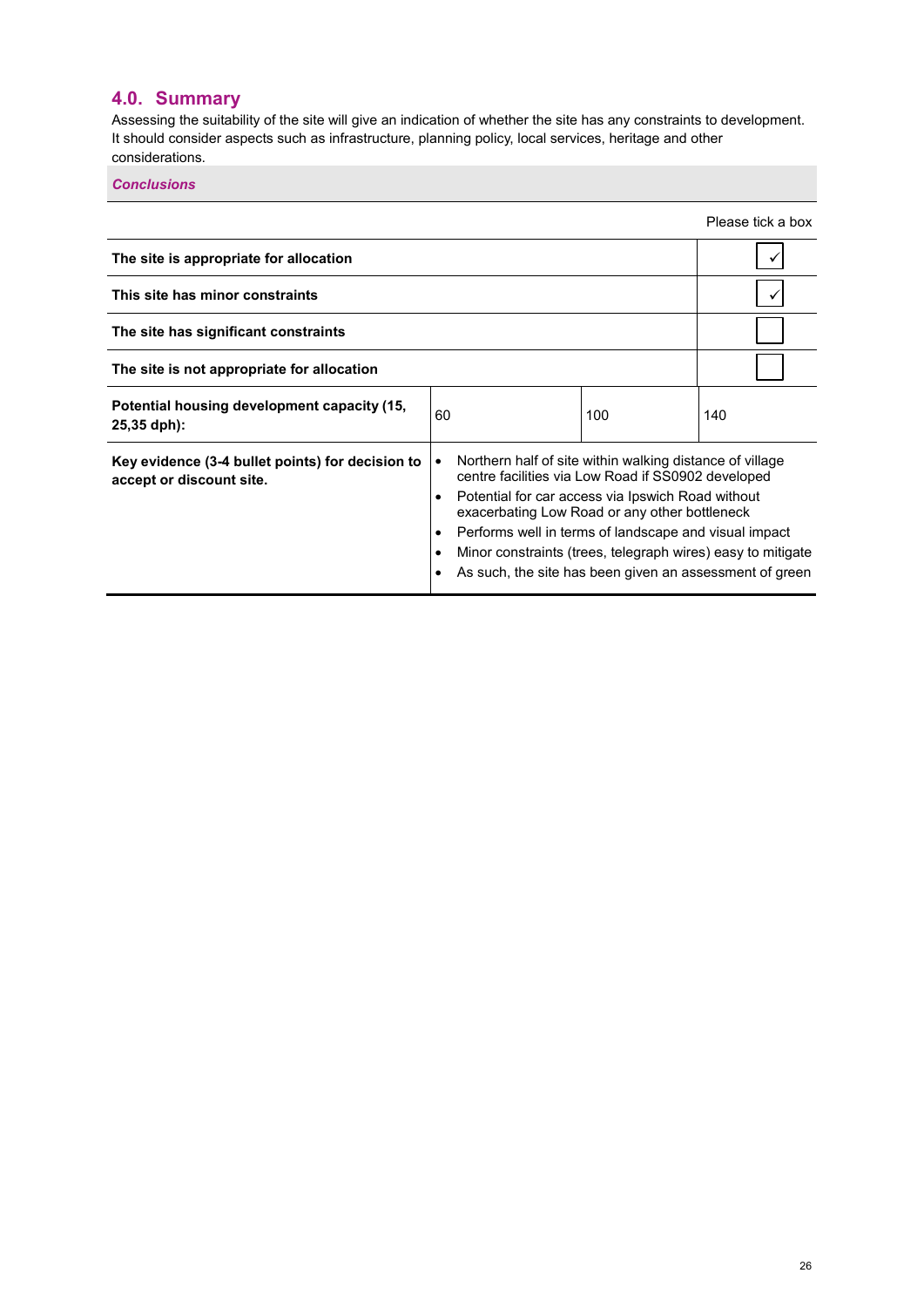# **Site Assessment Proforma**

#### *General information*

| Site Reference / name                                              | SS0267                                          |
|--------------------------------------------------------------------|-------------------------------------------------|
| <b>Site Address (or brief description</b><br>of broad location)    | Land north of Gracechurch Street                |
| <b>Current use</b>                                                 | Agricultural                                    |
| <b>Proposed use</b>                                                | Residential                                     |
| Gross area (Ha)<br>Total area of the site in hectares              | 11.6                                            |
| <b>SHLAA site reference (if</b><br>applicable)                     | Southern 2/3 overlaps with SHLAA site DEB(NS)02 |
| Method of site identification (e.g.<br>proposed by landowner etc.) | Proposed by landowner through PSS process       |

#### *Context*

| Is the site:<br>Greenfield: land (farmland, or open space, that<br>has not previously been developed)                                                                              | <b>Greenfield</b> | <b>Brownfield</b>                                                                                               | <b>Mixture</b> | Unknown |
|------------------------------------------------------------------------------------------------------------------------------------------------------------------------------------|-------------------|-----------------------------------------------------------------------------------------------------------------|----------------|---------|
| Brownfield: Previously developed land which is<br>or was occupied by a permanent structure,<br>including the curtilage of the developed land<br>and any associated infrastructure. |                   |                                                                                                                 |                |         |
| Site planning history<br>Have there been any previous applications for<br>development on this land? What was the<br>outcome?                                                       |                   | No known planning applications on the site according to MSDC<br>interactive mapping and Debenham Parish Council |                |         |

# **Suitability**

| <b>Suitability</b>                                                                                                       |                                                                                                                                                                                                                                                                                                                                                                                                                      |
|--------------------------------------------------------------------------------------------------------------------------|----------------------------------------------------------------------------------------------------------------------------------------------------------------------------------------------------------------------------------------------------------------------------------------------------------------------------------------------------------------------------------------------------------------------|
| Is the current access adequate for the proposed<br>development? If not, is there potential for access<br>to be provided? | Potential for car access to Gracechurch Street and<br>pedestrian/cycle access to The Butts. Gracechurch Street<br>offers more direct access to most village services and<br>facilities, but is narrow without opportunity for widening as<br>it approaches High Street, thus forming a bottleneck (albeit<br>not as severe as the previously-mentioned Low Road<br>bottleneck).                                      |
| Is the site accessible?<br>Provide details of site's connectivity                                                        | The further east access is along Gracechurch Street, the<br>closer to village centre services and facilities. For this<br>reason, new car access could be created immediately west<br>of the houses on the north side of Gracechurch Street.<br>There is an existing narrow access between houses on<br>Gracechurch Street with the potential to provide cycle and<br>pedestrian access only to any new development. |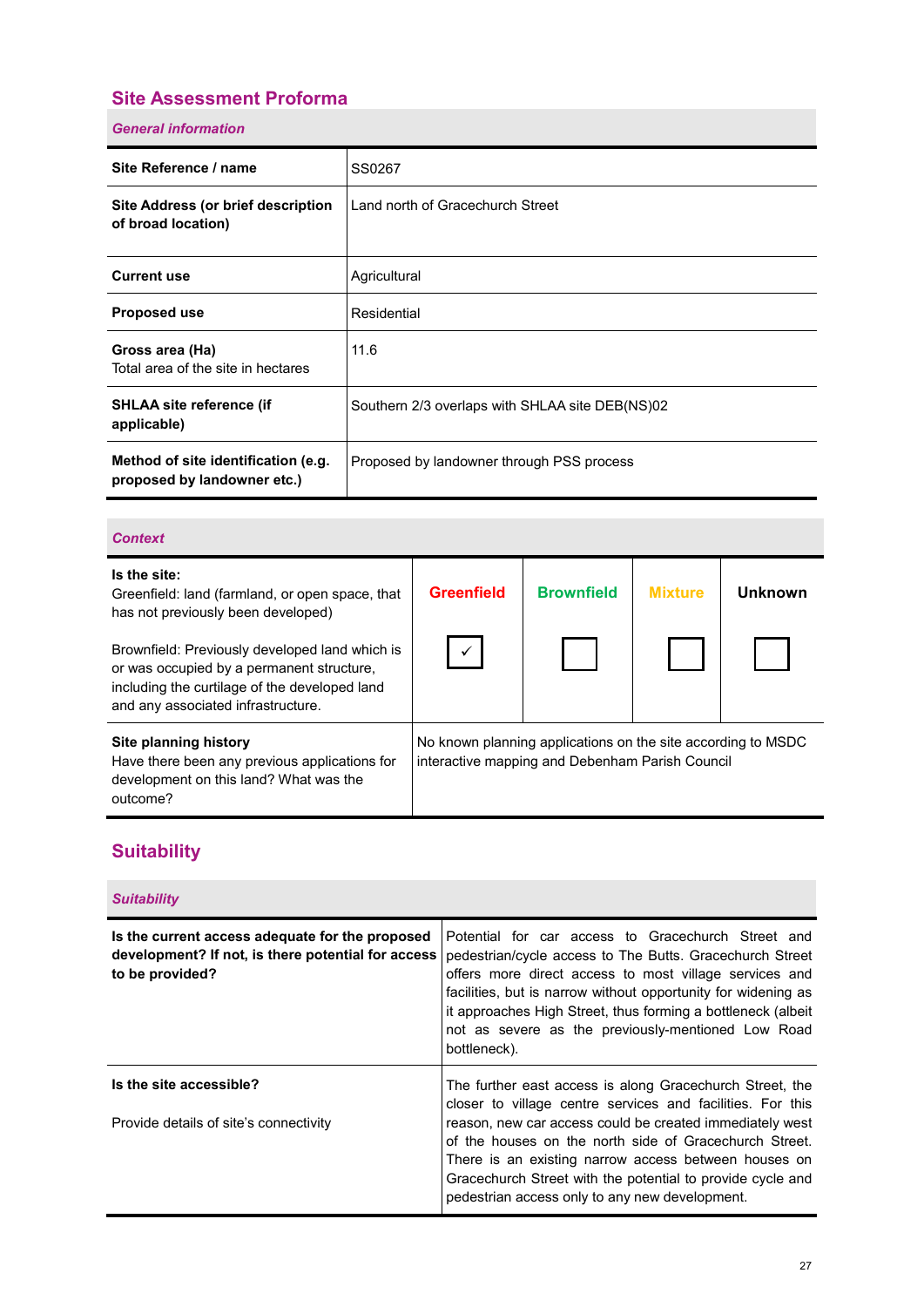#### *Environmental Considerations*

| <b>Questions</b>                                                                                                                                                                                                                                                                                                                                                                                                                                                                                                                                                                                                                                                                                                                                                                                                                                                                          | <b>Assessment</b><br>guidelines                                                                                                                                                                            | <b>Observations and</b><br>comments                                                                                                                                                                                                                                                                                                                                                                                                                                                                                                                                                                                                                                                                                                                                          |  |
|-------------------------------------------------------------------------------------------------------------------------------------------------------------------------------------------------------------------------------------------------------------------------------------------------------------------------------------------------------------------------------------------------------------------------------------------------------------------------------------------------------------------------------------------------------------------------------------------------------------------------------------------------------------------------------------------------------------------------------------------------------------------------------------------------------------------------------------------------------------------------------------------|------------------------------------------------------------------------------------------------------------------------------------------------------------------------------------------------------------|------------------------------------------------------------------------------------------------------------------------------------------------------------------------------------------------------------------------------------------------------------------------------------------------------------------------------------------------------------------------------------------------------------------------------------------------------------------------------------------------------------------------------------------------------------------------------------------------------------------------------------------------------------------------------------------------------------------------------------------------------------------------------|--|
| Is the site within or adjacent to the following policy<br>or environmental designations:<br><b>Green Belt</b><br>٠<br><b>Ancient Woodland</b><br>Area of Outstanding Natural Beauty (AONB)<br><b>National Park</b><br>European nature site (Special Area of<br><b>Conservation or Special Protection Area)</b><br><b>SSSI Impact Risk Zone</b><br>٠<br>Site of Importance for Nature Conservation<br><b>Site of Geological Importance</b><br>Flood Zones 2 or 3                                                                                                                                                                                                                                                                                                                                                                                                                           | <b>Site lies within</b><br><b>Impact Risk Zone of</b><br>two SSSIs; access<br>affected by flood<br>zones 2 and 3                                                                                           | The site lies within the far<br>outer impact risk zone of two<br>SSSIs- Mickfield Meadow and<br>Fox Fritillary Meadow<br>Framsden. However, in both<br>cases, the SSSIs are<br>considered distant enough for<br>this to be only a minor<br>constraint; Natural England<br>should nevertheless be<br>consulted.<br>Access to north (The Butts) is<br>Flood Zones 2 and 3; would<br>require mitigation/drainage                                                                                                                                                                                                                                                                                                                                                                |  |
| <b>Ecological value?</b><br>Could the site be home to protected species such as<br>bats, great crested newts, badgers etc.?                                                                                                                                                                                                                                                                                                                                                                                                                                                                                                                                                                                                                                                                                                                                                               | <b>Unknown</b>                                                                                                                                                                                             | There could be potential for<br>protected species; ecological<br>survey would be required<br>ahead of any planning<br>application                                                                                                                                                                                                                                                                                                                                                                                                                                                                                                                                                                                                                                            |  |
| <b>Landscape and Visual Impact</b><br>Is the site low, medium or high sensitivity in terms<br>of landscape and visual impact?<br>Low sensitivity: site not visible or less visible from<br>surrounding locations, existing landscape or townscape<br>character is poor quality, existing features could be<br>retained<br>Medium sensitivity: development of the site would lead<br>to a moderate impact on landscape or townscape<br>character due to visibility from surrounding locations<br>and/or impacts on the character of the location.<br>(e.g. in built up area);<br>High sensitivity: Development would be within an area<br>of high quality landscape or townscape character,<br>and/or would significantly detract from local character.<br>Development would lead to the loss of important<br>features of local distinctiveness- without the possibility<br>of mitigation. | <b>Western half of site:</b><br>medium landscape<br>sensitivity to<br>development, high<br><b>visual impact</b><br><b>Eastern half of site:</b><br>low sensitivity to<br>development, low<br>visual impact | Within Landscape Character<br>Area (17) Rolling Valley<br>Claylands of the Joint Babergh<br>& Mid Suffolk Landscape<br>Character Assessment (2015)<br>In terms of visual impact, the<br>eastern half of the site<br>performs much better as it is<br>only visible from a relatively<br>contained area and adjoins<br>existing development on two<br>sides.<br>Development on the more<br>open, visible western half<br>would have more of an impact,<br>as it adjoins existing<br>development on only one side<br>and is relatively elevated and<br>exposed<br>No defensible boundary (e.g.<br>hedgerow) on western edge of<br>site, as it passes directly<br>across a field; potential for<br>new boundary (e.g. hedge) to<br>be created as part of any new<br>development. |  |
| <b>Agricultural Land</b><br>Land classified as the best and most versatile<br>agricultural land (Grades 1,2 or 3a)                                                                                                                                                                                                                                                                                                                                                                                                                                                                                                                                                                                                                                                                                                                                                                        | <b>Some loss</b>                                                                                                                                                                                           | Site on Grade 3 agricultural<br>land (good to moderate)                                                                                                                                                                                                                                                                                                                                                                                                                                                                                                                                                                                                                                                                                                                      |  |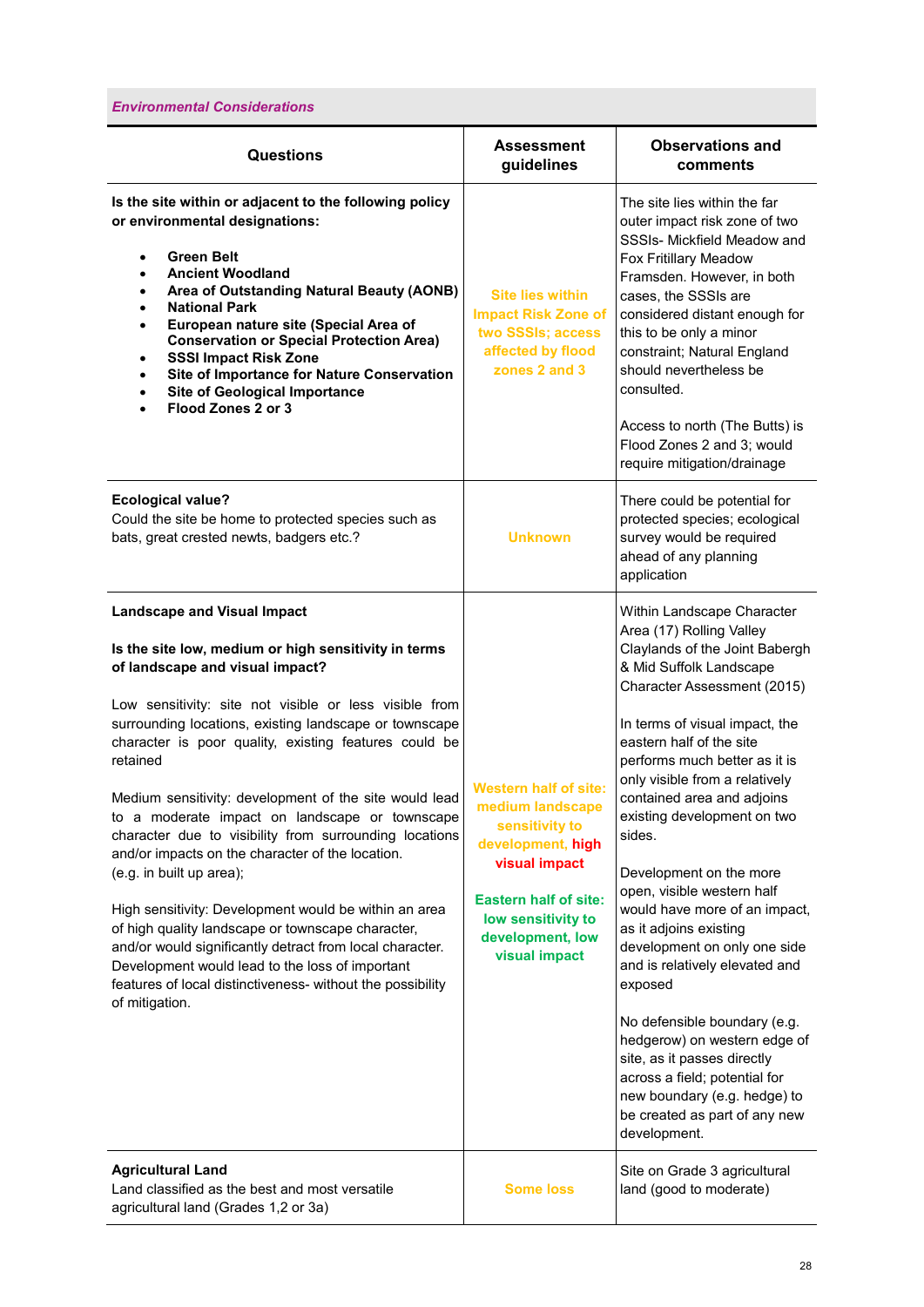#### *Heritage considerations*

| Question                                                                                                                                                                                                                                                                                                              |                                            | <b>Assessment</b><br>guidelines | <b>Comments</b>                                                                                                                                                                                                                                                                |  |  |
|-----------------------------------------------------------------------------------------------------------------------------------------------------------------------------------------------------------------------------------------------------------------------------------------------------------------------|--------------------------------------------|---------------------------------|--------------------------------------------------------------------------------------------------------------------------------------------------------------------------------------------------------------------------------------------------------------------------------|--|--|
| Is the site within or adjacent to one or<br>more of the following heritage<br>designations or assets?<br><b>Conservation area</b><br><b>Scheduled monument</b><br><b>Registered Park and Garden</b><br><b>Registered Battlefield</b><br><b>Listed building</b><br>Known archaeology<br><b>Locally listed building</b> | <b>No constraints</b><br><b>identified</b> |                                 | No heritage constraints in immediate<br>vicinity                                                                                                                                                                                                                               |  |  |
| <b>Community facilities and services</b>                                                                                                                                                                                                                                                                              |                                            |                                 |                                                                                                                                                                                                                                                                                |  |  |
| Is the site, in general terms, close/accessible to<br>local amenities such as (but not limited to):                                                                                                                                                                                                                   |                                            |                                 | <b>Observations and comments</b>                                                                                                                                                                                                                                               |  |  |
| Town centre/local centre/shop<br><b>Employment location</b><br><b>Public transport</b><br>School(s)<br>Open space/recreation/ leisure<br>facilities<br><b>Health facilities</b><br>Cycle route(s)                                                                                                                     |                                            | <b>Moderately</b><br>located    | Centre of site 660m from 'centre<br>of gravity' of services and facilities<br>in Debenham; if only part of the<br>site were to be developed, the<br>east and centre of the site are<br>preferable to the west in terms of<br>proximity to community facilities<br>and services |  |  |
| Where a site is poorly located if > 800m,<br>moderately located if 400m to 800m, and<br>favourably located if < 400m from services.                                                                                                                                                                                   |                                            |                                 |                                                                                                                                                                                                                                                                                |  |  |

| <b>Other key considerations</b>                                                                                                                                            |                    |                                                                                                                             |  |  |
|----------------------------------------------------------------------------------------------------------------------------------------------------------------------------|--------------------|-----------------------------------------------------------------------------------------------------------------------------|--|--|
| Are there any Tree Preservation<br>Orders on the site?                                                                                                                     | <b>None</b>        |                                                                                                                             |  |  |
| Would development lead to the loss<br>of habitats with the potential to<br>support protected species, for<br>example mature trees, woodland,<br>hedgerows and waterbodies? | <b>Unknown</b>     | A detailed ecological assessment should be carried out<br>before the submission of any planning application                 |  |  |
| <b>Public Right of Way</b>                                                                                                                                                 | <b>Yes</b>         | Public right of way across centre of site                                                                                   |  |  |
| <b>Existing social or community value</b><br>(provide details)                                                                                                             | <b>Significant</b> | Social and community value due to footpath providing<br>access across site, and visual amenity as undeveloped<br>rural land |  |  |
| Is the site likely to be affected by<br>any of the following?                                                                                                              | <b>Yes</b>         | <b>No</b><br><b>Comments</b>                                                                                                |  |  |
| <b>Ground Contamination</b>                                                                                                                                                |                    |                                                                                                                             |  |  |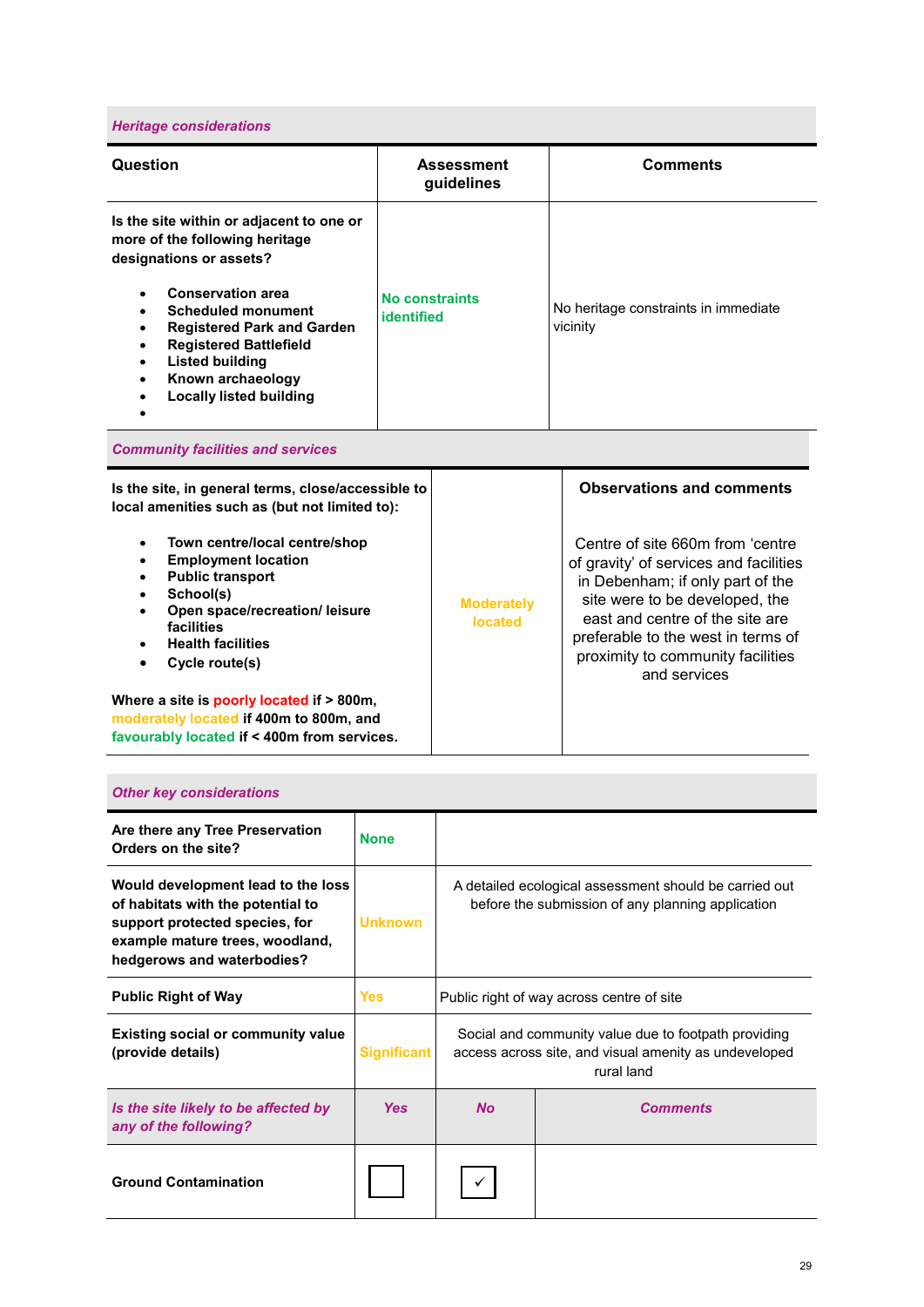**Significant infrastructure crossing the site i.e. power lines/ pipe lines, or in close proximity to hazardous installations**

# $\boxed{\checkmark}$

| <b>Characteristics</b>                                                                                               |                                   |  |  |  |
|----------------------------------------------------------------------------------------------------------------------|-----------------------------------|--|--|--|
| Characteristics which may affect development on<br>the site:                                                         | <b>Comments</b>                   |  |  |  |
| Topography:<br>Flat/ gentle slope/ steep gradient                                                                    | <b>Gentle slope down to north</b> |  |  |  |
| Coalescence<br>Development would result in neighbouring<br>settlements merging into one another.                     | <b>No</b>                         |  |  |  |
| Scale and nature of development would be large<br>enough to significantly change size and character<br>of settlement | <b>No</b>                         |  |  |  |

## **3.0. Availability**

Assessing the suitability of the site will give an indication of whether the site has any constraints to development. It should consider aspects such as infrastructure, planning policy, local services, heritage and other considerations.

#### *Availability*

|                                                                                                                                                                                        | <b>Yes</b> | No. | <b>Comments</b>                                                                                                                                                                          |
|----------------------------------------------------------------------------------------------------------------------------------------------------------------------------------------|------------|-----|------------------------------------------------------------------------------------------------------------------------------------------------------------------------------------------|
| Is the site available for sale or<br>development (if known)?<br>Please provide supporting evidence.                                                                                    |            |     | As confirmed via e-mail by Debenham.<br>Parish Council                                                                                                                                   |
| Are there any known legal or<br>ownership problems such as<br>unresolved multiple ownerships,<br>ransom strips, covenants, tenancies,<br>or operational requirements of<br>landowners? |            |     | The Parish Council has confirmed to<br>AECOM that it is not aware of<br>significant constraints on any site in<br>terms of multiple ownership, ransom<br>strips, tenancies or covenants. |
| Is there a known time frame for<br>availability? 0-5 /6-10 / 11-15 years.                                                                                                              |            |     | Site is available immediately                                                                                                                                                            |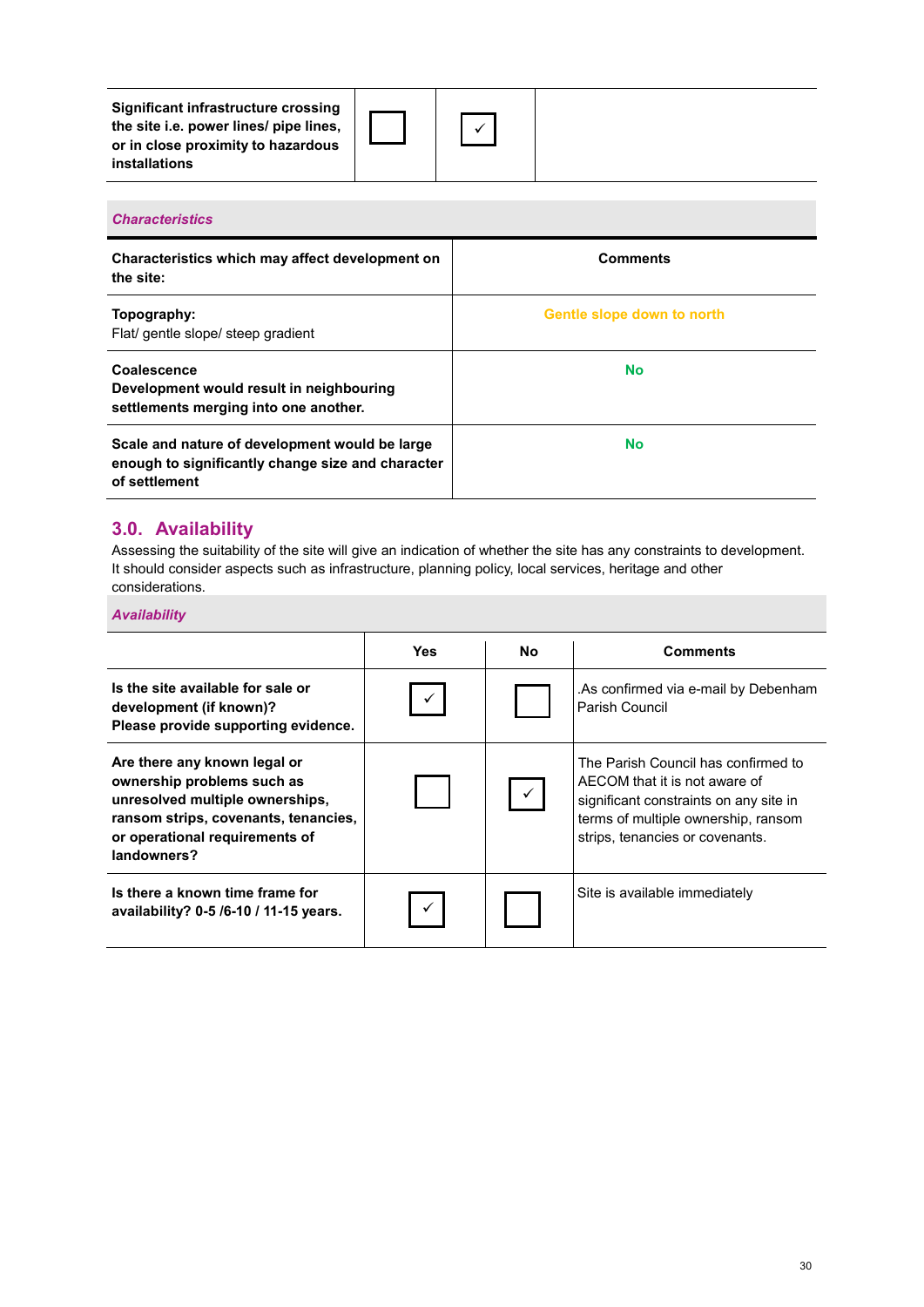## **4.0. Summary**

Assessing the suitability of the site will give an indication of whether the site has any constraints to development. It should consider aspects such as infrastructure, planning policy, local services, heritage and other considerations.

#### *Conclusions*

|                                                                              |                                                                                                                                                                                                                                                                                                                                                                                                                                                                                                                                                                                                                                                                                                                                                                                                                                                                                                                                                                                                                     |  | Please tick a box                                  |
|------------------------------------------------------------------------------|---------------------------------------------------------------------------------------------------------------------------------------------------------------------------------------------------------------------------------------------------------------------------------------------------------------------------------------------------------------------------------------------------------------------------------------------------------------------------------------------------------------------------------------------------------------------------------------------------------------------------------------------------------------------------------------------------------------------------------------------------------------------------------------------------------------------------------------------------------------------------------------------------------------------------------------------------------------------------------------------------------------------|--|----------------------------------------------------|
| The site is appropriate for allocation                                       |                                                                                                                                                                                                                                                                                                                                                                                                                                                                                                                                                                                                                                                                                                                                                                                                                                                                                                                                                                                                                     |  |                                                    |
| This site has minor constraints <sup>38</sup>                                |                                                                                                                                                                                                                                                                                                                                                                                                                                                                                                                                                                                                                                                                                                                                                                                                                                                                                                                                                                                                                     |  | ✓                                                  |
| The site has significant constraints <sup>39</sup>                           |                                                                                                                                                                                                                                                                                                                                                                                                                                                                                                                                                                                                                                                                                                                                                                                                                                                                                                                                                                                                                     |  |                                                    |
| The site is not appropriate for allocation                                   |                                                                                                                                                                                                                                                                                                                                                                                                                                                                                                                                                                                                                                                                                                                                                                                                                                                                                                                                                                                                                     |  |                                                    |
| Potential housing development capacity (15, 25,35<br>dph):                   | 406                                                                                                                                                                                                                                                                                                                                                                                                                                                                                                                                                                                                                                                                                                                                                                                                                                                                                                                                                                                                                 |  |                                                    |
| Key evidence (3-4 bullet points) for decision to<br>accept or discount site. | 174<br>290<br>The scale of the site is such that if all of it were<br>$\bullet$<br>developed, there could be significant traffic impacts<br>along a bottleneck on Gracechurch Street towards<br>its junction with High Street; the development of the<br>entire site is not recommended, mainly for this<br>reason<br>However, such impacts could be mitigated by<br>developing only the eastern half of the site (i.e. east<br>of a new car access off Gracechurch Street<br>adjacent to westernmost house on north side)-this<br>would generate less traffic and also promote<br>pedestrian and cycle access to proximate village<br>services and facilities via Gracechurch Street and<br>The Butts <sup>40</sup><br>Developing eastern half of site only would also<br>$\bullet$<br>significantly reduce visual impact of development.<br>As such, development of the western half of the site<br>$\bullet$<br>has been given a red and the eastern half an amber<br>(recognising that the bottleneck remains a |  | constraint even if eastern half only is developed) |

<span id="page-31-2"></span>

<span id="page-31-1"></span><span id="page-31-0"></span><sup>38</sup> If half of site developed<br><sup>39</sup> If entire site developed<br><sup>40</sup> Eastern half of site only is 5.39 hectares, providing 80 homes at 15 dwellings per hectare, 134 homes at 25 dph and 188 homes at 35 dph.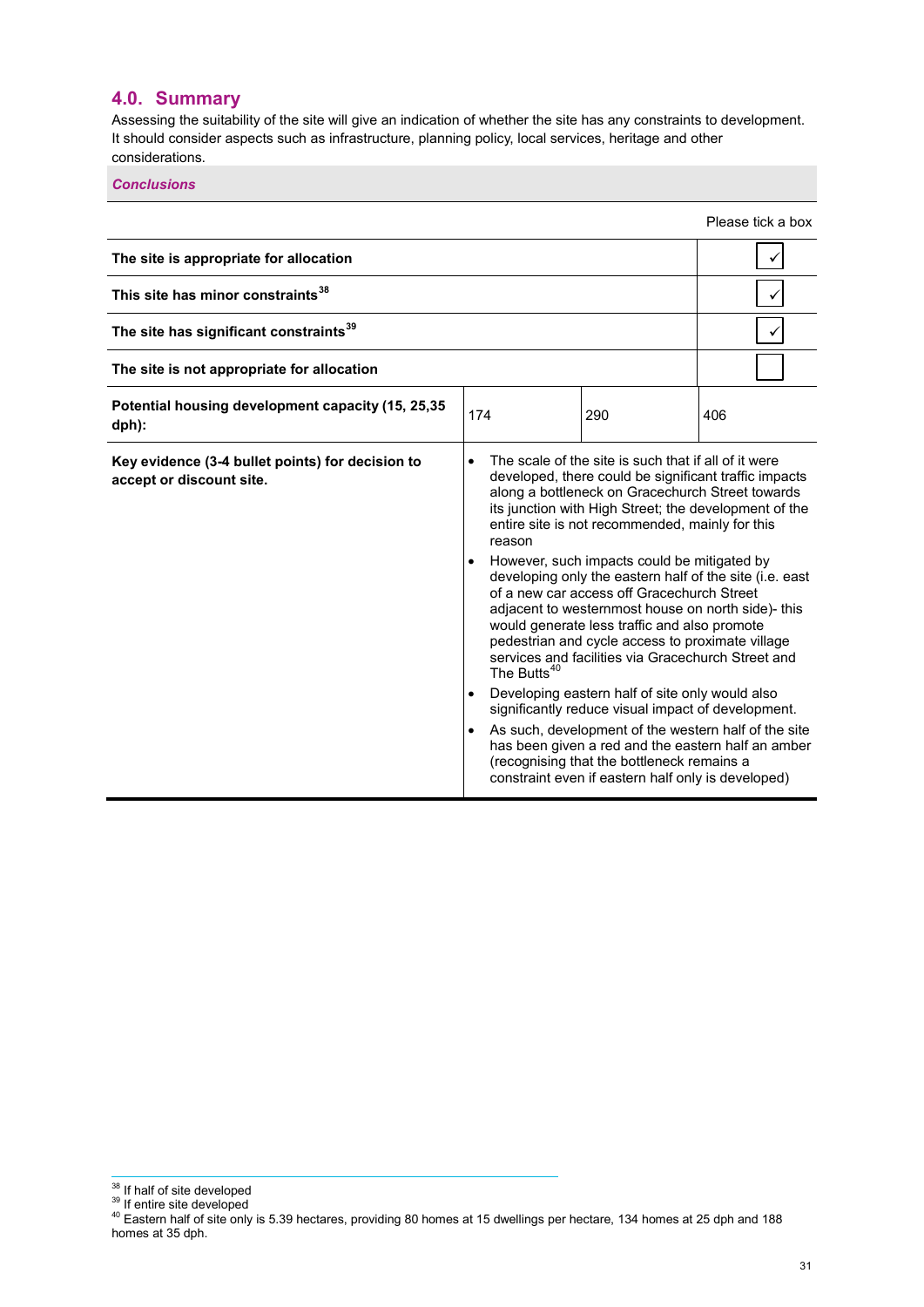# **Site Assessment Proforma**

#### *General information*

| Site Reference / name                                              | SS0268                                             |
|--------------------------------------------------------------------|----------------------------------------------------|
| <b>Site Address (or brief description</b><br>of broad location)    | Land east of Aspall Road (opposite primary school) |
| <b>Current use</b>                                                 | Agricultural                                       |
| <b>Proposed use</b>                                                | Residential                                        |
| Gross area (Ha)<br>Total area of the site in hectares              | 2.5                                                |
| <b>SHLAA site reference (if</b><br>applicable)                     | DEB(NS)03                                          |
| Method of site identification (e.g.<br>proposed by landowner etc.) | Proposed by landowner through SHLAA process        |

#### *Context*

| Is the site:<br>Greenfield: land (farmland, or open space, that<br>has not previously been developed)                                                                              | <b>Greenfield</b> | <b>Brownfield</b>                                                                                                | <b>Mixture</b> | <b>Unknown</b> |
|------------------------------------------------------------------------------------------------------------------------------------------------------------------------------------|-------------------|------------------------------------------------------------------------------------------------------------------|----------------|----------------|
| Brownfield: Previously developed land which is<br>or was occupied by a permanent structure,<br>including the curtilage of the developed land<br>and any associated infrastructure. |                   |                                                                                                                  |                |                |
| Site planning history<br>Have there been any previous applications for<br>development on this land? What was the<br>outcome?                                                       |                   | No known planning applications on the site according to MSDC<br>interactive mapping and Debenham Parish Council. |                |                |

# **Suitability**

| <b>Suitability</b>                                                                                                       |                                                                                                                                                                                                                                                                                                 |
|--------------------------------------------------------------------------------------------------------------------------|-------------------------------------------------------------------------------------------------------------------------------------------------------------------------------------------------------------------------------------------------------------------------------------------------|
| Is the current access adequate for the proposed<br>development? If not, is there potential for access<br>to be provided? | Currently no access onto site, but straightforward to<br>provide it from Aspall Road. No potential for access from<br>Priory Lane to the east.                                                                                                                                                  |
| Is the site accessible?<br>Provide details of site's connectivity                                                        | Site has generally good potential for access to village<br>centre services and facilities, but Aspall Road narrow<br>where it meets High Street, meaning there is a traffic<br>bottleneck (same level of severity as Gracechurch Street<br>bottleneck but less severe than Low Road bottleneck) |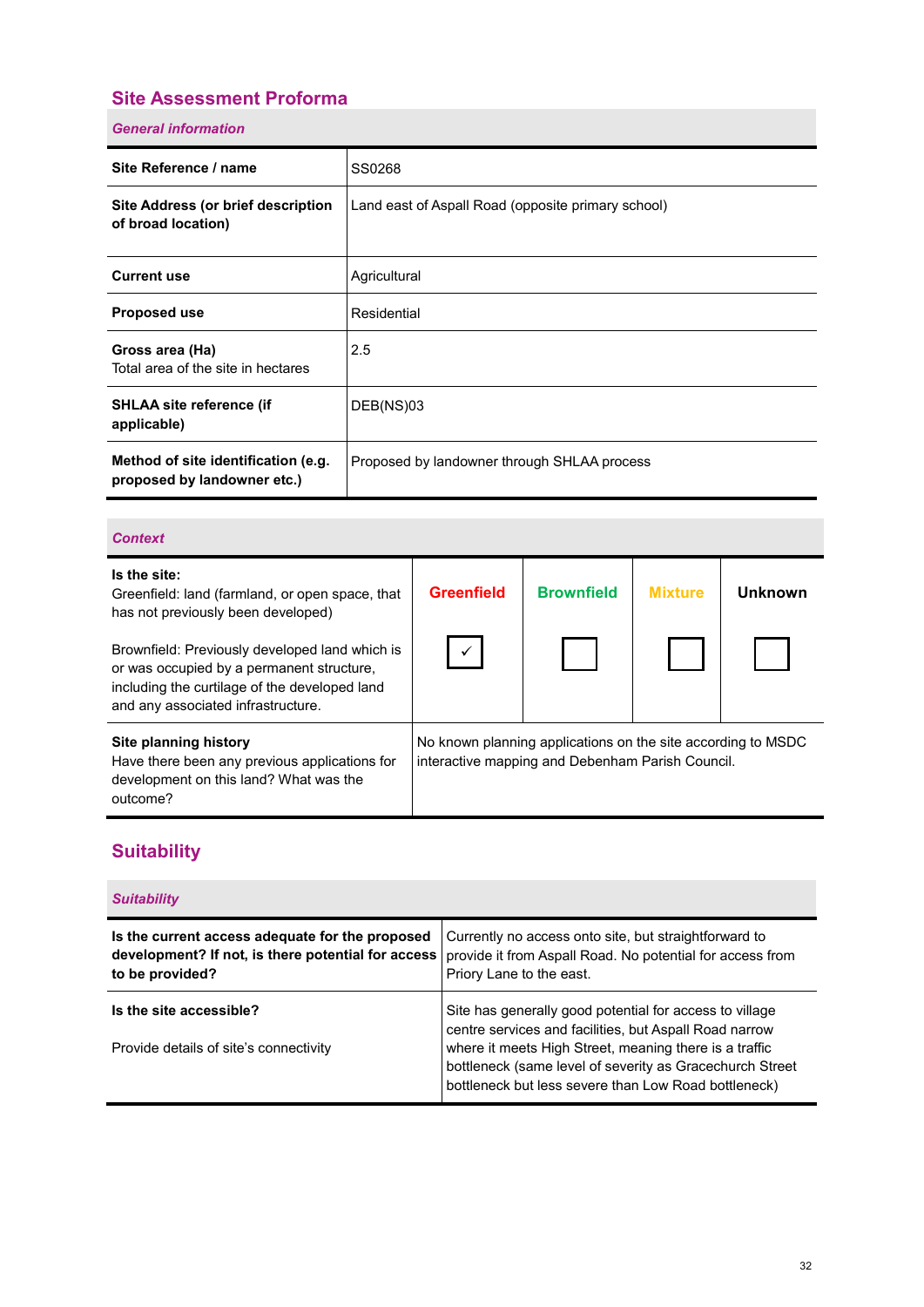#### *Environmental Considerations*

| <b>Questions</b>                                                                                                                                                                                                                                                                                                                                                                                                                                                                                                                                                                                                                                                                                                                                                                                                                                                                                      | <b>Assessment</b><br>guidelines                                                                                             | <b>Observations and</b><br>comments                                                                                                                                                                                                                                                                                                                      |
|-------------------------------------------------------------------------------------------------------------------------------------------------------------------------------------------------------------------------------------------------------------------------------------------------------------------------------------------------------------------------------------------------------------------------------------------------------------------------------------------------------------------------------------------------------------------------------------------------------------------------------------------------------------------------------------------------------------------------------------------------------------------------------------------------------------------------------------------------------------------------------------------------------|-----------------------------------------------------------------------------------------------------------------------------|----------------------------------------------------------------------------------------------------------------------------------------------------------------------------------------------------------------------------------------------------------------------------------------------------------------------------------------------------------|
| Is the site within or adjacent to the following<br>policy or environmental designations:<br><b>Green Belt</b><br><b>Ancient Woodland</b><br>Area of Outstanding Natural Beauty<br>(AONB)<br><b>National Park</b><br>European nature site (Special Area of<br><b>Conservation or Special Protection Area)</b><br><b>SSSI Impact Risk Zone</b><br><b>Site of Importance for Nature</b><br><b>Conservation</b><br><b>Site of Geological Importance</b><br>Flood Zones 2 or 3                                                                                                                                                                                                                                                                                                                                                                                                                             | <b>Site lies partially within</b><br><b>Impact Risk Zone of an</b><br><b>SSSI</b> ; access affected<br>by Flood Zones 2 and | The site lies within the far<br>outer impact risk zone of<br>Mickfield Meadow SSSI.<br>However, the SSSI is<br>considered distant enough for<br>this to be only a minor<br>constraint; Natural England<br>should nevertheless be<br>consulted.<br>Access to west (Aspall Road)<br>is Flood Zones 2 and 3; this<br>would require<br>mitigation/drainage   |
| <b>Ecological value?</b><br>Could the site be home to protected species such as<br>bats, great crested newts, badgers etc.?                                                                                                                                                                                                                                                                                                                                                                                                                                                                                                                                                                                                                                                                                                                                                                           | <b>Unknown</b>                                                                                                              | There could be potential for<br>protected species; ecological<br>survey would be required<br>ahead of any planning<br>application                                                                                                                                                                                                                        |
| <b>Landscape and Visual Impact</b><br>Is the site low, medium or high sensitivity in terms<br>of landscape and visual impact?<br>Low sensitivity: site not visible or less visible from<br>locations,<br>surrounding<br>existing<br>landscape<br>or<br>townscape character is poor quality, existing features<br>could be retained<br>Medium sensitivity: development of the site would<br>lead to a moderate impact on landscape or townscape<br>character due to visibility from surrounding locations<br>and/or impacts on the character of the location.<br>(e.g. in built up area);<br>High sensitivity: Development would be within an area<br>of high quality landscape or townscape character,<br>and/or would significantly detract from local character.<br>Development would lead to the loss of important<br>features of local distinctiveness- without the possibility<br>of mitigation. | <b>Medium landscape</b><br>sensitivity; low<br>sensitivity in terms of<br>visual impact                                     | Within Landscape Character<br>Area (17) Rolling Valley<br>Claylands of the Joint Babergh<br>& Mid Suffolk Landscape<br>Character Assessment (2015).<br>Eastern half of site is less<br>visible and flat, but western<br>half slopes down to Aspal<br>Road. However, Aspal Road is<br>on floor of small valley,<br>minimising site's wider<br>visibility. |
| <b>Agricultural Land</b><br>Land classified as the best and most versatile<br>agricultural land (Grades 1,2 or 3a)                                                                                                                                                                                                                                                                                                                                                                                                                                                                                                                                                                                                                                                                                                                                                                                    | <b>Some loss</b>                                                                                                            | Site on Grade 3 agricultural<br>land (good to moderate)                                                                                                                                                                                                                                                                                                  |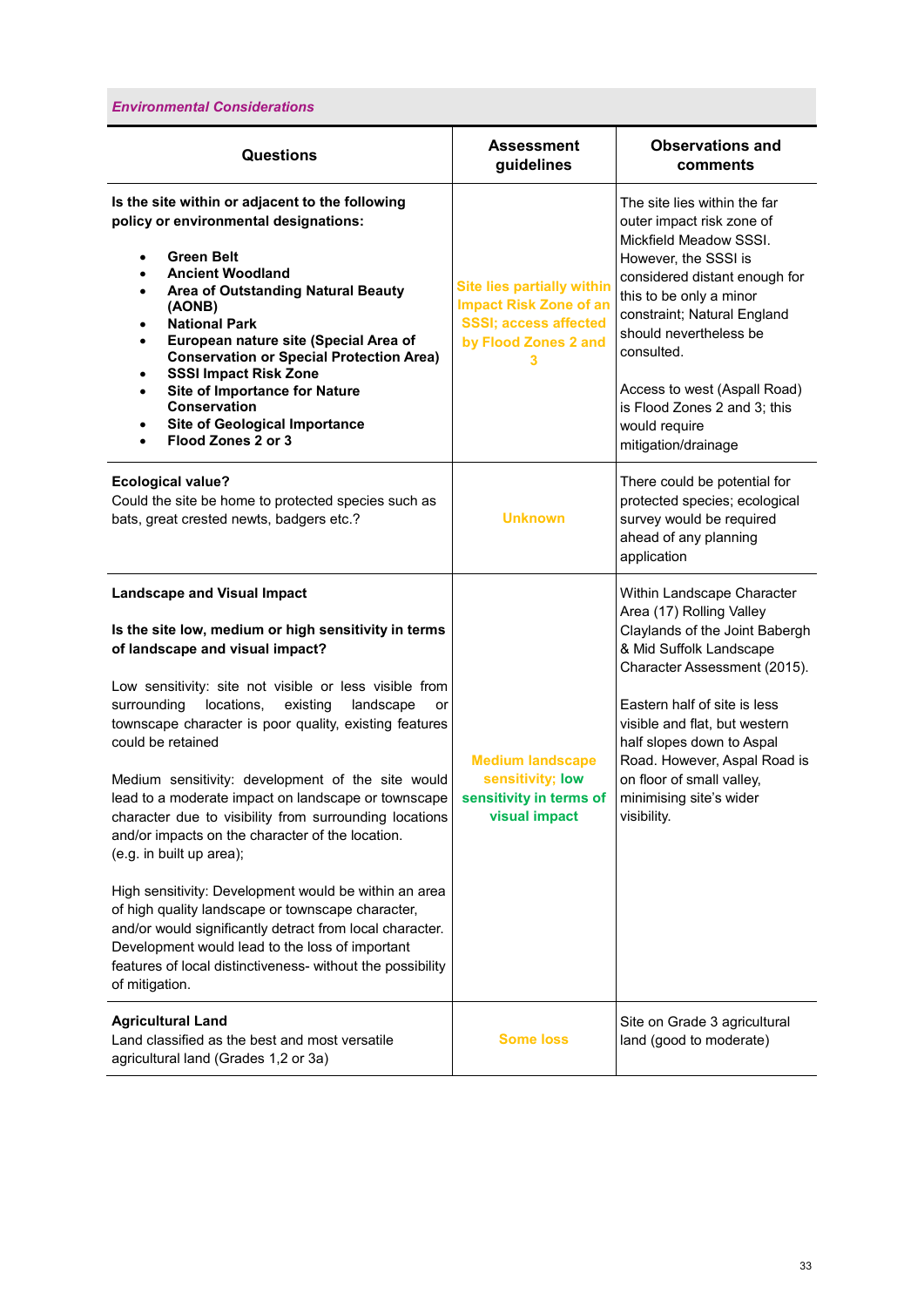#### *Heritage considerations*

| Question                                                                                                                                                                                                                                                                                                              |                                                                                            | <b>Assessment</b><br>guidelines     | <b>Comments</b>                                                                                                                                         |
|-----------------------------------------------------------------------------------------------------------------------------------------------------------------------------------------------------------------------------------------------------------------------------------------------------------------------|--------------------------------------------------------------------------------------------|-------------------------------------|---------------------------------------------------------------------------------------------------------------------------------------------------------|
| Is the site within or adjacent to one or<br>more of the following heritage<br>designations or assets?<br><b>Conservation area</b><br><b>Scheduled monument</b><br><b>Registered Park and Garden</b><br><b>Registered Battlefield</b><br><b>Listed building</b><br>Known archaeology<br><b>Locally listed building</b> | <b>Some potential for</b><br>impact on conservation<br>area and listed<br><b>buildings</b> |                                     | Site abuts north-eastern corner of<br>Debenham Conservation area; site close<br>to Grade II listed Debenham House and<br>Grade II listed 50 Aspall Road |
| <b>Community facilities and services</b>                                                                                                                                                                                                                                                                              |                                                                                            |                                     |                                                                                                                                                         |
| Is the site, in general terms, close/accessible to<br>local amenities such as (but not limited to):<br>Town centre/local centre/shop<br>$\bullet$<br><b>Employment location</b><br><b>Public transport</b><br>School(s)<br>Open space/recreation/ leisure<br>facilities<br><b>Health facilities</b><br>Cycle route(s) |                                                                                            | <b>Moderately</b><br><b>located</b> | <b>Observations and comments</b><br>Centre of site 560m from 'centre<br>of gravity' of services and facilities<br>in Debenham.                          |
| Where a site is poorly located if > 800m,<br>moderately located if 400m to 800m, and<br>favourably located if < 400m from services.                                                                                                                                                                                   |                                                                                            |                                     |                                                                                                                                                         |

#### *Other key considerations*

| Are there any Tree Preservation<br>Orders on the site?                                                                                                                     | <b>None</b>    |                                                                                                                                                                                    |  |  |
|----------------------------------------------------------------------------------------------------------------------------------------------------------------------------|----------------|------------------------------------------------------------------------------------------------------------------------------------------------------------------------------------|--|--|
| Would development lead to the loss<br>of habitats with the potential to<br>support protected species, for<br>example mature trees, woodland,<br>hedgerows and waterbodies? | <b>Unknown</b> | A detailed ecological assessment should be carried out<br>before the submission of any planning application                                                                        |  |  |
| <b>Public Right of Way</b>                                                                                                                                                 | <b>No</b>      | None across site but right of way along Priory Lane to east<br>of site                                                                                                             |  |  |
| <b>Existing social or community value</b><br>(provide details)                                                                                                             | <b>Some</b>    | Limited social and community value due to lack of public<br>access; will have some visual amenity value as open rural<br>land from footpath along eastern side and from Aspal Road |  |  |
| Is the site likely to be affected by<br>any of the following?                                                                                                              | <b>Yes</b>     | <b>No</b><br><b>Comments</b>                                                                                                                                                       |  |  |
| <b>Ground Contamination</b>                                                                                                                                                |                |                                                                                                                                                                                    |  |  |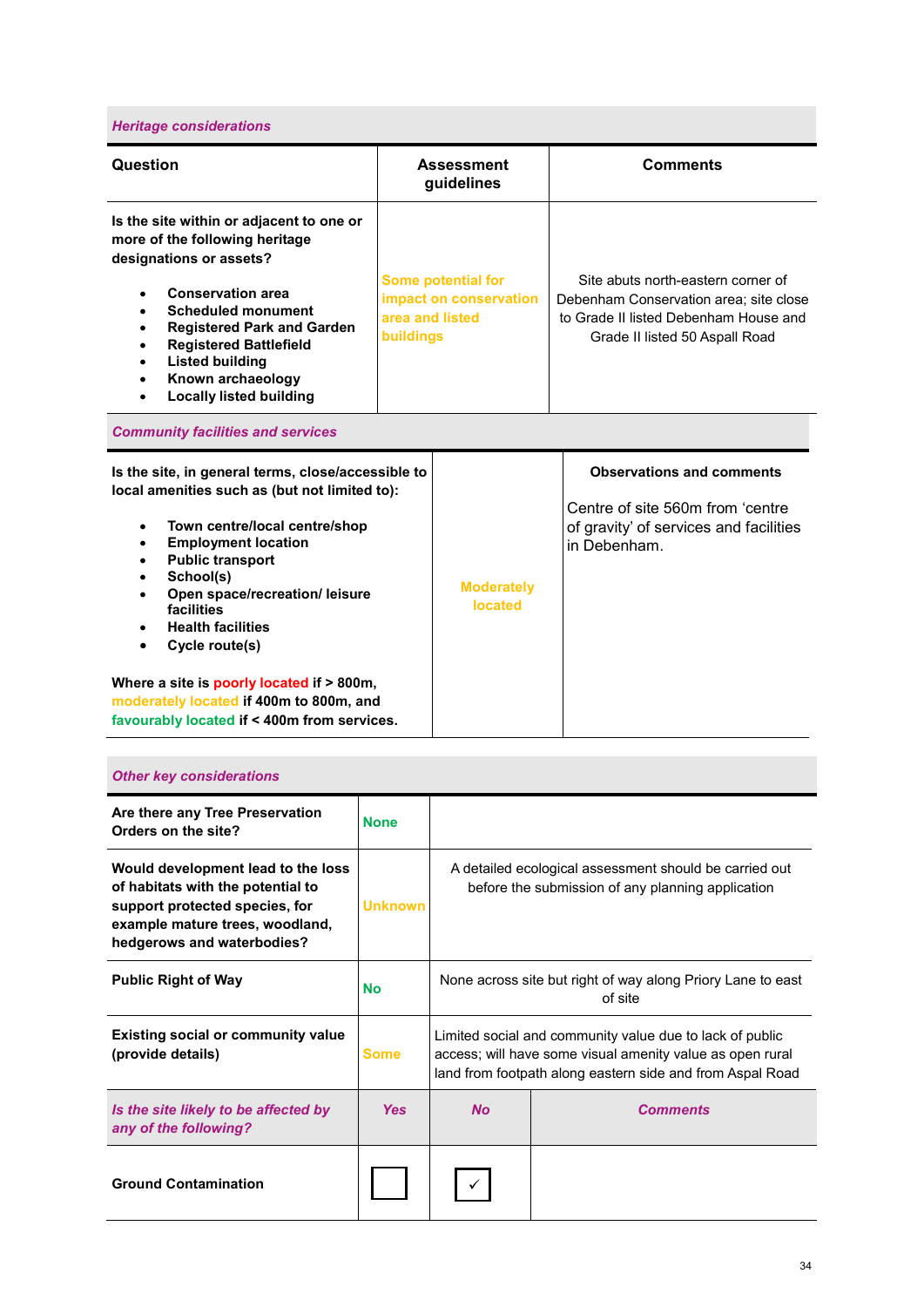**Significant infrastructure crossing the site i.e. power lines/ pipe lines, or in close proximity to hazardous installations**



| <b>Characteristics</b>                                                                                            |                     |  |  |  |  |
|-------------------------------------------------------------------------------------------------------------------|---------------------|--|--|--|--|
| Characteristics which may affect development on the site:                                                         | <b>Comments</b>     |  |  |  |  |
| Topography:<br>Flat/ gentle slope/ steep gradient                                                                 | <b>Gentle slope</b> |  |  |  |  |
| Coalescence<br>Development would result in neighbouring settlements<br>merging into one another.                  | No                  |  |  |  |  |
| Scale and nature of development would be large enough to<br>significantly change size and character of settlement | No                  |  |  |  |  |
| Any other comments?                                                                                               |                     |  |  |  |  |

## **3.0. Availability**

Assessing the suitability of the site will give an indication of whether the site has any constraints to development. It should consider aspects such as infrastructure, planning policy, local services, heritage and other considerations.

#### *Availability*

|                                                                                                                                                                                     | <b>Yes</b> | <b>No</b> | <b>Comments</b>                                                                                                                                                                                |
|-------------------------------------------------------------------------------------------------------------------------------------------------------------------------------------|------------|-----------|------------------------------------------------------------------------------------------------------------------------------------------------------------------------------------------------|
| Is the site available for sale or development<br>(if known)?<br>Please provide supporting evidence.                                                                                 |            |           | As confirmed via e-mail by<br>Debenham Parish Council                                                                                                                                          |
| Are there any known legal or ownership<br>problems such as unresolved multiple<br>ownerships, ransom strips, covenants,<br>tenancies, or operational requirements of<br>landowners? |            |           | The Parish Council has<br>confirmed to AECOM that it is<br>not aware of significant<br>constraints on any site in<br>terms of multiple ownership,<br>ransom strips, tenancies or<br>covenants. |
| Is there a known time frame for availability?<br>0-5/6-10/11-15 years.                                                                                                              |            |           | Site is available immediately                                                                                                                                                                  |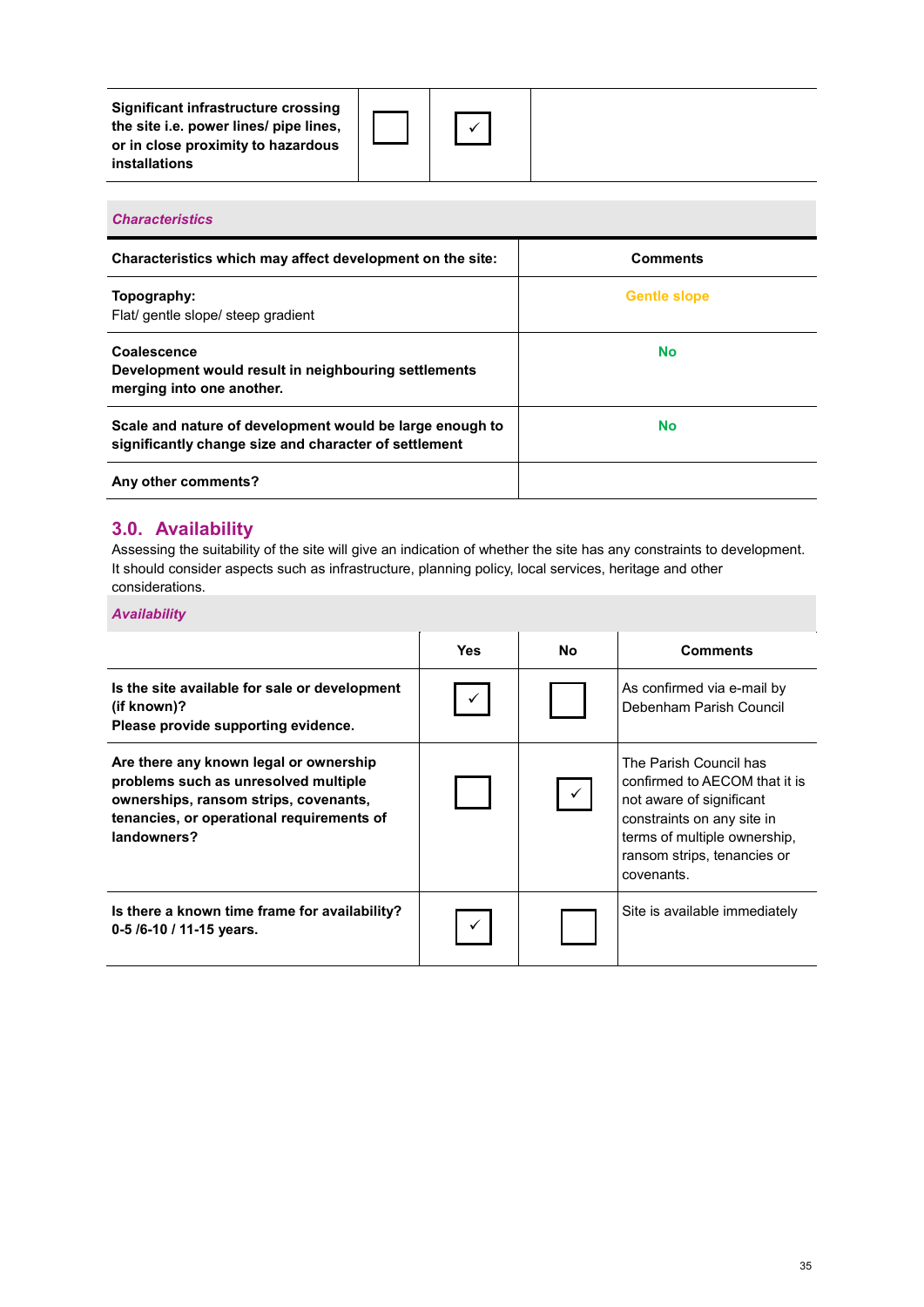## **4.0. Summary**

Assessing the suitability of the site will give an indication of whether the site has any constraints to development. It should consider aspects such as infrastructure, planning policy, local services, heritage and other considerations.

#### *Conclusions*

|                                                                              |                                                                                                                                                                                                                                                                                                                                                                                                                                                                                    |  |    | Please tick a box |
|------------------------------------------------------------------------------|------------------------------------------------------------------------------------------------------------------------------------------------------------------------------------------------------------------------------------------------------------------------------------------------------------------------------------------------------------------------------------------------------------------------------------------------------------------------------------|--|----|-------------------|
| The site is appropriate for allocation                                       |                                                                                                                                                                                                                                                                                                                                                                                                                                                                                    |  |    |                   |
| This site has minor constraints                                              |                                                                                                                                                                                                                                                                                                                                                                                                                                                                                    |  |    |                   |
| The site has significant constraints                                         |                                                                                                                                                                                                                                                                                                                                                                                                                                                                                    |  |    |                   |
| The site is not appropriate for allocation                                   |                                                                                                                                                                                                                                                                                                                                                                                                                                                                                    |  |    |                   |
| Potential housing development capacity (15, 25,35)<br>dph):                  | 37                                                                                                                                                                                                                                                                                                                                                                                                                                                                                 |  | 62 | 87                |
| Key evidence (3-4 bullet points) for decision to<br>accept or discount site. | There are few constraints on the site itself<br>However, its development would<br>$\bullet$<br>exacerbate the existing traffic bottleneck at<br>Aspall Road/High Street/primary school<br>Though this bottleneck is less severe than<br>$\bullet$<br>the Low Road bottleneck, there seem few<br>options for mitigation/widening<br>As such, the site has been given an<br>$\bullet$<br>assessment of amber (but amber shading<br>into red rather than amber shading into<br>green) |  |    |                   |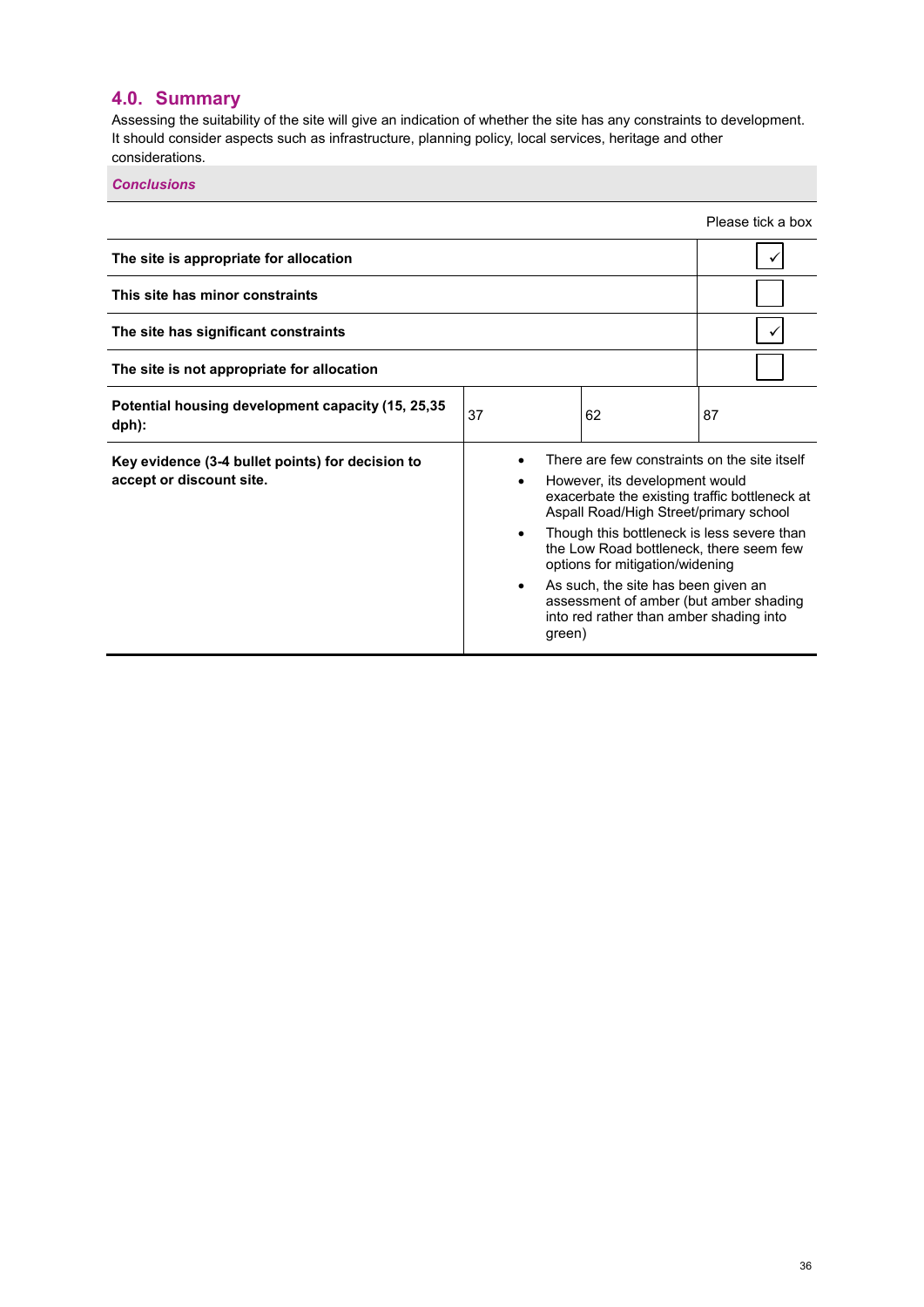# **Site Assessment Proforma**

### *General information*

| Site Reference / name                                              | SS0364                                    |
|--------------------------------------------------------------------|-------------------------------------------|
| <b>Site Address (or brief description</b><br>of broad location)    | Land west of Priory Lane                  |
| <b>Current use</b>                                                 | Woodland                                  |
| <b>Proposed use</b>                                                | Residential                               |
| Gross area (Ha)<br>Total area of the site in hectares              | 0.74                                      |
| <b>SHLAA site reference (if</b><br>applicable)                     | None                                      |
| Method of site identification (e.g.<br>proposed by landowner etc.) | Proposed by landowner through PSS process |

#### *Context*

| Is the site:<br>Greenfield: land (farmland, or open space, that<br>has not previously been developed)                                                                              | <b>Greenfield</b> | <b>Brownfield</b>                                                                                               | <b>Mixture</b> | <b>Unknown</b> |
|------------------------------------------------------------------------------------------------------------------------------------------------------------------------------------|-------------------|-----------------------------------------------------------------------------------------------------------------|----------------|----------------|
| Brownfield: Previously developed land which is<br>or was occupied by a permanent structure,<br>including the curtilage of the developed land<br>and any associated infrastructure. |                   |                                                                                                                 |                |                |
| Site planning history<br>Have there been any previous applications for<br>development on this land? What was the<br>outcome?                                                       |                   | No known planning applications on the site according to MSDC<br>interactive mapping and Debenham Parish Council |                |                |

# **Suitability**

| <b>Suitability</b>                                                                                                       |                                                                                                                                                                                                                                                 |
|--------------------------------------------------------------------------------------------------------------------------|-------------------------------------------------------------------------------------------------------------------------------------------------------------------------------------------------------------------------------------------------|
| Is the current access adequate for the proposed<br>development? If not, is there potential for access<br>to be provided? | Currently no access into site; additionally, as site is dense<br>woodland, access within the site is poor; no car access to<br>site at all by car as Priory Lane is unsuitable for motor<br>vehicles, with little realistic prospect of upgrade |
| Is the site accessible?<br>Provide details of site's connectivity                                                        | Only alternative means of access would be to secure<br>access via Coopersfield to west, but this is unlikely to be<br>possible as could require demolition of existing properties<br>and upgrading of cul-de-sac to through road.               |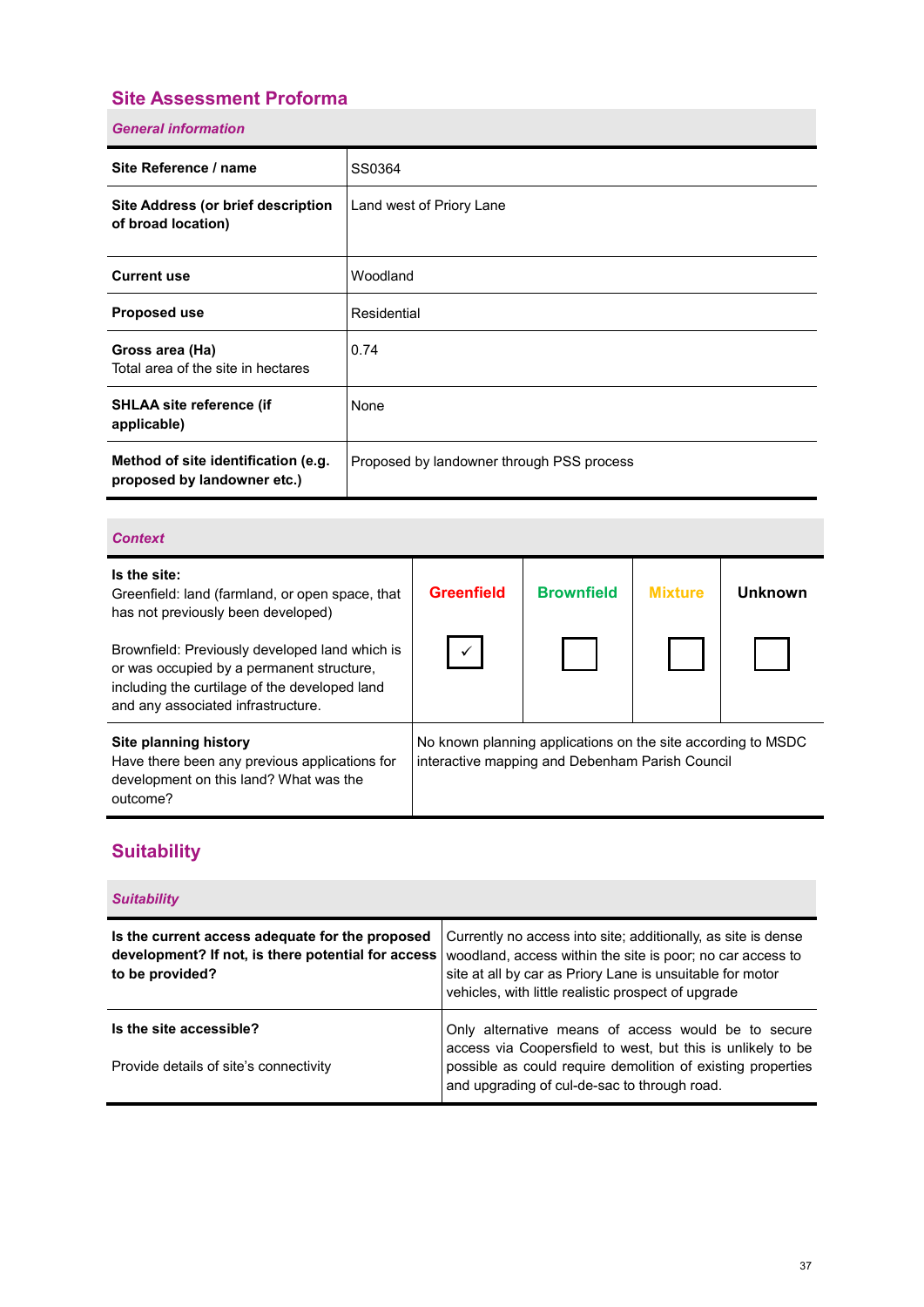#### *Environmental Considerations*

| Questions                                                                                                                                                                                                                                                                                                                                                                                                                                                                                                                                                                                                                                                                                                                                                                                                                                                                                             | <b>Assessment</b><br>guidelines                                                                            | <b>Observations and</b><br>comments                                                                                                                                                                                                                                                                                                         |
|-------------------------------------------------------------------------------------------------------------------------------------------------------------------------------------------------------------------------------------------------------------------------------------------------------------------------------------------------------------------------------------------------------------------------------------------------------------------------------------------------------------------------------------------------------------------------------------------------------------------------------------------------------------------------------------------------------------------------------------------------------------------------------------------------------------------------------------------------------------------------------------------------------|------------------------------------------------------------------------------------------------------------|---------------------------------------------------------------------------------------------------------------------------------------------------------------------------------------------------------------------------------------------------------------------------------------------------------------------------------------------|
| Is the site within or adjacent to the following<br>policy or environmental designations:<br><b>Green Belt</b><br><b>Ancient Woodland</b><br>Area of Outstanding Natural Beauty<br>(AONB)<br><b>National Park</b><br>European nature site (Special Area of<br><b>Conservation or Special Protection Area)</b><br><b>SSSI Impact Risk Zone</b><br><b>Site of Importance for Nature</b><br><b>Conservation</b><br><b>Site of Geological Importance</b><br>Flood Zones 2 or 3                                                                                                                                                                                                                                                                                                                                                                                                                             | <b>No</b>                                                                                                  | None of the environmental<br>constraints identified applies to<br>this site                                                                                                                                                                                                                                                                 |
| <b>Ecological value?</b><br>Could the site be home to protected species such as<br>bats, great crested newts, badgers etc.?                                                                                                                                                                                                                                                                                                                                                                                                                                                                                                                                                                                                                                                                                                                                                                           | <b>Unknown</b>                                                                                             | There could be potential for<br>protected species, particularly<br>given the dense woodland<br>covering the site; ecological<br>survey would be required<br>ahead of any planning<br>application                                                                                                                                            |
| <b>Landscape and Visual Impact</b><br>Is the site low, medium or high sensitivity in terms<br>of landscape and visual impact?<br>Low sensitivity: site not visible or less visible from<br>locations.<br>surrounding<br>existing<br>landscape<br>or<br>townscape character is poor quality, existing features<br>could be retained<br>Medium sensitivity: development of the site would<br>lead to a moderate impact on landscape or townscape<br>character due to visibility from surrounding locations<br>and/or impacts on the character of the location.<br>(e.g. in built up area);<br>High sensitivity: Development would be within an area<br>of high quality landscape or townscape character,<br>and/or would significantly detract from local character.<br>Development would lead to the loss of important<br>features of local distinctiveness- without the possibility<br>of mitigation. | <b>Medium sensitivity in</b><br>terms of landscape<br><b>High sensitivity in</b><br>terms of visual impact | Within Landscape Character<br>Area (17) Rolling Valley<br>Claylands of the Joint Babergh<br>& Mid Suffolk Landscape<br>Character Assessment (2015)<br>Existing visual amenity as<br>woodland along footpath used<br>by dog-walkers would be<br>entirely lost through<br>development in this location; a<br>significant impact would result. |
| <b>Agricultural Land</b><br>Land classified as the best and most versatile<br>agricultural land (Grades 1,2 or 3a)                                                                                                                                                                                                                                                                                                                                                                                                                                                                                                                                                                                                                                                                                                                                                                                    | <b>Some loss</b>                                                                                           | Site on Grade 3 agricultural<br>land (good to moderate)                                                                                                                                                                                                                                                                                     |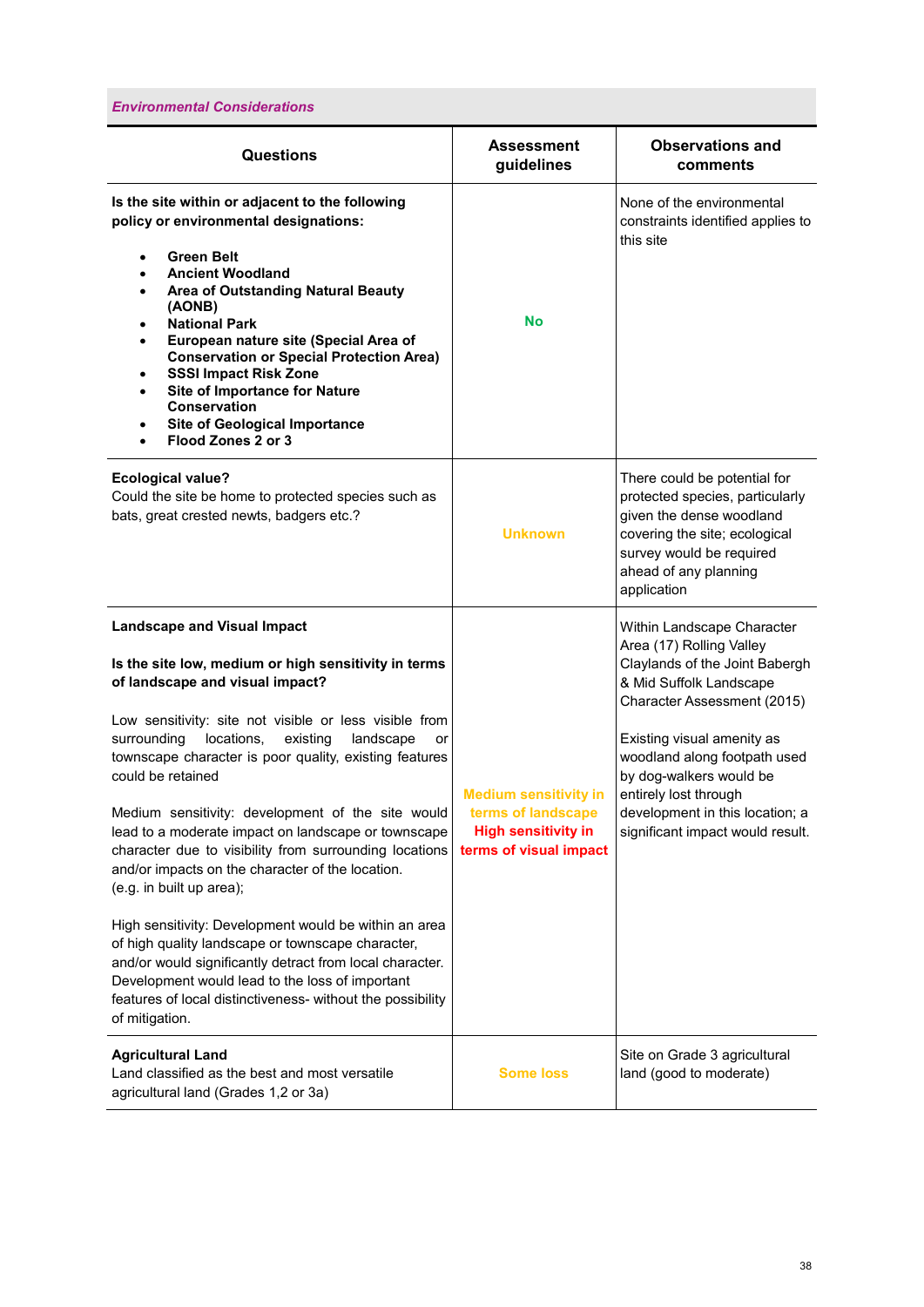#### *Heritage considerations*

| Question                                                                                                                                                                                                                                                                                                              | <b>Assessment</b><br>guidelines            | <b>Comments</b>                                                                                                               |
|-----------------------------------------------------------------------------------------------------------------------------------------------------------------------------------------------------------------------------------------------------------------------------------------------------------------------|--------------------------------------------|-------------------------------------------------------------------------------------------------------------------------------|
| Is the site within or adjacent to one or<br>more of the following heritage<br>designations or assets?<br><b>Conservation area</b><br><b>Scheduled monument</b><br><b>Registered Park and Garden</b><br><b>Registered Battlefield</b><br><b>Listed building</b><br>Known archaeology<br><b>Locally listed building</b> | <b>No constraints</b><br><b>identified</b> | No heritage constraints in immediate<br>vicinity                                                                              |
| <b>Community facilities and services</b>                                                                                                                                                                                                                                                                              |                                            |                                                                                                                               |
| Is the site, in general terms, close/accessible to<br>local amenities such as (but not limited to):<br>Town centre/local centre/shop<br><b>Employment location</b><br>$\bullet$<br><b>Public transport</b><br>School(s)<br>Open space/recreation/ leisure<br>facilities<br><b>Health facilities</b><br>Cycle route(s) | <b>Moderately</b><br><b>located</b>        | <b>Observations and comments</b><br>Centre of site 500m from 'centre<br>of gravity' of services and facilities<br>in Debenham |
| Where a site is poorly located if > 800m,<br>moderately located if 400m to 800m, and<br>favourably located if < 400m from services.                                                                                                                                                                                   |                                            |                                                                                                                               |

| <b>Other key considerations</b>                                                                                                                                            |                |                                                                                                                                                                                                                                 |                 |
|----------------------------------------------------------------------------------------------------------------------------------------------------------------------------|----------------|---------------------------------------------------------------------------------------------------------------------------------------------------------------------------------------------------------------------------------|-----------------|
| Are there any Tree Preservation<br>Orders on the site?                                                                                                                     | <b>None</b>    |                                                                                                                                                                                                                                 |                 |
| Would development lead to the loss<br>of habitats with the potential to<br>support protected species, for<br>example mature trees, woodland,<br>hedgerows and waterbodies? | <b>Unknown</b> | A detailed ecological assessment should be carried out<br>before the submission of any planning application; as this<br>site is the only one covered in dense woodland,<br>development likely to have more biodiversity impacts |                 |
| <b>Public Right of Way</b>                                                                                                                                                 | <b>No</b>      | None across site but right of way along Priory Lane to east<br>of site                                                                                                                                                          |                 |
| <b>Existing social or community value</b><br>(provide details)                                                                                                             | <b>Some</b>    | Limited social and community value due to lack of public<br>access; has significant visual amenity value as woodland<br>from footpath along eastern side                                                                        |                 |
| Is the site likely to be affected by<br>any of the following?                                                                                                              | <b>Yes</b>     | <b>No</b>                                                                                                                                                                                                                       | <b>Comments</b> |
| <b>Ground Contamination</b>                                                                                                                                                |                |                                                                                                                                                                                                                                 |                 |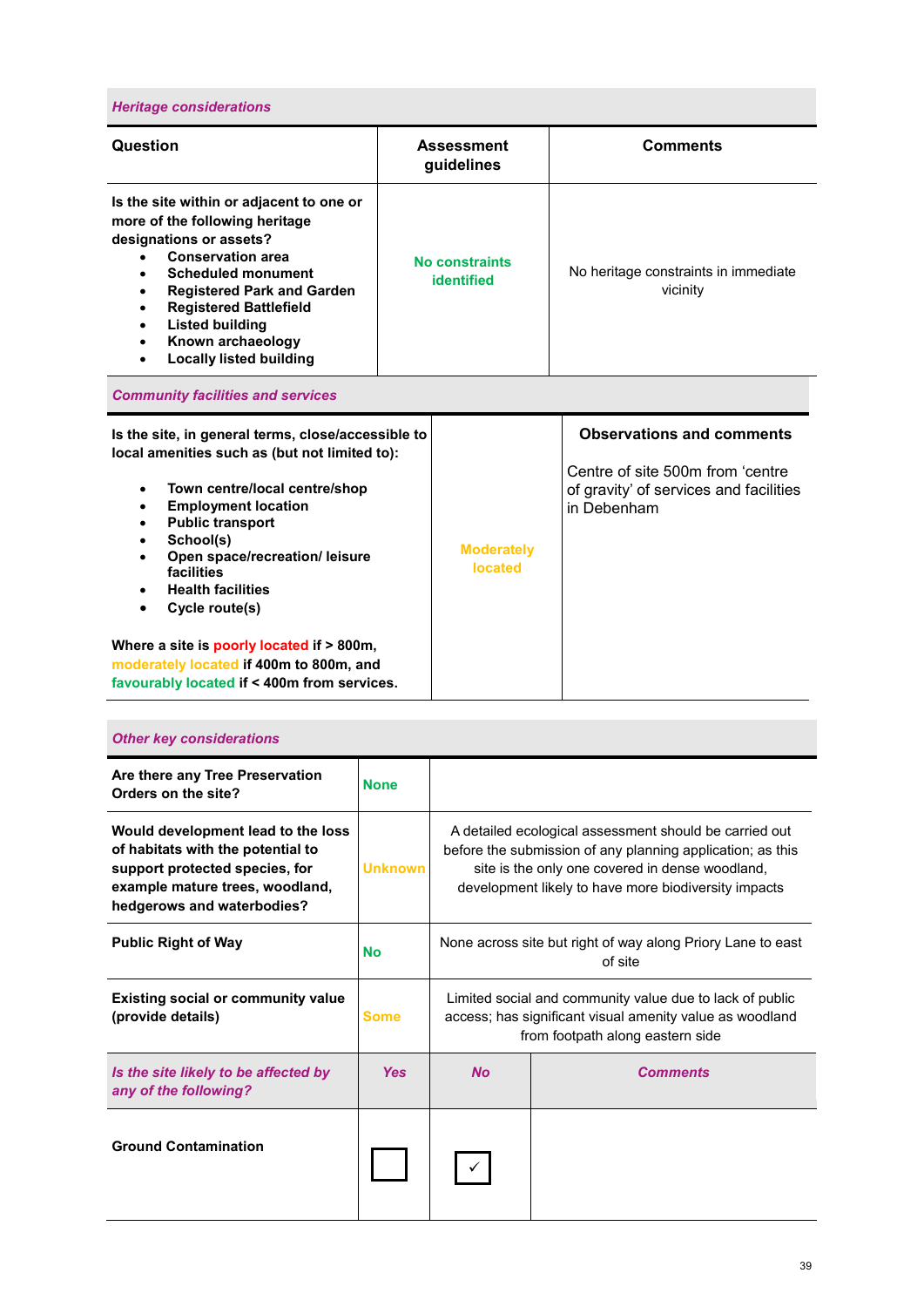**Significant infrastructure crossing the site i.e. power lines/ pipe lines, or in close proximity to hazardous installations**

| <b>Characteristics</b>                                                                                            |                 |
|-------------------------------------------------------------------------------------------------------------------|-----------------|
| Characteristics which may affect development on the<br>site:                                                      | <b>Comments</b> |
| Topography:<br>Flat/ gentle slope/ steep gradient                                                                 | <b>Flat</b>     |
| Coalescence<br>Development would result in neighbouring settlements<br>merging into one another.                  | <b>No</b>       |
| Scale and nature of development would be large enough<br>to significantly change size and character of settlement | <b>No</b>       |

## **3.0. Availability**

Assessing the suitability of the site will give an indication of whether the site has any constraints to development. It should consider aspects such as infrastructure, planning policy, local services, heritage and other considerations.

| <b>Availability</b>                                                                                                                                                                    |            |           |                                                                                                                                                                                          |
|----------------------------------------------------------------------------------------------------------------------------------------------------------------------------------------|------------|-----------|------------------------------------------------------------------------------------------------------------------------------------------------------------------------------------------|
|                                                                                                                                                                                        | <b>Yes</b> | <b>No</b> | <b>Comments</b>                                                                                                                                                                          |
| Is the site available for sale or<br>development (if known)?<br>Please provide supporting evidence.                                                                                    |            |           | As confirmed via e-mail by Debenham<br>Parish Council                                                                                                                                    |
| Are there any known legal or<br>ownership problems such as<br>unresolved multiple ownerships,<br>ransom strips, covenants, tenancies,<br>or operational requirements of<br>landowners? |            |           | The Parish Council has confirmed to<br>AFCOM that it is not aware of<br>significant constraints on any site in<br>terms of multiple ownership, ransom<br>strips, tenancies or covenants. |
| Is there a known time frame for<br>availability? 0-5 /6-10 / 11-15 years.                                                                                                              |            |           | Site is available immediately                                                                                                                                                            |
| Any other comments?                                                                                                                                                                    |            |           |                                                                                                                                                                                          |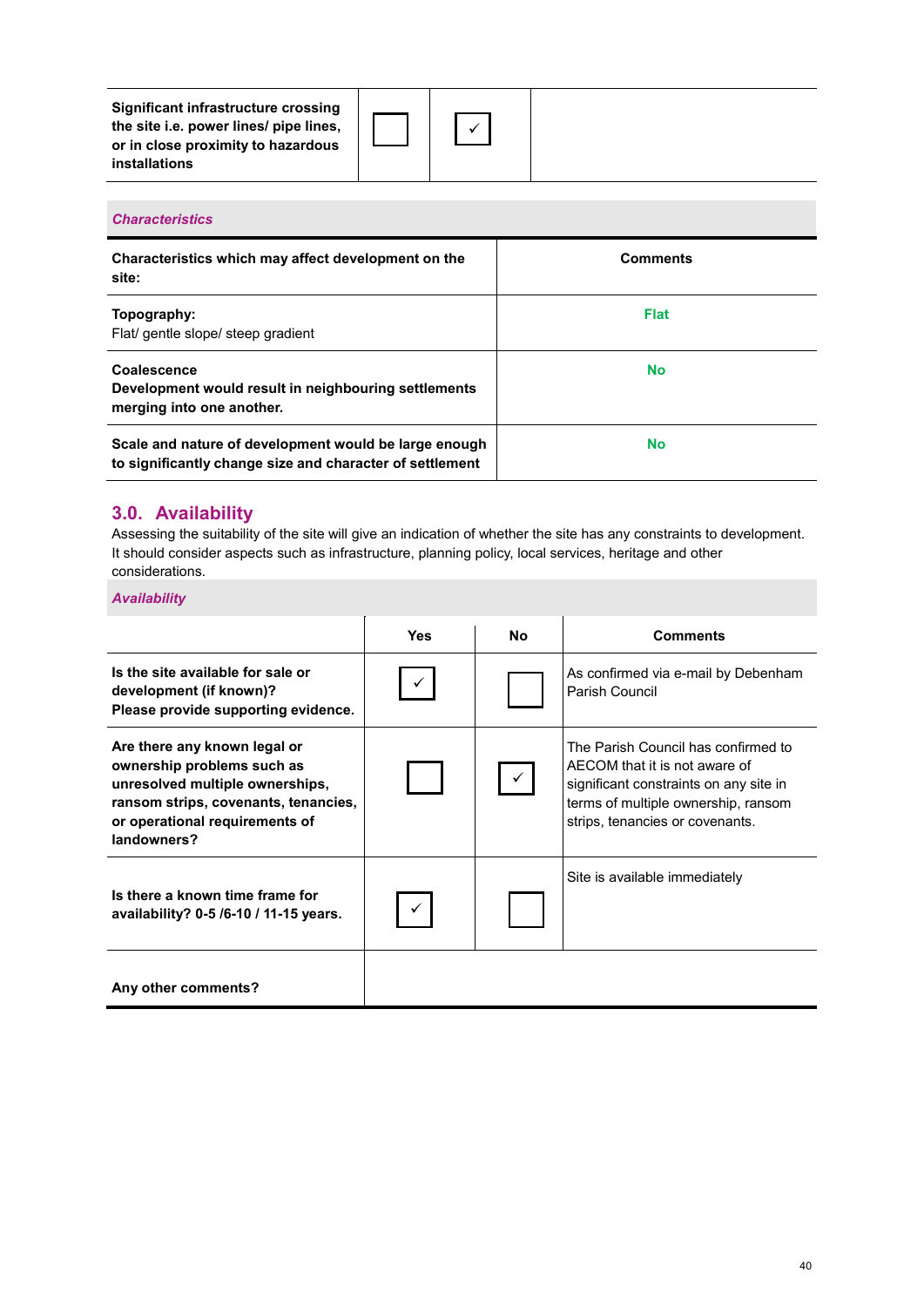## **4.0. Summary**

Assessing the suitability of the site will give an indication of whether the site has any constraints to development. It should consider aspects such as infrastructure, planning policy, local services, heritage and other considerations.

#### *Conclusions*

|                                                                              |                                                                                                                                                                                                                                                                                                                                                                                   |     | Please tick a box |
|------------------------------------------------------------------------------|-----------------------------------------------------------------------------------------------------------------------------------------------------------------------------------------------------------------------------------------------------------------------------------------------------------------------------------------------------------------------------------|-----|-------------------|
| The site is appropriate for allocation                                       |                                                                                                                                                                                                                                                                                                                                                                                   |     |                   |
| This site has minor constraints                                              |                                                                                                                                                                                                                                                                                                                                                                                   |     |                   |
| The site has significant constraints                                         |                                                                                                                                                                                                                                                                                                                                                                                   |     |                   |
| The site is not appropriate for allocation                                   |                                                                                                                                                                                                                                                                                                                                                                                   |     |                   |
| Potential housing development capacity (15, 25,35<br>dph):                   | n/a                                                                                                                                                                                                                                                                                                                                                                               | n/a | n/a               |
| Key evidence (3-4 bullet points) for decision to<br>accept or discount site. | The site is not suitable for allocation as it cannot be<br>accessed by car<br>There is no realistic prospect of upgrading Priory<br>Lane for car access, nor of securing access through<br>Coopersfield to the west<br>Redevelopment from woodland to development<br>would have a significant negative amenity and<br>visual impact<br>As such, the site has been assessed as red |     |                   |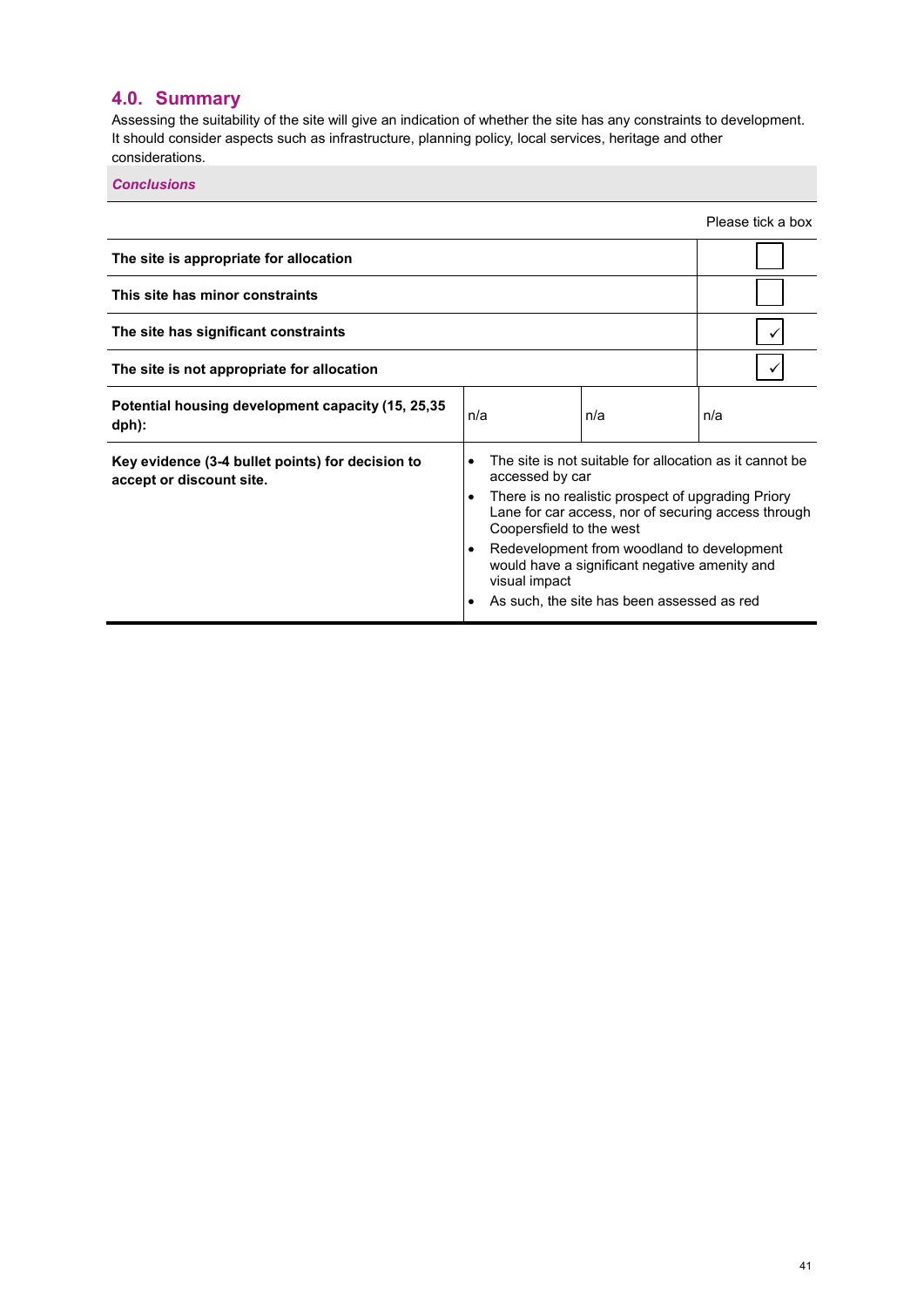# **Site Assessment Proforma**

#### *General information*

| Site Reference / name                                              | SS0588                                    |
|--------------------------------------------------------------------|-------------------------------------------|
| <b>Site Address (or brief description</b><br>of broad location)    | Land north of Gull Farm                   |
| <b>Current use</b>                                                 | Agriculture                               |
| <b>Proposed use</b>                                                | Residential                               |
| Gross area (Ha)<br>Total area of the site in hectares              | 5.53                                      |
| <b>SHLAA site reference (if</b><br>applicable)                     | None                                      |
| Method of site identification (e.g.<br>proposed by landowner etc.) | Proposed by landowner through PSS process |

#### *Context*

| Is the site:<br>Greenfield: land (farmland, or open space, that<br>has not previously been developed)                                                                              | Greenfield | <b>Brownfield</b>                                                                                               | <b>Mixture</b> | Unknown |
|------------------------------------------------------------------------------------------------------------------------------------------------------------------------------------|------------|-----------------------------------------------------------------------------------------------------------------|----------------|---------|
| Brownfield: Previously developed land which is<br>or was occupied by a permanent structure,<br>including the curtilage of the developed land<br>and any associated infrastructure. |            |                                                                                                                 |                |         |
| Site planning history<br>Have there been any previous applications for<br>development on this land? What was the<br>outcome?                                                       |            | No known planning applications on the site according to MSDC<br>interactive mapping and Debenham Parish Council |                |         |

# **Suitability**

| <b>Suitability</b>                                                                                                       |                                                                                                                                                                                                                                                                                                |
|--------------------------------------------------------------------------------------------------------------------------|------------------------------------------------------------------------------------------------------------------------------------------------------------------------------------------------------------------------------------------------------------------------------------------------|
| Is the current access adequate for the proposed<br>development? If not, is there potential for access<br>to be provided? | No current access onto site; potential for access from<br>Aspall Road, but this would exacerbate effect of bottleneck<br>at Aspall Road/High Street/primary school                                                                                                                             |
| Is the site accessible?<br>Provide details of site's connectivity                                                        | Site is poorly located in terms of accessibility; it is most<br>distant of all sites from existing village; walking and cycling<br>to village centre services and facilities would be<br>complicated by lack of pavement or cycleway along Aspall<br>Road; would promote car-based development |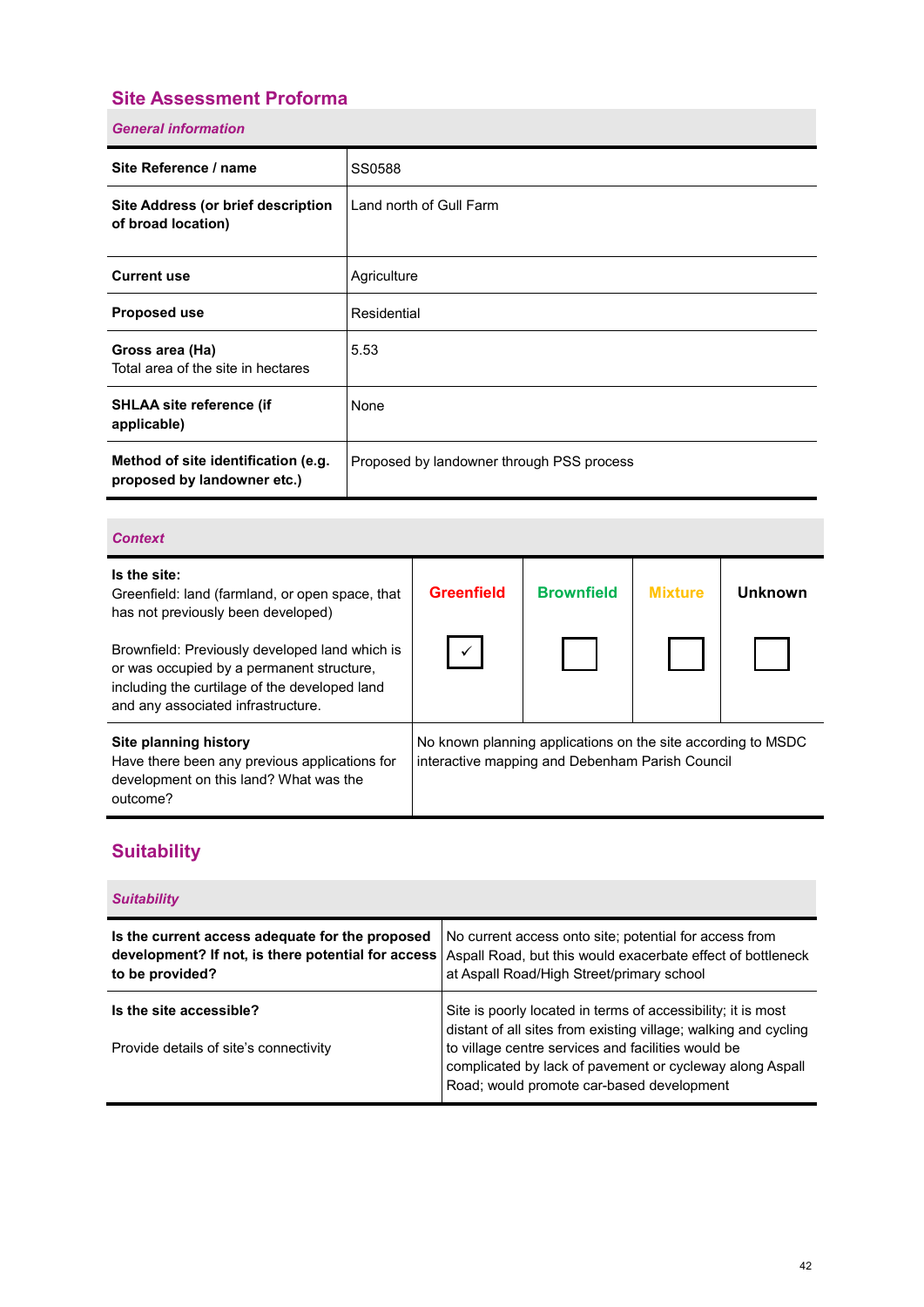#### *Environmental Considerations*

| <b>Questions</b>                                                                                                                                                                                                                                                                                                                                                                                                                                                                                                                                                                                                                                                                                                                                                                                                                                                                                      | <b>Assessment</b><br>guidelines                                                                                                  | <b>Observations and</b><br>comments                                                                                                                                                                                                                                                                                                                                                                                                                                                              |
|-------------------------------------------------------------------------------------------------------------------------------------------------------------------------------------------------------------------------------------------------------------------------------------------------------------------------------------------------------------------------------------------------------------------------------------------------------------------------------------------------------------------------------------------------------------------------------------------------------------------------------------------------------------------------------------------------------------------------------------------------------------------------------------------------------------------------------------------------------------------------------------------------------|----------------------------------------------------------------------------------------------------------------------------------|--------------------------------------------------------------------------------------------------------------------------------------------------------------------------------------------------------------------------------------------------------------------------------------------------------------------------------------------------------------------------------------------------------------------------------------------------------------------------------------------------|
| Is the site within or adjacent to the following<br>policy or environmental designations:<br><b>Green Belt</b><br><b>Ancient Woodland</b><br><b>Area of Outstanding Natural Beauty</b><br>(AONB)<br><b>National Park</b><br>European nature site (Special Area of<br><b>Conservation or Special Protection Area)</b><br><b>SSSI Impact Risk Zone</b><br>$\bullet$<br><b>Site of Importance for Nature</b><br><b>Conservation</b><br><b>Site of Geological Importance</b><br>Flood Zones 2 or 3                                                                                                                                                                                                                                                                                                                                                                                                         | <b>Site lies partially within</b><br><b>Impact Risk Zone of an</b><br><b>SSSI</b> ; access affected<br>by Flood Zones 2 and<br>3 | The site lies within the far<br>outer impact risk zone of<br>Mickfield Meadow SSSI.<br>However, the SSSI is<br>considered distant enough for<br>this to be only a minor<br>constraint; Natural England<br>should nevertheless be<br>consulted<br>Access to east (Aspall Road)<br>is Flood Zones 2 and 3; this<br>would require<br>mitigation/drainage                                                                                                                                            |
| <b>Ecological value?</b><br>Could the site be home to protected species such as<br>bats, great crested newts, badgers etc.?                                                                                                                                                                                                                                                                                                                                                                                                                                                                                                                                                                                                                                                                                                                                                                           | <b>Unknown</b>                                                                                                                   | There could be potential for<br>protected species; ecological<br>survey would be required<br>ahead of any planning<br>application                                                                                                                                                                                                                                                                                                                                                                |
| <b>Landscape and Visual Impact</b><br>Is the site low, medium or high sensitivity in terms<br>of landscape and visual impact?<br>Low sensitivity: site not visible or less visible from<br>locations,<br>surrounding<br>existing<br>landscape<br>or<br>townscape character is poor quality, existing features<br>could be retained<br>Medium sensitivity: development of the site would<br>lead to a moderate impact on landscape or townscape<br>character due to visibility from surrounding locations<br>and/or impacts on the character of the location.<br>(e.g. in built up area);<br>High sensitivity: Development would be within an area<br>of high quality landscape or townscape character,<br>and/or would significantly detract from local character.<br>Development would lead to the loss of important<br>features of local distinctiveness- without the possibility<br>of mitigation. | <b>Medium landscape</b><br>sensitivity<br><b>High sensitivity to</b><br>visual impact                                            | Within Landscape Character<br>Area (17) Rolling Valley<br>Claylands of the Joint Babergh<br>& Mid Suffolk Landscape<br>Character Assessment (2015)<br>In terms of landscape, the site<br>slopes gently to the east and is<br>no more or less suitable than<br>many others in this respect.<br>However, in terms of visual<br>impact, the site is detached<br>from the village and<br>surrounded by countryside on<br>all sides, meaning the visual<br>impact of new development<br>would be high |
| <b>Agricultural Land</b><br>Land classified as the best and most versatile<br>agricultural land (Grades 1,2 or 3a)                                                                                                                                                                                                                                                                                                                                                                                                                                                                                                                                                                                                                                                                                                                                                                                    | <b>Some loss</b>                                                                                                                 | Site on Grade 3 agricultural<br>land (good to moderate)                                                                                                                                                                                                                                                                                                                                                                                                                                          |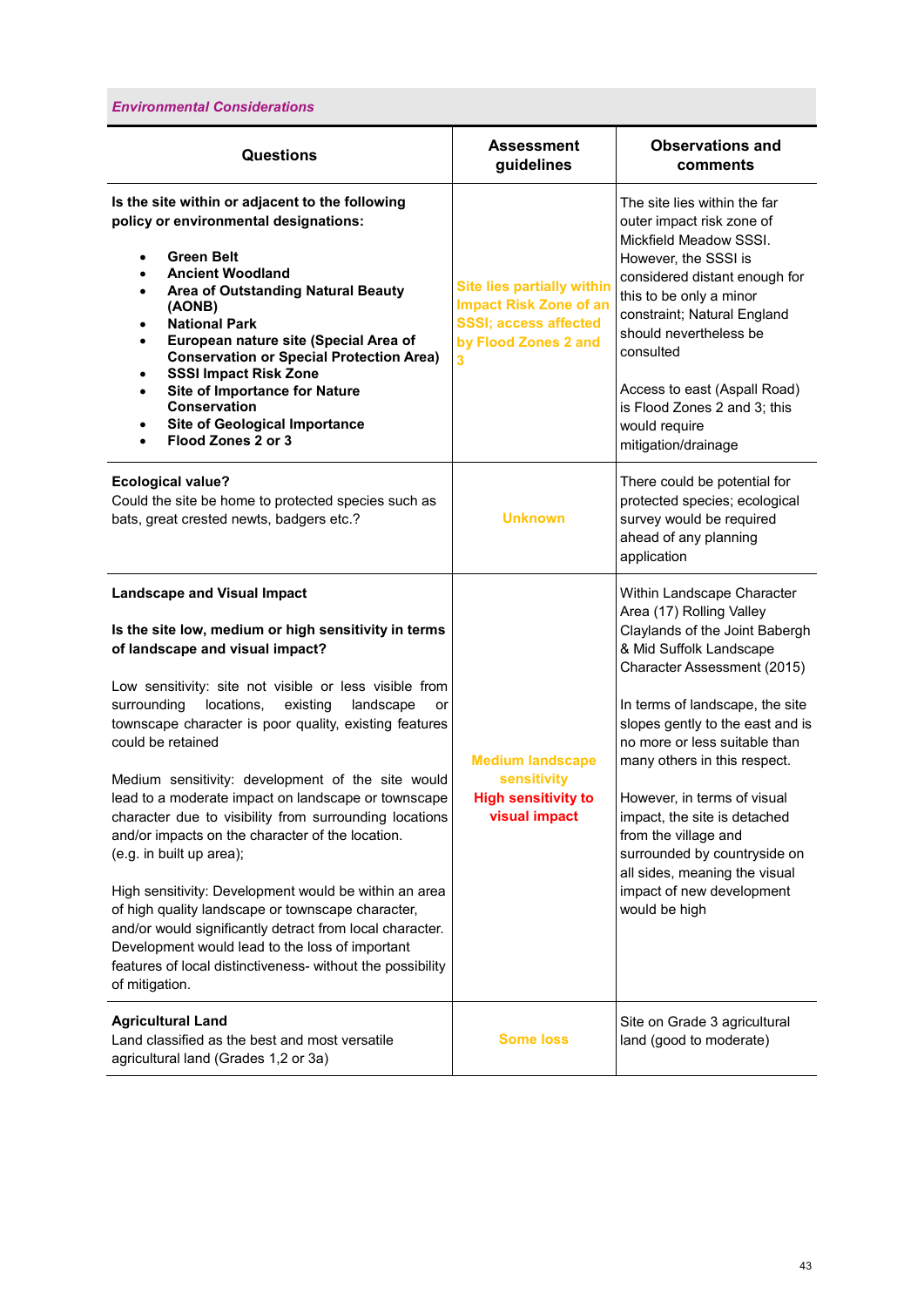#### *Heritage considerations*

| Question                                                                                                                                                                                                                                                                                                                                        |                                                                   | <b>Assessment</b><br>guidelines | <b>Comments</b>                                                                                                               |
|-------------------------------------------------------------------------------------------------------------------------------------------------------------------------------------------------------------------------------------------------------------------------------------------------------------------------------------------------|-------------------------------------------------------------------|---------------------------------|-------------------------------------------------------------------------------------------------------------------------------|
| Is the site within or adjacent to one or<br>more of the following heritage<br>designations or assets?<br><b>Conservation area</b><br><b>Scheduled monument</b><br><b>Registered Park and Garden</b><br><b>Registered Battlefield</b><br><b>Listed building</b><br>Known archaeology<br>$\bullet$<br><b>Locally listed building</b><br>$\bullet$ | <b>Some potential for</b><br>impact on listed<br><b>buildings</b> |                                 | Site close to Grade II listed Gull<br>Farmhouse and Grade II listed barn 30<br>metres to west                                 |
| <b>Community facilities and services</b>                                                                                                                                                                                                                                                                                                        |                                                                   |                                 |                                                                                                                               |
| Is the site, in general terms, close/accessible to<br>local amenities such as (but not limited to):<br>Town centre/local centre/shop<br><b>Employment location</b><br>٠<br><b>Public transport</b><br>School(s)<br>Open space/recreation/ leisure<br>facilities<br><b>Health facilities</b><br>Cycle route(s)                                   |                                                                   | <b>Poorly located</b>           | <b>Observations and comments</b><br>Centre of site 940m from 'centre<br>of gravity' of services and facilities<br>in Debenham |
| Where a site is poorly located if > 800m,<br>moderately located if 400m to 800m, and<br>favourably located if < 400m from services.                                                                                                                                                                                                             |                                                                   |                                 |                                                                                                                               |

#### *Other key considerations*

| Are there any Tree Preservation<br>Orders on the site?                                                                                                                     | <b>None</b>    |                                                                                                                                                                                                                                             |                 |  |
|----------------------------------------------------------------------------------------------------------------------------------------------------------------------------|----------------|---------------------------------------------------------------------------------------------------------------------------------------------------------------------------------------------------------------------------------------------|-----------------|--|
| Would development lead to the loss<br>of habitats with the potential to<br>support protected species, for<br>example mature trees, woodland,<br>hedgerows and waterbodies? | <b>Unknown</b> | A detailed ecological assessment should be carried out<br>before the submission of any planning application. Access<br>would require removal of large mature trees between site<br>and Aspall Road, which would have some ecological impact |                 |  |
| <b>Public Right of Way</b>                                                                                                                                                 | <b>None</b>    |                                                                                                                                                                                                                                             |                 |  |
| <b>Existing social or community value</b><br>(provide details)                                                                                                             | <b>Some</b>    | Limited social and community value due to lack of public<br>access; will have visual amenity value as open rural land                                                                                                                       |                 |  |
| Is the site likely to be affected by<br>any of the following?                                                                                                              | <b>Yes</b>     | <b>No</b>                                                                                                                                                                                                                                   | <b>Comments</b> |  |
| <b>Ground Contamination</b>                                                                                                                                                |                |                                                                                                                                                                                                                                             |                 |  |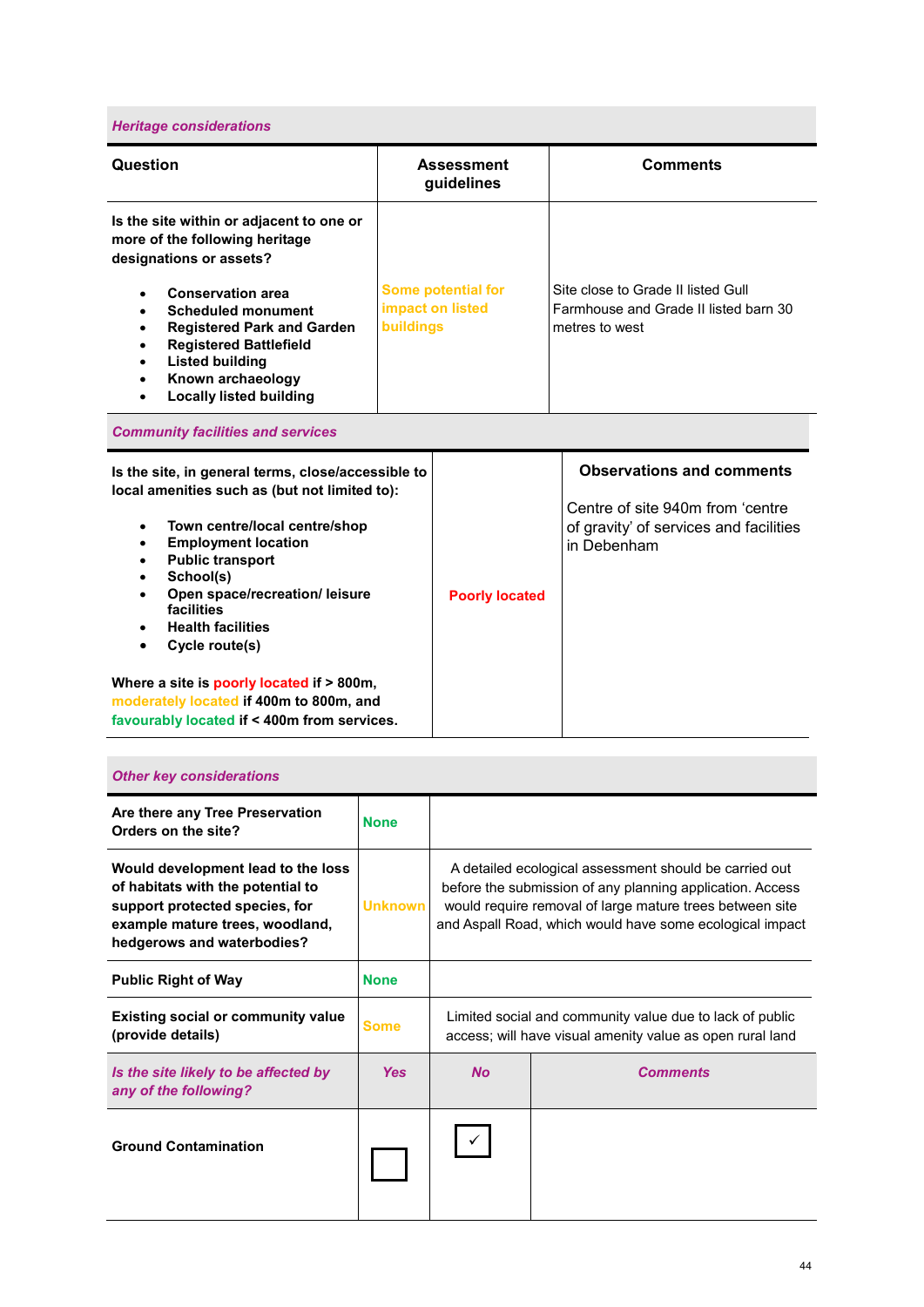**Significant infrastructure crossing the site i.e. power lines/ pipe lines, or in close proximity to hazardous installations**



| <b>Characteristics</b>                                                                                            |                             |  |  |  |
|-------------------------------------------------------------------------------------------------------------------|-----------------------------|--|--|--|
| Characteristics which may affect development on the site:                                                         | <b>Comments</b>             |  |  |  |
| Topography:<br>Flat/ gentle slope/ steep gradient                                                                 | <b>Gentle slope to east</b> |  |  |  |
| Coalescence: Development would result in neighbouring<br>settlements merging into one another.                    | <b>No</b>                   |  |  |  |
| Scale and nature of development would be large enough to<br>significantly change size and character of settlement | <b>No</b>                   |  |  |  |

## **3.0. Availability**

Assessing the suitability of the site will give an indication of whether the site has any constraints to development. It should consider aspects such as infrastructure, planning policy, local services, heritage and other considerations.

#### *Availability*

|                                                                                                                                                                                        | <b>Yes</b> | <b>No</b> | <b>Comments</b>                                                                                                                                                                          |
|----------------------------------------------------------------------------------------------------------------------------------------------------------------------------------------|------------|-----------|------------------------------------------------------------------------------------------------------------------------------------------------------------------------------------------|
| Is the site available for sale or<br>development (if known)?<br>Please provide supporting evidence.                                                                                    |            |           | As confirmed via e-mail by Debenham<br>Parish Council                                                                                                                                    |
| Are there any known legal or<br>ownership problems such as<br>unresolved multiple ownerships,<br>ransom strips, covenants, tenancies,<br>or operational requirements of<br>landowners? |            |           | The Parish Council has confirmed to<br>AECOM that it is not aware of<br>significant constraints on any site in<br>terms of multiple ownership, ransom<br>strips, tenancies or covenants. |
| Is there a known time frame for<br>availability? 0-5 /6-10 / 11-15 years.                                                                                                              |            |           | Site is available immediately                                                                                                                                                            |
| Any other comments?                                                                                                                                                                    |            |           |                                                                                                                                                                                          |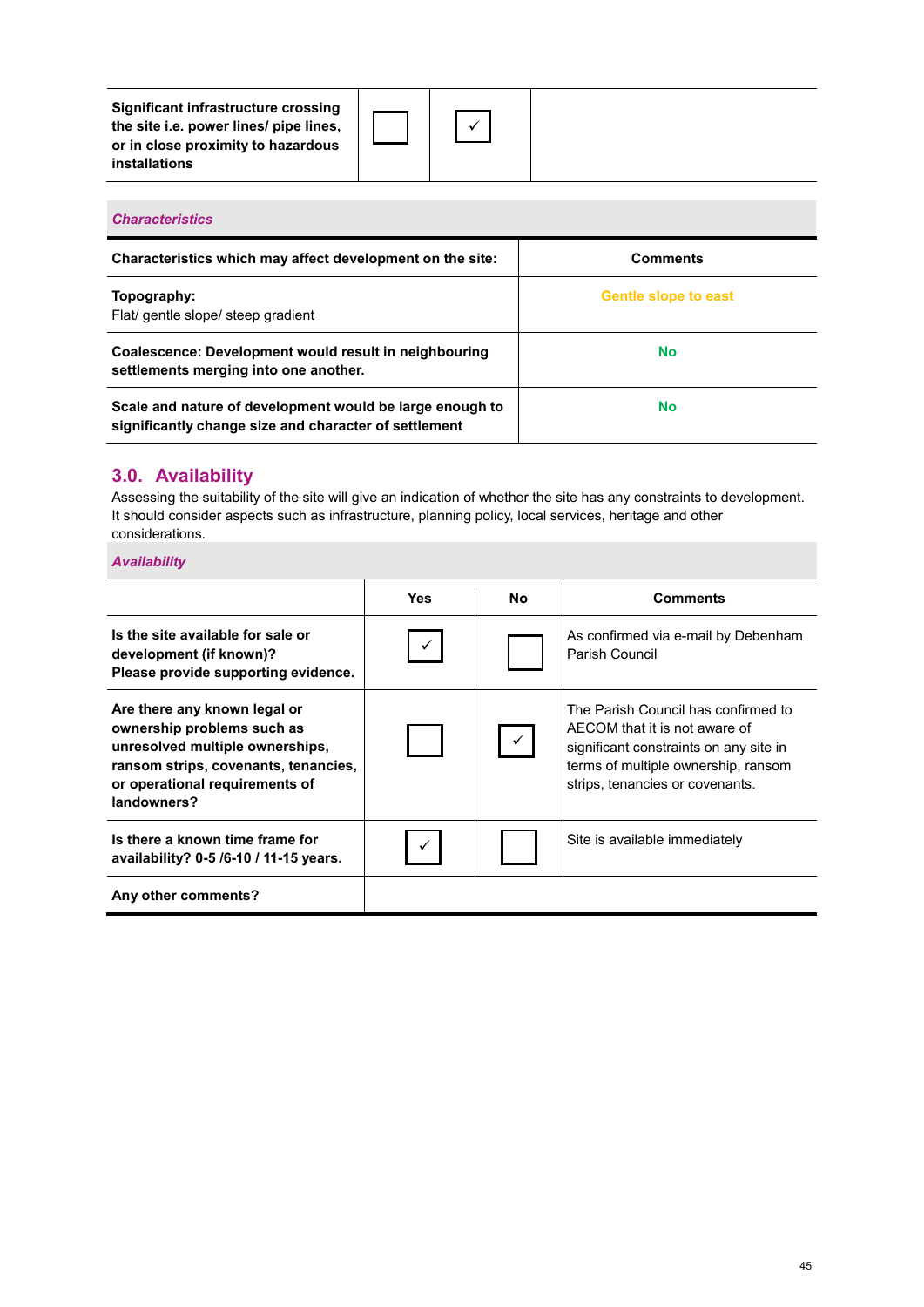## **4.0. Summary**

Assessing the suitability of the site will give an indication of whether the site has any constraints to development. It should consider aspects such as infrastructure, planning policy, local services, heritage and other considerations.

#### *Conclusions*

|                                                                              |                                                                                                                                                                                                                                                                                                                                                                                                                                                                  |     | Please tick a box |
|------------------------------------------------------------------------------|------------------------------------------------------------------------------------------------------------------------------------------------------------------------------------------------------------------------------------------------------------------------------------------------------------------------------------------------------------------------------------------------------------------------------------------------------------------|-----|-------------------|
| The site is appropriate for allocation                                       |                                                                                                                                                                                                                                                                                                                                                                                                                                                                  |     |                   |
| This site has minor constraints                                              |                                                                                                                                                                                                                                                                                                                                                                                                                                                                  |     |                   |
| The site has significant constraints                                         |                                                                                                                                                                                                                                                                                                                                                                                                                                                                  |     |                   |
| The site is not appropriate for allocation                                   |                                                                                                                                                                                                                                                                                                                                                                                                                                                                  |     |                   |
| Potential housing development capacity (15, 25,35)<br>dph):                  | n/a                                                                                                                                                                                                                                                                                                                                                                                                                                                              | n/a | n/a               |
| Key evidence (3-4 bullet points) for decision to<br>accept or discount site. | The site is detached from the village and<br>$\bullet$<br>surrounded by countryside on all sites<br>As such, development would have a high<br>$\bullet$<br>visual impact and is distant from village<br>services and facilities<br>Access would need to be taken off Aspall<br>$\bullet$<br>Road, thus exacerbating existing traffic<br>bottleneck at Aspall Road, High Street and<br>primary school<br>As such, the site has been given an<br>assessment of red |     |                   |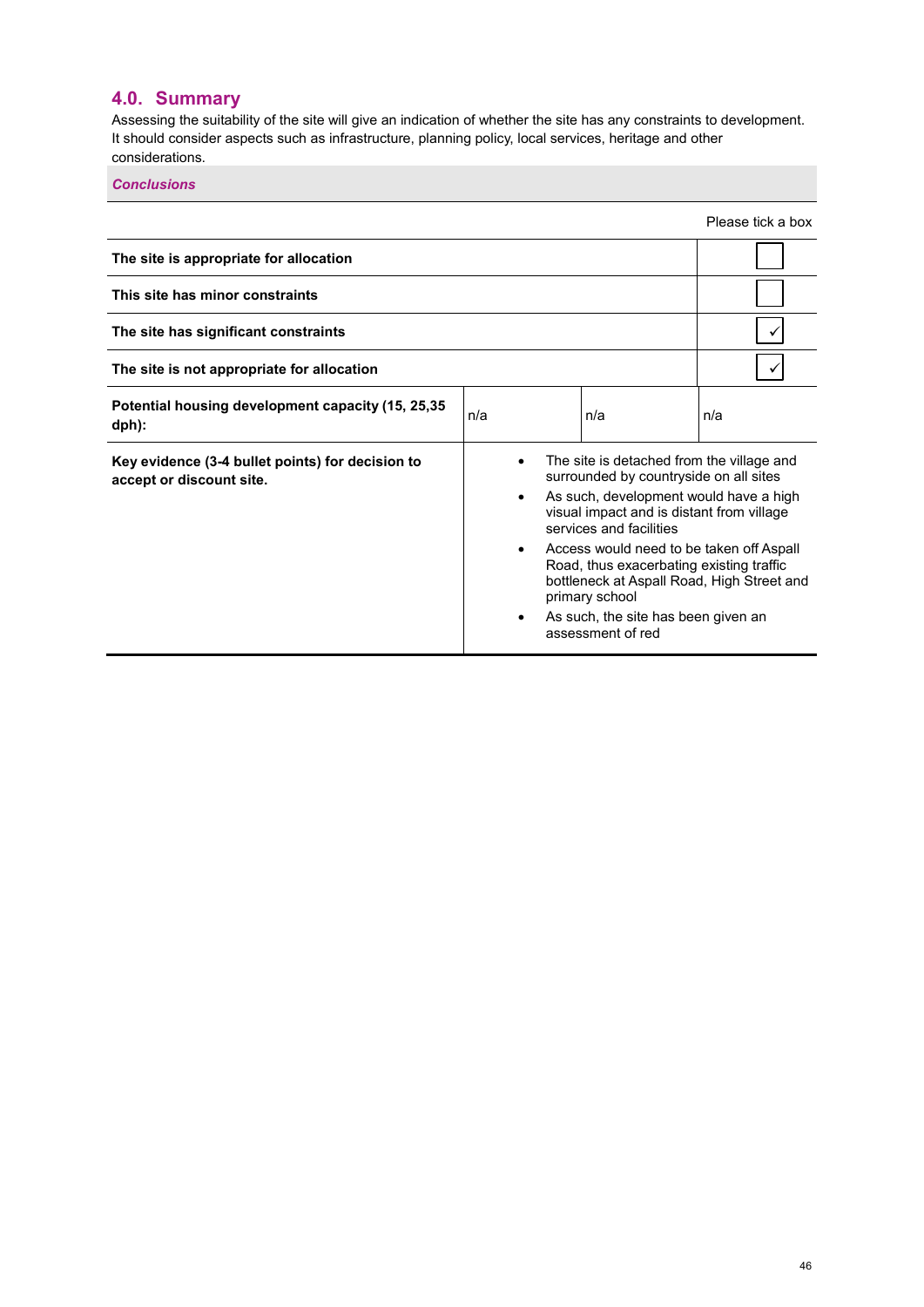# **Site Assessment Proforma**

#### *General information*

| Site Reference / name                                              | SS0642                                    |
|--------------------------------------------------------------------|-------------------------------------------|
| <b>Site Address (or brief description</b><br>of broad location)    | Land north of Low Road                    |
| <b>Current use</b>                                                 | Agricultural                              |
| <b>Proposed use</b>                                                | Residential                               |
| Gross area (Ha)<br>Total area of the site in hectares              | 13.5                                      |
| <b>SHLAA site reference (if</b><br>applicable)                     | None                                      |
| Method of site identification (e.g.<br>proposed by landowner etc.) | Proposed by landowner through PSS process |

#### *Context*

| Is the site:<br>Greenfield: land (farmland, or open space, that<br>has not previously been developed)                                                                              | <b>Greenfield</b> | <b>Brownfield</b>                                                                                                | <b>Mixture</b> | <b>Unknown</b> |
|------------------------------------------------------------------------------------------------------------------------------------------------------------------------------------|-------------------|------------------------------------------------------------------------------------------------------------------|----------------|----------------|
| Brownfield: Previously developed land which is<br>or was occupied by a permanent structure,<br>including the curtilage of the developed land<br>and any associated infrastructure. |                   |                                                                                                                  |                |                |
| Site planning history<br>Have there been any previous applications for<br>development on this land? What was the<br>outcome?                                                       |                   | No known planning applications on the site according to MSDC<br>interactive mapping and Debenham Parish Council. |                |                |

# **Suitability**

| <b>Suitability</b>                                                                                                       |                                                                                                                                                                                                                                                                                                                                                                                                                                                                                                                                                                                                                                                                      |
|--------------------------------------------------------------------------------------------------------------------------|----------------------------------------------------------------------------------------------------------------------------------------------------------------------------------------------------------------------------------------------------------------------------------------------------------------------------------------------------------------------------------------------------------------------------------------------------------------------------------------------------------------------------------------------------------------------------------------------------------------------------------------------------------------------|
| Is the current access adequate for the proposed<br>development? If not, is there potential for access<br>to be provided? | Site itself not currently accessible; potential for access off<br>Low Road, but Low Road forms a narrow bottleneck along<br>almost all of its length between the site and the High<br>Street, with very limited prospect for mitigation-also<br>seemingly very limited prospect of car access to village<br>centre via Wells Way/Bloomfield Way due to impermeable<br>layout of residential cul-de-sacs. Scale of site would<br>generate significant additional traffic. Seemingly remote<br>prospect of access from Gracechurch Street, and scale of<br>site would result in significant exacerbation of existing<br>bottleneck there at junction with High Street. |
| Is the site accessible?<br>Provide details of site's connectivity                                                        | Reasonably distant from village centre services and<br>facilities; no potential for shorter route via north or east due<br>to school, leisure centre and new cul-de-sac based<br>housing development.                                                                                                                                                                                                                                                                                                                                                                                                                                                                |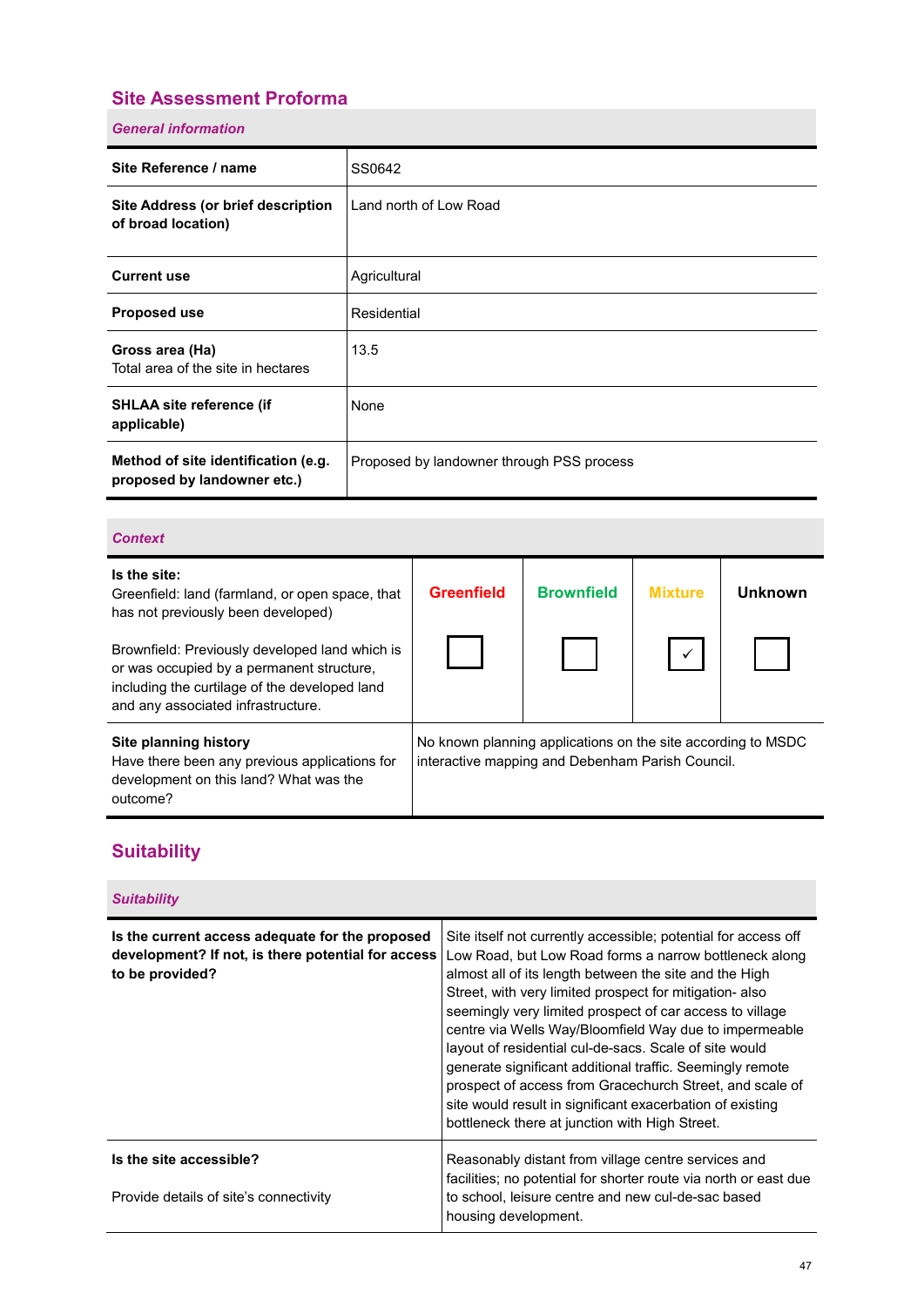#### *Environmental Considerations*

| Questions                                                                                                                                                                                                                                                                                                                                                                                                                                                                                                                                                                                                                                                                                                                                                                                                                                                                                             | Assessment<br>guidelines                                                                                                | <b>Observations and</b><br>comments                                                                                                                                                                                                                                                                                                                                                                                  |
|-------------------------------------------------------------------------------------------------------------------------------------------------------------------------------------------------------------------------------------------------------------------------------------------------------------------------------------------------------------------------------------------------------------------------------------------------------------------------------------------------------------------------------------------------------------------------------------------------------------------------------------------------------------------------------------------------------------------------------------------------------------------------------------------------------------------------------------------------------------------------------------------------------|-------------------------------------------------------------------------------------------------------------------------|----------------------------------------------------------------------------------------------------------------------------------------------------------------------------------------------------------------------------------------------------------------------------------------------------------------------------------------------------------------------------------------------------------------------|
| Is the site within or adjacent to the following<br>policy or environmental designations:<br><b>Green Belt</b><br><b>Ancient Woodland</b><br>Area of Outstanding Natural Beauty<br>(AONB)<br><b>National Park</b><br>European nature site (Special Area of<br><b>Conservation or Special Protection Area)</b><br><b>SSSI Impact Risk Zone</b><br><b>Site of Importance for Nature</b><br><b>Conservation</b><br><b>Site of Geological Importance</b><br>Flood Zones 2 or 3                                                                                                                                                                                                                                                                                                                                                                                                                             | <b>Site lies within Impact</b><br><b>Risk Zone of two</b><br><b>SSSIs; access affected</b><br>by Flood Zones 2 and<br>3 | The site lies within the far<br>outer impact risk zone of two<br>SSSIs- Mickfield Meadow and<br>Fox Fritillary Meadow<br>Framsden. However, in both<br>cases, the SSSIs are<br>considered distant enough for<br>this to be only a minor<br>constraint; Natural England<br>should nevertheless be<br>consulted<br>Access to south (Low Road) is<br>Flood Zones 2 and 3; this<br>would require<br>mitigation/drainage. |
| <b>Ecological value?</b><br>Could the site be home to protected species such as<br>bats, great crested newts, badgers etc.?                                                                                                                                                                                                                                                                                                                                                                                                                                                                                                                                                                                                                                                                                                                                                                           | <b>Unknown</b>                                                                                                          | There could be potential for<br>protected species; ecological<br>survey would be required<br>ahead of any planning<br>application.                                                                                                                                                                                                                                                                                   |
| <b>Landscape and Visual Impact</b><br>Is the site low, medium or high sensitivity in terms<br>of landscape and visual impact?<br>Low sensitivity: site not visible or less visible from<br>surrounding<br>locations,<br>existing<br>landscape<br>or<br>townscape character is poor quality, existing features<br>could be retained<br>Medium sensitivity: development of the site would<br>lead to a moderate impact on landscape or townscape<br>character due to visibility from surrounding locations<br>and/or impacts on the character of the location.<br>(e.g. in built up area);<br>High sensitivity: Development would be within an area<br>of high quality landscape or townscape character,<br>and/or would significantly detract from local character.<br>Development would lead to the loss of important<br>features of local distinctiveness- without the possibility<br>of mitigation. | <b>Landscape impact</b><br>medium<br><b>Visual impact medium</b>                                                        | Within Landscape Character<br>Area (17) Rolling Valley<br>Claylands of the Joint Babergh<br>& Mid Suffolk Landscape<br>Character Assessment (2015)<br>In terms of visual impact, the<br>site is well-contained, sloping<br>gently to the south and<br>adjacent to existing<br>development on two sides, but<br>scale of site makes<br>assessment amber rather than<br>green                                          |
| <b>Agricultural Land</b><br>Land classified as the best and most versatile<br>agricultural land (Grades 1,2 or 3a)                                                                                                                                                                                                                                                                                                                                                                                                                                                                                                                                                                                                                                                                                                                                                                                    | <b>Some loss</b>                                                                                                        | Site on Grade 3 agricultural<br>land (good to moderate)                                                                                                                                                                                                                                                                                                                                                              |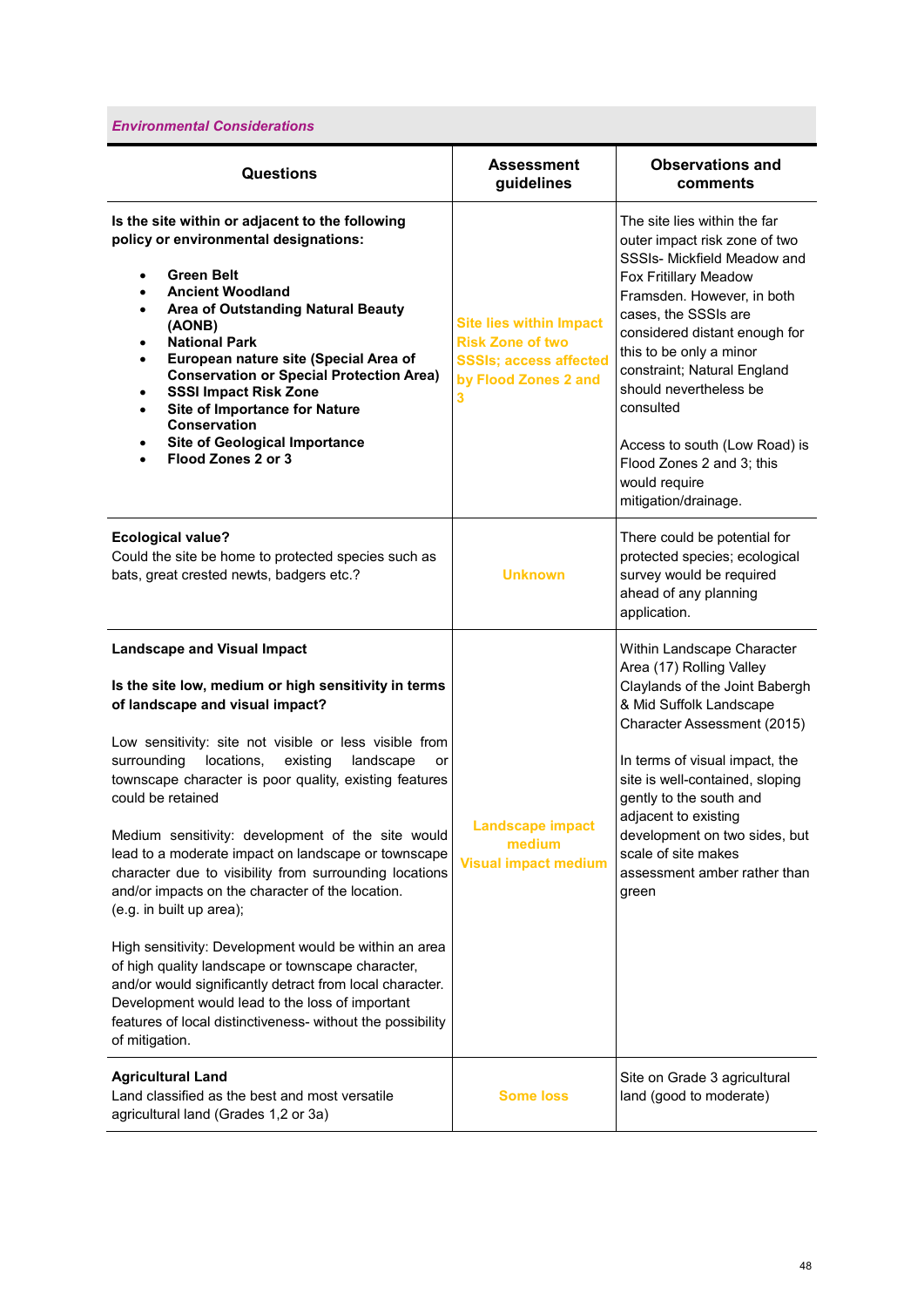#### *Heritage considerations*

| Question                                                                                                                                                                                                                                                                                                                   | <b>Assessment</b><br>guidelines                                   |                       | <b>Comments</b>                                                                                                                                                                                                       |
|----------------------------------------------------------------------------------------------------------------------------------------------------------------------------------------------------------------------------------------------------------------------------------------------------------------------------|-------------------------------------------------------------------|-----------------------|-----------------------------------------------------------------------------------------------------------------------------------------------------------------------------------------------------------------------|
| Is the site within or adjacent to one or<br>more of the following heritage<br>designations or assets?<br><b>Conservation area</b><br><b>Scheduled monument</b><br><b>Registered Park and Garden</b><br><b>Registered Battlefield</b><br><b>Listed building</b><br>Known archaeology<br><b>Locally listed building</b>      | <b>Some potential for</b><br>impact on listed<br><b>buildings</b> |                       | Site close to Grade II listed Malting<br>Farmhouse                                                                                                                                                                    |
| <b>Community facilities and services</b>                                                                                                                                                                                                                                                                                   |                                                                   |                       |                                                                                                                                                                                                                       |
| Is the site, in general terms, close/accessible to<br>local amenities such as (but not limited to):<br>Town centre/local centre/shop<br>٠<br><b>Employment location</b><br>$\bullet$<br><b>Public transport</b><br>School(s)<br>Open space/recreation/ leisure<br>facilities<br><b>Health facilities</b><br>Cycle route(s) |                                                                   | <b>Poorly located</b> | <b>Observations and comments</b><br>Centre of site 1110m from 'centre<br>of gravity' of services and facilities<br>in Debenham; this is a particular<br>issue given the limited ability of<br>cars to access the site |
| Where a site is poorly located if > 800m,<br>moderately located if 400m to 800m, and<br>favourably located if < 400m from services.                                                                                                                                                                                        |                                                                   |                       |                                                                                                                                                                                                                       |

#### *Other key considerations*

| Are there any Tree Preservation<br>Orders on the site?                                                                                                                     | <b>None</b>    |                                                                                                                                                  |                 |  |
|----------------------------------------------------------------------------------------------------------------------------------------------------------------------------|----------------|--------------------------------------------------------------------------------------------------------------------------------------------------|-----------------|--|
| Would development lead to the loss<br>of habitats with the potential to<br>support protected species, for<br>example mature trees, woodland,<br>hedgerows and waterbodies? | <b>Unknown</b> | A detailed ecological assessment should be carried out<br>before the submission of any planning application                                      |                 |  |
| <b>Public Right of Way</b>                                                                                                                                                 | <b>No</b>      | None across site but right of way along western boundary of<br>site                                                                              |                 |  |
| <b>Existing social or community value</b><br>(provide details)                                                                                                             | <b>Some</b>    | Limited social and community value due to lack of public<br>access; will have visual amenity value as open rural land<br>from adjoining footpath |                 |  |
| Is the site likely to be affected by<br>any of the following?                                                                                                              | <b>Yes</b>     | <b>No</b>                                                                                                                                        | <b>Comments</b> |  |
| <b>Ground Contamination</b>                                                                                                                                                |                |                                                                                                                                                  |                 |  |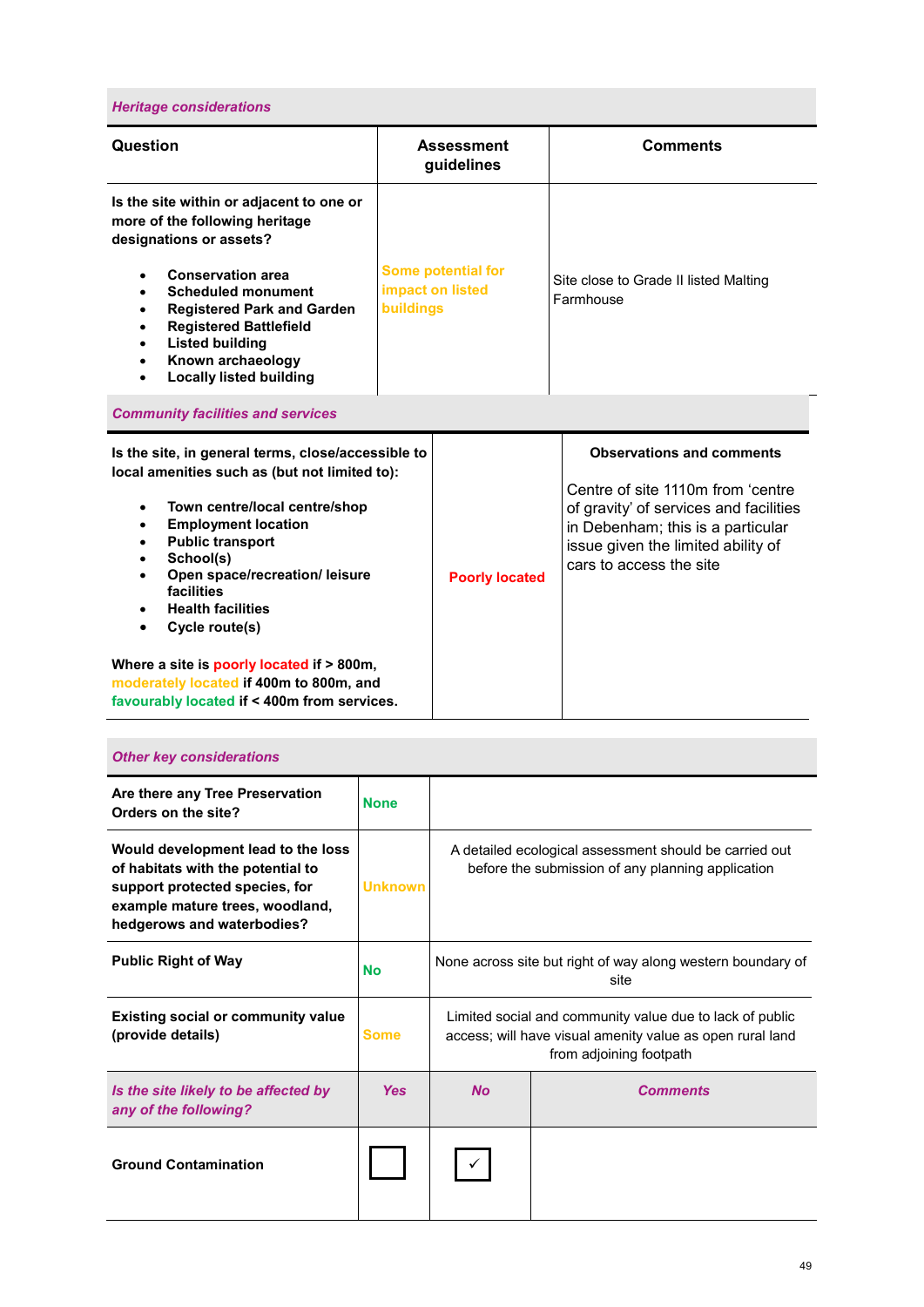**Significant infrastructure crossing the site i.e. power lines/ pipe lines, or in close proximity to hazardous installations**



| <b>Characteristics</b>                                                                                            |                                                                                                         |
|-------------------------------------------------------------------------------------------------------------------|---------------------------------------------------------------------------------------------------------|
| Characteristics which may affect development on the site:                                                         | <b>Comments</b>                                                                                         |
| Topography:<br>Flat/ gentle slope/ steep gradient                                                                 | <b>Gentle slope down to south</b>                                                                       |
| Coalescence: Development would result in neighbouring<br>settlements merging into one another.                    | <b>No</b>                                                                                               |
| Scale and nature of development would be large enough to<br>significantly change size and character of settlement | Size of site means there is potential for<br>this to occur unless mitigated through<br>sensitive design |

## **3.0. Availability**

Assessing the suitability of the site will give an indication of whether the site has any constraints to development. It should consider aspects such as infrastructure, planning policy, local services, heritage and other considerations.

#### *Availability*

|                                                                                                                                                                                        | <b>Yes</b> | <b>No</b> | <b>Comments</b>                                                                                                                                                                          |
|----------------------------------------------------------------------------------------------------------------------------------------------------------------------------------------|------------|-----------|------------------------------------------------------------------------------------------------------------------------------------------------------------------------------------------|
| Is the site available for sale or<br>development (if known)?<br>Please provide supporting evidence.                                                                                    |            |           | As confirmed via e-mail by Debenham<br>Parish Council                                                                                                                                    |
| Are there any known legal or<br>ownership problems such as<br>unresolved multiple ownerships,<br>ransom strips, covenants, tenancies,<br>or operational requirements of<br>landowners? |            |           | The Parish Council has confirmed to<br>AECOM that it is not aware of<br>significant constraints on any site in<br>terms of multiple ownership, ransom<br>strips, tenancies or covenants. |
| Is there a known time frame for<br>availability? 0-5 /6-10 / 11-15 years.                                                                                                              |            |           | Site is available immediately                                                                                                                                                            |
| Any other comments?                                                                                                                                                                    |            |           |                                                                                                                                                                                          |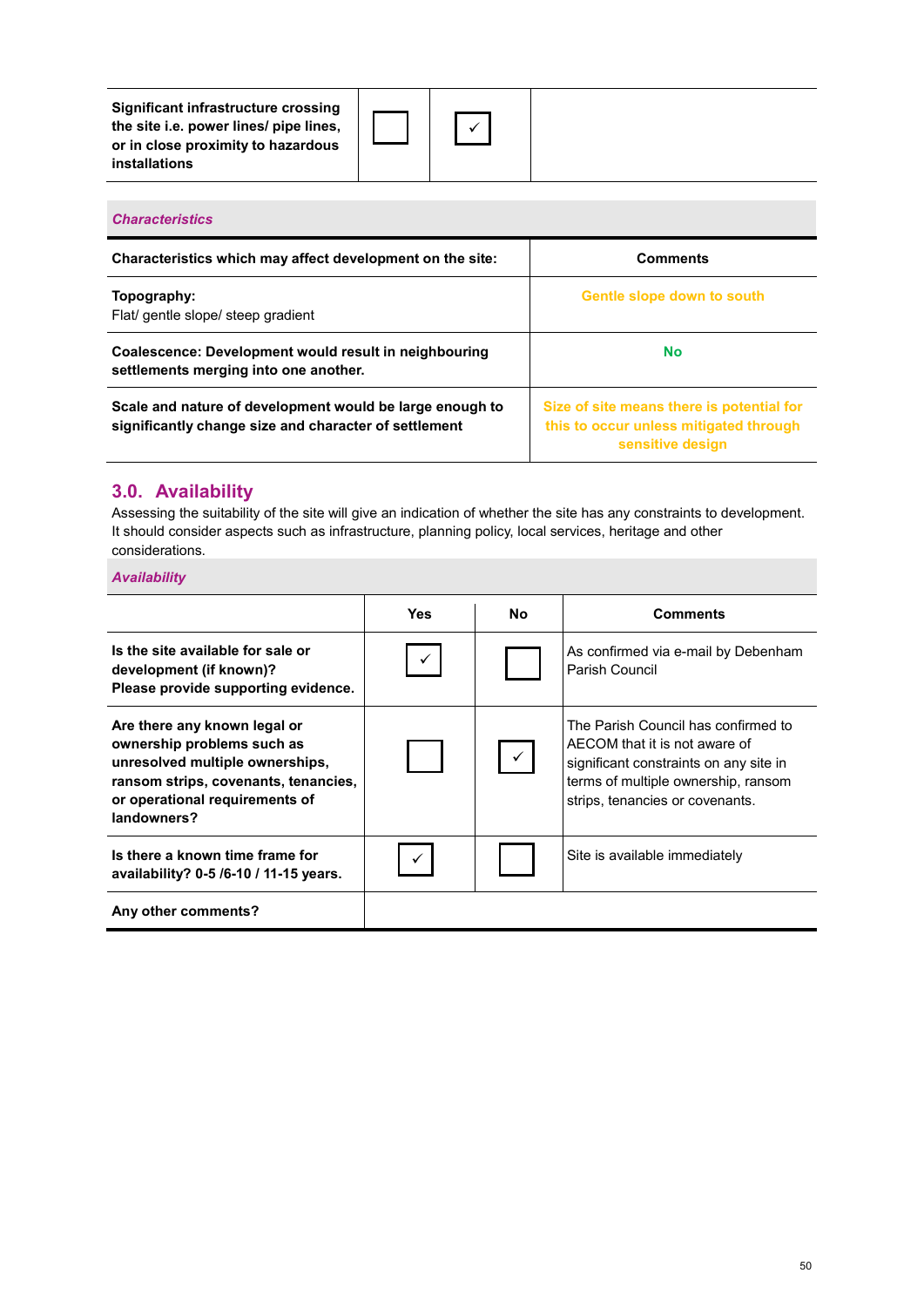## **4.0. Summary**

Assessing the suitability of the site will give an indication of whether the site has any constraints to development. It should consider aspects such as infrastructure, planning policy, local services, heritage and other considerations.

#### *Conclusions*

|                                                                              |                                                                                             |                                                                                                                                                                                                                                                                                                                                                                                                                                                                                                                                                                                                                                                                                                                                                                                                                                                                                                      |     | Please tick a box |
|------------------------------------------------------------------------------|---------------------------------------------------------------------------------------------|------------------------------------------------------------------------------------------------------------------------------------------------------------------------------------------------------------------------------------------------------------------------------------------------------------------------------------------------------------------------------------------------------------------------------------------------------------------------------------------------------------------------------------------------------------------------------------------------------------------------------------------------------------------------------------------------------------------------------------------------------------------------------------------------------------------------------------------------------------------------------------------------------|-----|-------------------|
| The site is appropriate for allocation                                       |                                                                                             |                                                                                                                                                                                                                                                                                                                                                                                                                                                                                                                                                                                                                                                                                                                                                                                                                                                                                                      |     |                   |
| This site has minor constraints                                              |                                                                                             |                                                                                                                                                                                                                                                                                                                                                                                                                                                                                                                                                                                                                                                                                                                                                                                                                                                                                                      |     |                   |
| The site has significant constraints                                         |                                                                                             |                                                                                                                                                                                                                                                                                                                                                                                                                                                                                                                                                                                                                                                                                                                                                                                                                                                                                                      |     |                   |
| The site is not appropriate for allocation                                   |                                                                                             |                                                                                                                                                                                                                                                                                                                                                                                                                                                                                                                                                                                                                                                                                                                                                                                                                                                                                                      |     |                   |
| Potential housing development capacity (15, 25,35 dph):                      |                                                                                             | n/a                                                                                                                                                                                                                                                                                                                                                                                                                                                                                                                                                                                                                                                                                                                                                                                                                                                                                                  | n/a | n/a               |
| Key evidence (3-4 bullet points) for<br>decision to accept or discount site. | $\bullet$<br>$\bullet$<br>$\bullet$<br>$\bullet$<br>$\bullet$<br>this site a red assessment | The site would have an unacceptable traffic impact given the length of<br>the bottleneck on Low Road, and there is only a low possibility that<br>this can be mitigated<br>There seems a clear lack of alternative options for car access; even if<br>access north to Gracechurch Street could be secured, there would<br>still be bottleneck issues due to the scale of the site; layout of<br>residential cul-de-sacs to east of site is impermeable and likewise not<br>suited to volume of traffic likely generated<br>The site is also far from village centre services and facilities which<br>would reduce pedestrian accessibility<br>The scale of the site has potential to significantly change the size and<br>character of Debenham<br>The combination of the difficulty of access, the potential for changing<br>the scale/character and the distance from services and facilities give |     |                   |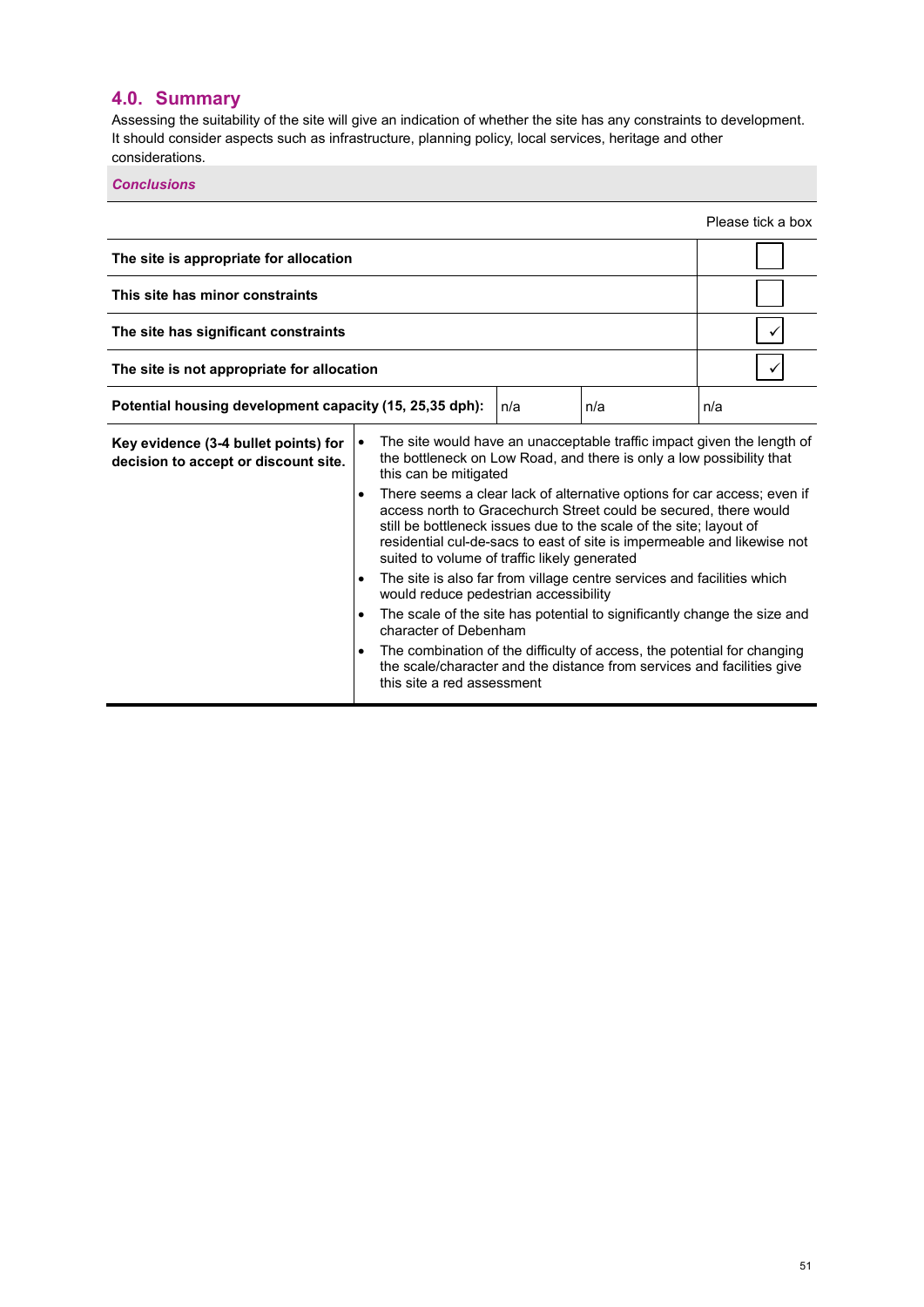# **Site Assessment Proforma**

#### *General information*

| Site Reference / name                                              | SS0902                                    |
|--------------------------------------------------------------------|-------------------------------------------|
| <b>Site Address (or brief description</b><br>of broad location)    | Land south of Low Road                    |
| <b>Current use</b>                                                 | Agricultural                              |
| <b>Proposed use</b>                                                | Residential                               |
| Gross area (Ha)<br>Total area of the site in hectares              | 1.0                                       |
| <b>SHLAA site reference (if</b><br>applicable)                     | None                                      |
| Method of site identification (e.g.<br>proposed by landowner etc.) | Proposed by landowner through PSS process |

#### *Context*

| Is the site:<br>Greenfield: land (farmland, or open space, that<br>has not previously been developed)                                                                              | <b>Greenfield</b>                                                                                               | <b>Brownfield</b> | <b>Mixture</b> | <b>Unknown</b> |
|------------------------------------------------------------------------------------------------------------------------------------------------------------------------------------|-----------------------------------------------------------------------------------------------------------------|-------------------|----------------|----------------|
| Brownfield: Previously developed land which is<br>or was occupied by a permanent structure,<br>including the curtilage of the developed land<br>and any associated infrastructure. |                                                                                                                 |                   |                |                |
| Site planning history<br>Have there been any previous applications for<br>development on this land? What was the<br>outcome?                                                       | No known planning applications on the site according to MSDC<br>interactive mapping and Debenham Parish Council |                   |                |                |

# **Suitability**

| <b>Suitability</b>                                                                                                       |                                                                                                                                                                                                                                                                                                         |
|--------------------------------------------------------------------------------------------------------------------------|---------------------------------------------------------------------------------------------------------------------------------------------------------------------------------------------------------------------------------------------------------------------------------------------------------|
| Is the current access adequate for the proposed<br>development? If not, is there potential for access<br>to be provided? | No access at present; potential for access from Low Road<br>to the north but given extensive traffic bottleneck given<br>narrowness of Low Road, access here should be limited to<br>pedestrians and cyclists; potential for car access via<br>Ipswich Road to south if site SS0031 were also developed |
| Is the site accessible?                                                                                                  | Once developed, site would be reasonably accessible<br>to/from village services and facilities on foot and by bike                                                                                                                                                                                      |
| Provide details of site's connectivity                                                                                   | via Low Road, also by car via Ipswich Road                                                                                                                                                                                                                                                              |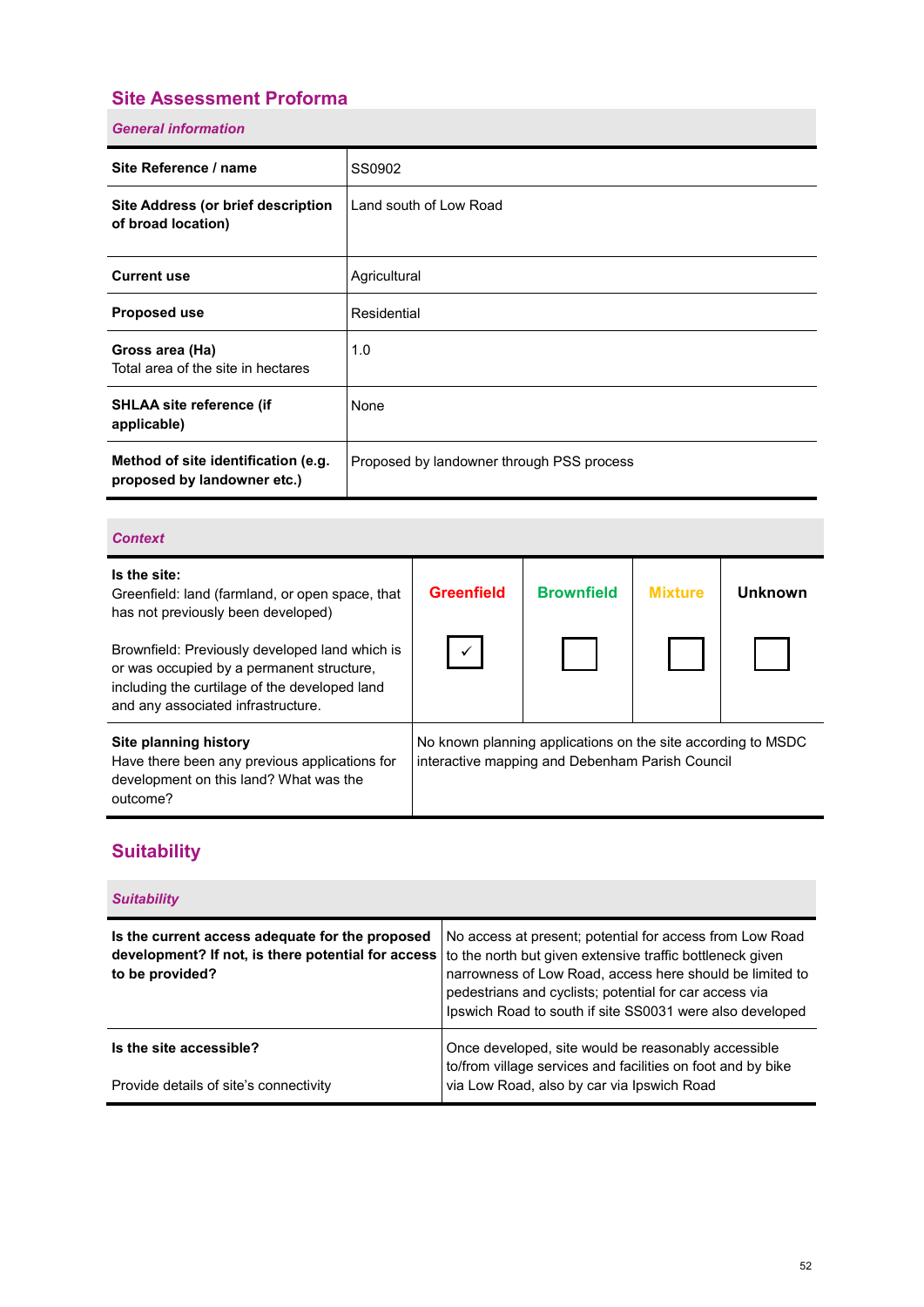#### *Environmental Considerations*

| <b>Questions</b>                                                                                                                                                                                                                                                                                                                                                                                                                                                                                                                                                                                                                                                                                                                                                                                                                                           | Assessment<br>guidelines                                                                                                | <b>Observations and</b><br>comments                                                                                                                                                                                                                                                                                                                                                                                 |
|------------------------------------------------------------------------------------------------------------------------------------------------------------------------------------------------------------------------------------------------------------------------------------------------------------------------------------------------------------------------------------------------------------------------------------------------------------------------------------------------------------------------------------------------------------------------------------------------------------------------------------------------------------------------------------------------------------------------------------------------------------------------------------------------------------------------------------------------------------|-------------------------------------------------------------------------------------------------------------------------|---------------------------------------------------------------------------------------------------------------------------------------------------------------------------------------------------------------------------------------------------------------------------------------------------------------------------------------------------------------------------------------------------------------------|
| Is the site within or adjacent to the following<br>policy or environmental designations:<br><b>Green Belt</b><br><b>Ancient Woodland</b><br>Area of Outstanding Natural Beauty<br>(AONB)<br><b>National Park</b><br>European nature site (Special Area of<br><b>Conservation or Special Protection Area)</b><br><b>SSSI Impact Risk Zone</b><br><b>Site of Importance for Nature</b><br><b>Conservation</b><br><b>Site of Geological Importance</b><br>٠<br>Flood Zones 2 or 3                                                                                                                                                                                                                                                                                                                                                                             | <b>Site lies within Impact</b><br><b>Risk Zone of two</b><br><b>SSSIs; access affected</b><br>by Flood Zones 2 and<br>3 | The site lies within the far<br>outer impact risk zone of two<br>SSSIs- Mickfield Meadow and<br>Fox Fritillary Meadow<br>Framsden. However, in both<br>cases, the SSSIs are<br>considered distant enough for<br>this to be only a minor<br>constraint; Natural England<br>should nevertheless be<br>consulted<br>Access to north (Low Road) is<br>Flood Zones 2 and 3; this<br>would require<br>mitigation/drainage |
| <b>Ecological value?</b><br>Could the site be home to protected species such as<br>bats, great crested newts, badgers etc.?                                                                                                                                                                                                                                                                                                                                                                                                                                                                                                                                                                                                                                                                                                                                | <b>Unknown</b>                                                                                                          | There could be potential for<br>protected species, especially<br>given overgrown character of<br>the land; ecological survey<br>would be required ahead of<br>any planning application                                                                                                                                                                                                                              |
| Landscape<br>Is the site low, medium or high sensitivity in terms<br>of landscape?<br>Low sensitivity: site not visible or less visible from<br>locations.<br>surrounding<br>existing<br>landscape<br>or<br>townscape character is poor quality, existing features<br>could be retained<br>Medium sensitivity: development of the site would<br>lead to a moderate impact on landscape or townscape<br>character due to visibility from surrounding locations<br>and/or impacts on the character of the location.<br>(e.g. in built up area);<br>High sensitivity: Development would be within an area<br>of high quality landscape or townscape character,<br>and/or would significantly detract from local character.<br>Development would lead to the loss of important<br>features of local distinctiveness- without the possibility<br>of mitigation. | <b>Medium sensitivity in</b><br>landscape terms<br>Low sensitivity in<br>terms of visual impact                         | Within Landscape Character<br>Area (17) Rolling Valley<br>Claylands of the Joint Babergh<br>& Mid Suffolk Landscape<br>Character Assessment (2015)<br>In terms of visual impact, the<br>site is small, is located on the<br>south side/floor of a small<br>valley and is surrounded by<br>existing development on two<br>sides- thus visual impact is<br>considered low.                                            |
| <b>Agricultural Land</b><br>Land classified as the best and most versatile<br>agricultural land (Grades 1,2 or 3a)                                                                                                                                                                                                                                                                                                                                                                                                                                                                                                                                                                                                                                                                                                                                         | <b>Some loss</b>                                                                                                        | Site on Grade 3 agricultural<br>land (good to moderate)                                                                                                                                                                                                                                                                                                                                                             |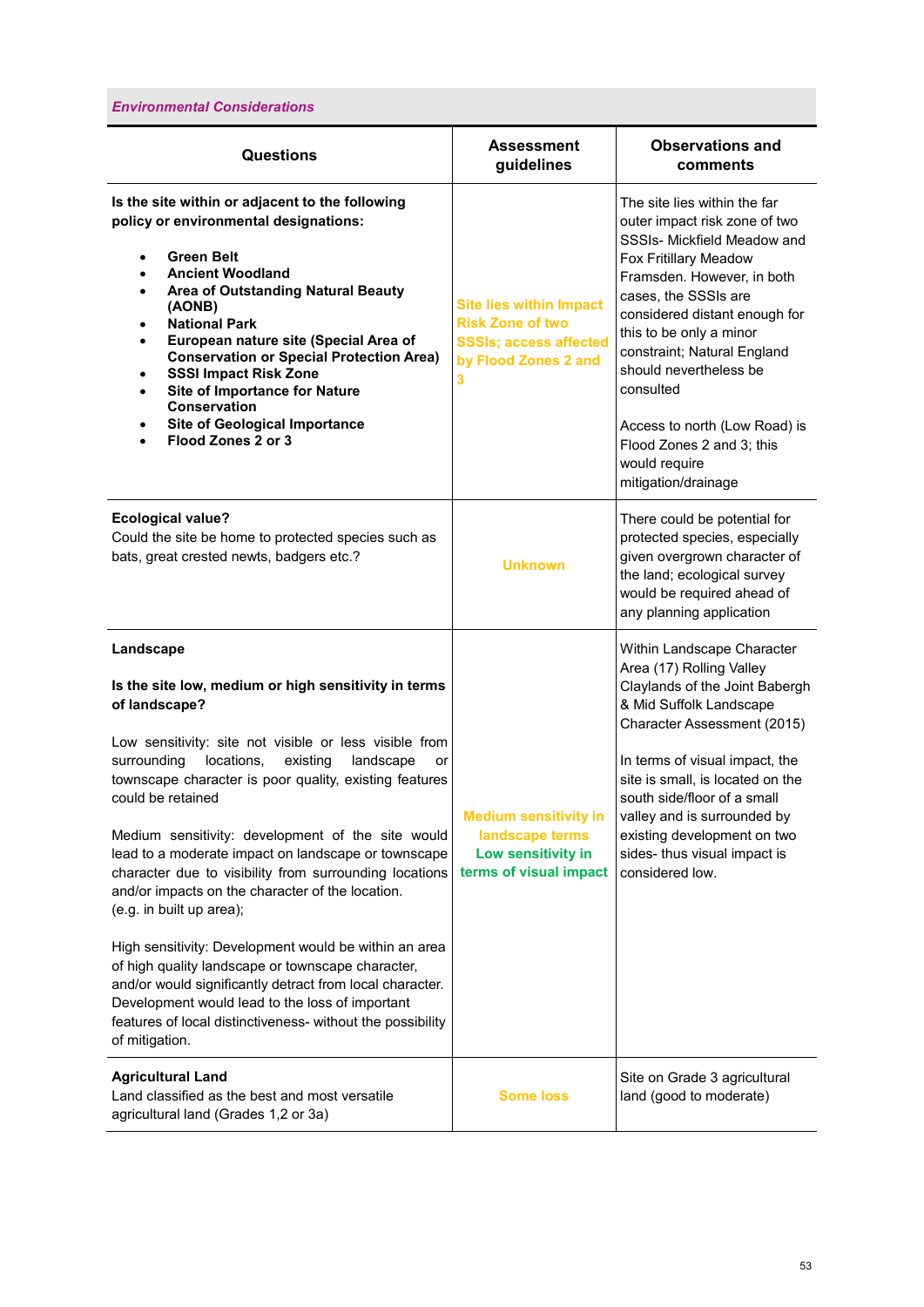#### *Heritage considerations*

| Question                                                                                                                                                                                                                                                                                                              |                                                                   | <b>Assessment</b>            | <b>Comments</b>                                                                                                               |  |  |
|-----------------------------------------------------------------------------------------------------------------------------------------------------------------------------------------------------------------------------------------------------------------------------------------------------------------------|-------------------------------------------------------------------|------------------------------|-------------------------------------------------------------------------------------------------------------------------------|--|--|
|                                                                                                                                                                                                                                                                                                                       | guidelines                                                        |                              |                                                                                                                               |  |  |
| Is the site within or adjacent to one or<br>more of the following heritage<br>designations or assets?                                                                                                                                                                                                                 |                                                                   |                              |                                                                                                                               |  |  |
| <b>Conservation area</b><br><b>Scheduled monument</b><br><b>Registered Park and Garden</b><br><b>Registered Battlefield</b><br><b>Listed building</b><br>Known archaeology<br><b>Locally listed building</b><br>$\bullet$                                                                                             | Some potential for<br><b>impact on listed</b><br><b>buildings</b> |                              | Site close to Grade II listed Cherry Tree<br>Farmhouse                                                                        |  |  |
| <b>Community facilities and services</b>                                                                                                                                                                                                                                                                              |                                                                   |                              |                                                                                                                               |  |  |
| Is the site, in general terms, close/accessible to<br>local amenities such as (but not limited to):<br>Town centre/local centre/shop<br>$\bullet$<br><b>Employment location</b><br><b>Public transport</b><br>School(s)<br>Open space/recreation/ leisure<br>facilities<br><b>Health facilities</b><br>Cycle route(s) |                                                                   | <b>Moderately</b><br>located | <b>Observations and comments</b><br>Centre of site 640m from 'centre<br>of gravity' of services and facilities<br>in Debenham |  |  |
| Where a site is poorly located if > 800m,<br>moderately located if 400m to 800m, and<br>favourably located if < 400m from services.                                                                                                                                                                                   |                                                                   |                              |                                                                                                                               |  |  |

#### *Other key considerations*

| Are there any Tree Preservation<br>Orders on the site?                                                                                                                     | <b>None</b>    |                                                                                                                       |  |  |
|----------------------------------------------------------------------------------------------------------------------------------------------------------------------------|----------------|-----------------------------------------------------------------------------------------------------------------------|--|--|
| Would development lead to the loss<br>of habitats with the potential to<br>support protected species, for<br>example mature trees, woodland,<br>hedgerows and waterbodies? | <b>Unknown</b> | A detailed ecological assessment should be carried out<br>before the submission of any planning application           |  |  |
| <b>Public Right of Way</b>                                                                                                                                                 | <b>None</b>    |                                                                                                                       |  |  |
| <b>Existing social or community value</b><br>(provide details)                                                                                                             | <b>Some</b>    | Limited social and community value due to lack of public<br>access; will have visual amenity value as open rural land |  |  |
| Is the site likely to be affected by<br>any of the following?                                                                                                              | <b>Yes</b>     | <b>No</b><br><b>Comments</b>                                                                                          |  |  |
| <b>Ground Contamination</b>                                                                                                                                                |                |                                                                                                                       |  |  |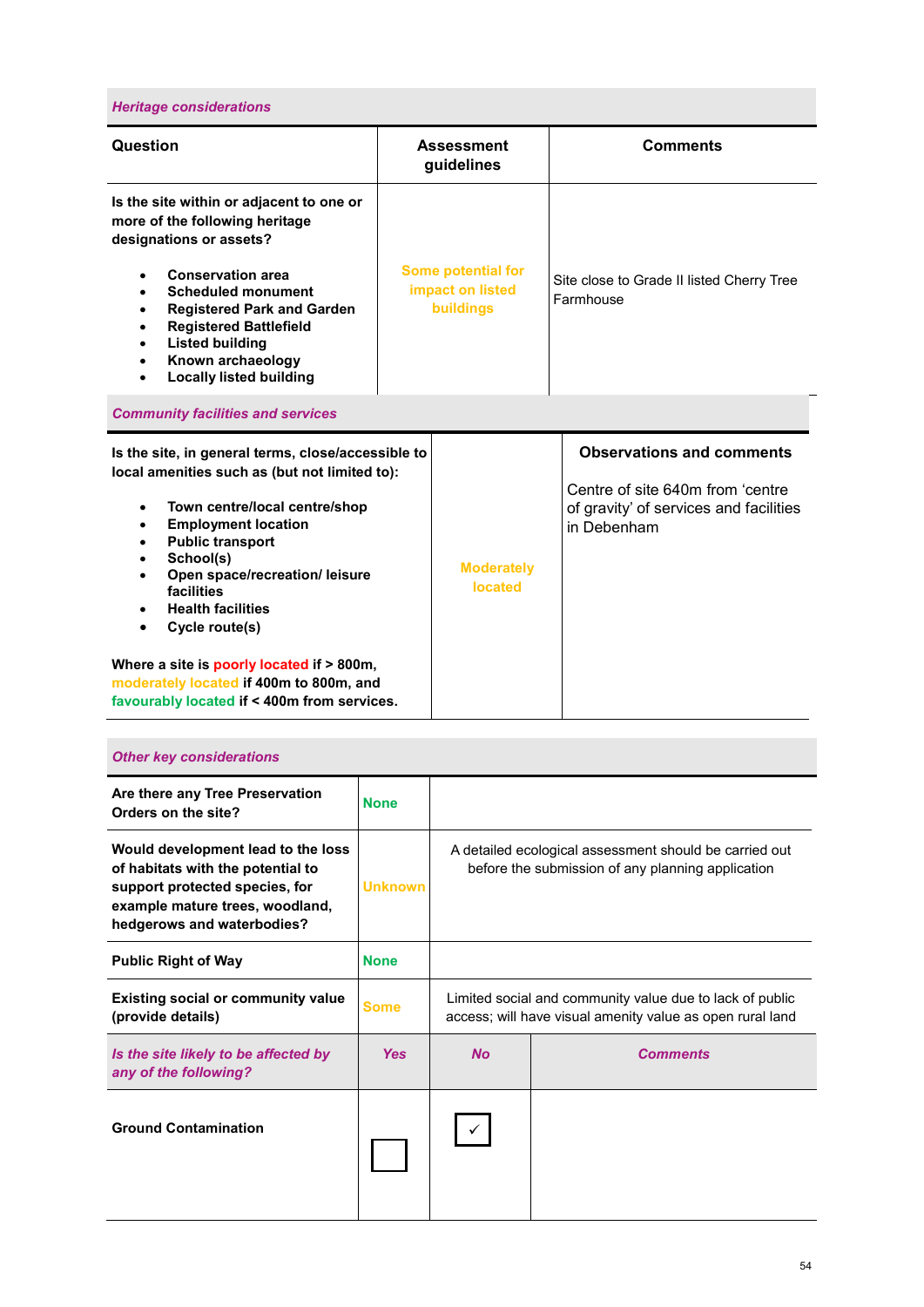**Significant infrastructure crossing the site i.e. power lines/ pipe lines, or in close proximity to hazardous installations**



| <b>Characteristics</b>                                                                                            |                              |  |  |  |  |
|-------------------------------------------------------------------------------------------------------------------|------------------------------|--|--|--|--|
| Characteristics which may affect development on the site:                                                         | <b>Comments</b>              |  |  |  |  |
| Topography:<br>Flat/gentle slope/steep gradient                                                                   | <b>Gentle slope to north</b> |  |  |  |  |
| Coalescence<br>Development would result in neighbouring settlements<br>merging into one another.                  | <b>No</b>                    |  |  |  |  |
| Scale and nature of development would be large enough to<br>significantly change size and character of settlement | <b>No</b>                    |  |  |  |  |

## **3.0. Availability**

Assessing the suitability of the site will give an indication of whether the site has any constraints to development. It should consider aspects such as infrastructure, planning policy, local services, heritage and other considerations.

#### *Availability*

|                                                                                                                                                                                        | <b>Yes</b> | <b>No</b> | <b>Comments</b>                                                                                                                                                                          |  |
|----------------------------------------------------------------------------------------------------------------------------------------------------------------------------------------|------------|-----------|------------------------------------------------------------------------------------------------------------------------------------------------------------------------------------------|--|
| Is the site available for sale or<br>development (if known)?<br>Please provide supporting evidence.                                                                                    |            |           | As confirmed via e-mail by Debenham<br>Parish Council                                                                                                                                    |  |
| Are there any known legal or<br>ownership problems such as<br>unresolved multiple ownerships,<br>ransom strips, covenants, tenancies,<br>or operational requirements of<br>landowners? |            |           | The Parish Council has confirmed to<br>AECOM that it is not aware of<br>significant constraints on any site in<br>terms of multiple ownership, ransom<br>strips, tenancies or covenants. |  |
| Is there a known time frame for<br>availability? 0-5 /6-10 / 11-15 years.                                                                                                              |            |           | Site is available immediately                                                                                                                                                            |  |
| Any other comments?                                                                                                                                                                    |            |           |                                                                                                                                                                                          |  |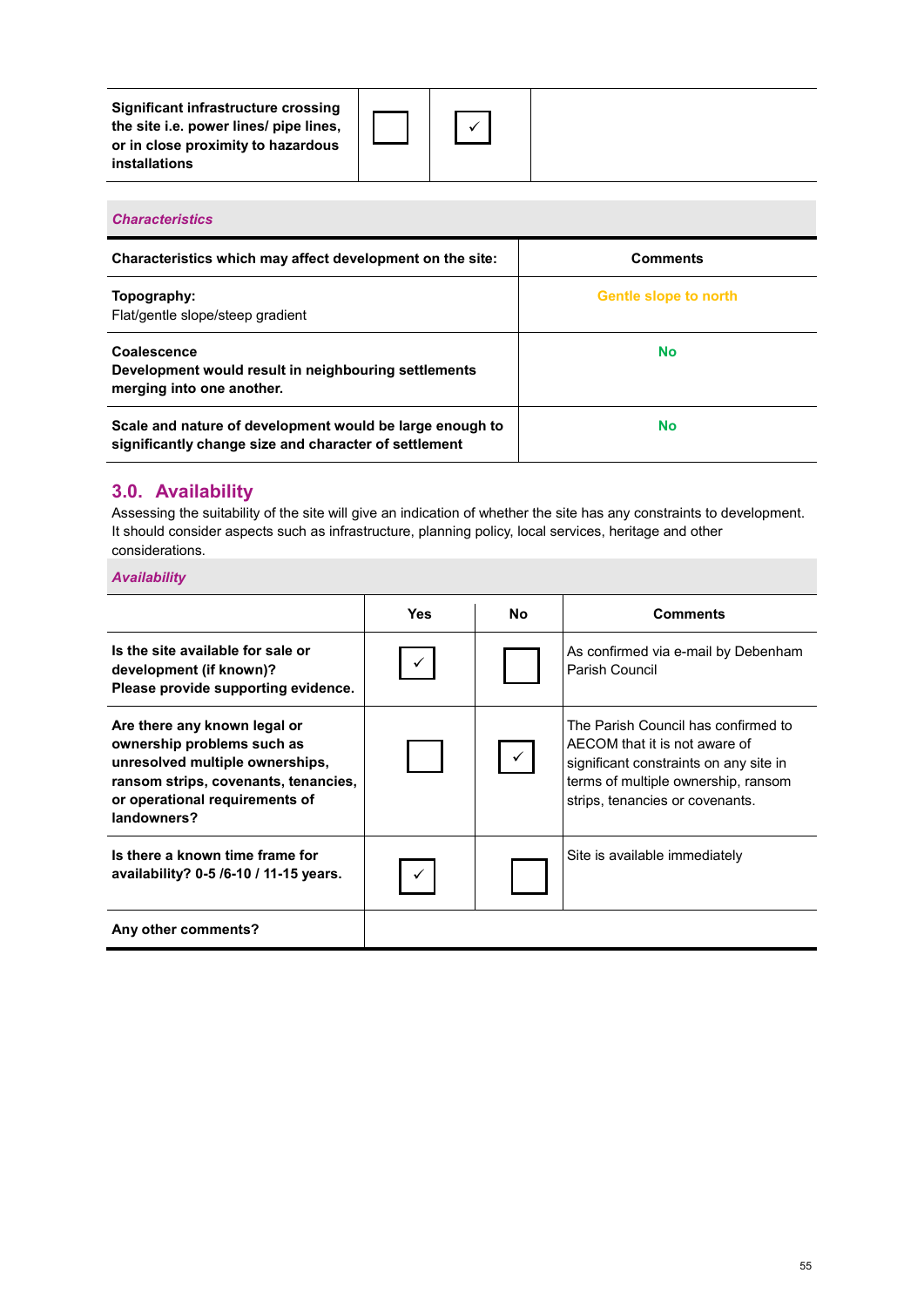## **4.0. Summary**

Assessing the suitability of the site will give an indication of whether the site has any constraints to development. It should consider aspects such as infrastructure, planning policy, local services, heritage and other considerations.

#### *Conclusions*

|                                                                              |                                                  |                                                                                                                                                                                                                                                                                                                                                                                                                                                                                                                                                                                                                                                                          | Please tick a box |  |
|------------------------------------------------------------------------------|--------------------------------------------------|--------------------------------------------------------------------------------------------------------------------------------------------------------------------------------------------------------------------------------------------------------------------------------------------------------------------------------------------------------------------------------------------------------------------------------------------------------------------------------------------------------------------------------------------------------------------------------------------------------------------------------------------------------------------------|-------------------|--|
| The site is appropriate for allocation                                       |                                                  |                                                                                                                                                                                                                                                                                                                                                                                                                                                                                                                                                                                                                                                                          |                   |  |
| This site has minor constraints                                              |                                                  |                                                                                                                                                                                                                                                                                                                                                                                                                                                                                                                                                                                                                                                                          |                   |  |
| The site has significant constraints                                         |                                                  |                                                                                                                                                                                                                                                                                                                                                                                                                                                                                                                                                                                                                                                                          |                   |  |
| The site is not appropriate for allocation                                   |                                                  |                                                                                                                                                                                                                                                                                                                                                                                                                                                                                                                                                                                                                                                                          |                   |  |
| Potential housing development capacity (15, 25,35)<br>dph):                  | 15                                               | 25                                                                                                                                                                                                                                                                                                                                                                                                                                                                                                                                                                                                                                                                       | 35                |  |
| Key evidence (3-4 bullet points) for decision to<br>accept or discount site. | $\bullet$<br>$\bullet$<br>$\bullet$<br>$\bullet$ | Site is suitable for allocation on condition<br>that pedestrian/cycle access only to Low<br>Road, and site SS0031 is also developed,<br>giving car access to village centre via<br>Ipswich Road<br>Land itself performs well in terms of<br>landscape and visual impact, but potential<br>for ecological constraints<br>Moderately located in terms of pedestrian<br>and cycle distance to village services and<br>facilities<br>As such, this site is given an amber<br>assessment to reflect that it is suitable on<br>certain conditions<br>The assessment is amber shading into<br>green (rather than into red), particularly if<br>site SS0031 were to be allocated |                   |  |